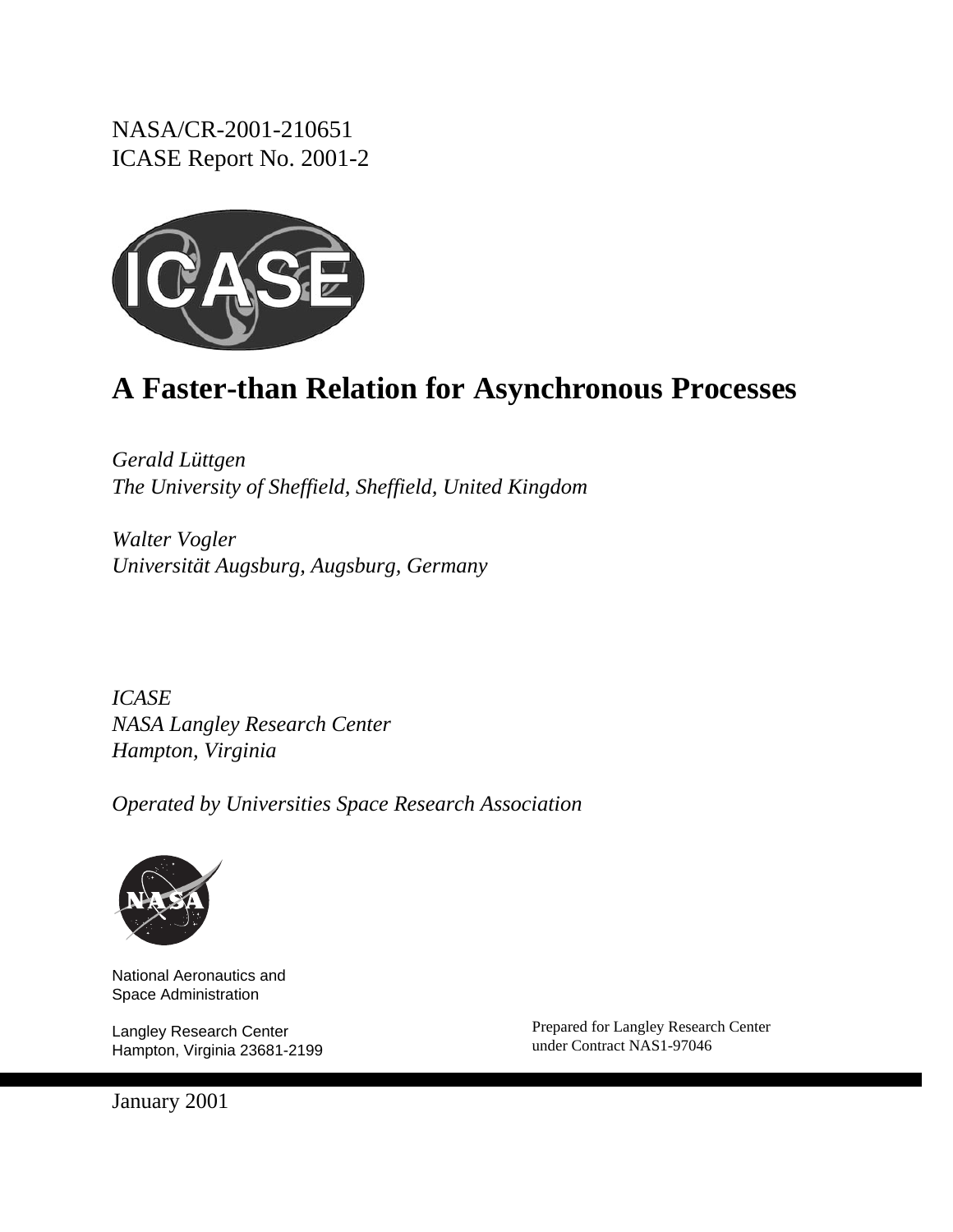## **Form SF298 Citation Data**

| <b>Report Date</b><br>("DD MON YYYY")<br>00JAN2001                                                                                                                                          | <b>Report Type</b><br>N/A | Dates Covered (from to)<br>("DD MON YYYY")                                                                                                                                                                                                                                                                                                                                                                                                                                                                                                                                                                                                                                                                                                                                                                                                                                                                                                                                                                                                                                        |
|---------------------------------------------------------------------------------------------------------------------------------------------------------------------------------------------|---------------------------|-----------------------------------------------------------------------------------------------------------------------------------------------------------------------------------------------------------------------------------------------------------------------------------------------------------------------------------------------------------------------------------------------------------------------------------------------------------------------------------------------------------------------------------------------------------------------------------------------------------------------------------------------------------------------------------------------------------------------------------------------------------------------------------------------------------------------------------------------------------------------------------------------------------------------------------------------------------------------------------------------------------------------------------------------------------------------------------|
| <b>Title and Subtitle</b>                                                                                                                                                                   |                           | <b>Contract or Grant Number</b>                                                                                                                                                                                                                                                                                                                                                                                                                                                                                                                                                                                                                                                                                                                                                                                                                                                                                                                                                                                                                                                   |
| A Faster-than Relation for Asynchronous Processes                                                                                                                                           |                           | <b>Program Element Number</b>                                                                                                                                                                                                                                                                                                                                                                                                                                                                                                                                                                                                                                                                                                                                                                                                                                                                                                                                                                                                                                                     |
| <b>Authors</b>                                                                                                                                                                              |                           | <b>Project Number</b>                                                                                                                                                                                                                                                                                                                                                                                                                                                                                                                                                                                                                                                                                                                                                                                                                                                                                                                                                                                                                                                             |
| Gerald Lüttgen, Walter Vogler                                                                                                                                                               |                           | <b>Task Number</b>                                                                                                                                                                                                                                                                                                                                                                                                                                                                                                                                                                                                                                                                                                                                                                                                                                                                                                                                                                                                                                                                |
|                                                                                                                                                                                             |                           | <b>Work Unit Number</b>                                                                                                                                                                                                                                                                                                                                                                                                                                                                                                                                                                                                                                                                                                                                                                                                                                                                                                                                                                                                                                                           |
| Performing Organization Name(s) and Address(es)<br><b>ICASE NASA Langley Research Center Hampton, Virginia</b>                                                                              |                           | <b>Performing Organization</b><br>Number(s)<br>ICASE Report No. 2001-2                                                                                                                                                                                                                                                                                                                                                                                                                                                                                                                                                                                                                                                                                                                                                                                                                                                                                                                                                                                                            |
| <b>Sponsoring/Monitoring Agency Name(s) and Address(es)</b>                                                                                                                                 |                           | <b>Monitoring Agency Acronym</b>                                                                                                                                                                                                                                                                                                                                                                                                                                                                                                                                                                                                                                                                                                                                                                                                                                                                                                                                                                                                                                                  |
|                                                                                                                                                                                             |                           | <b>Monitoring Agency Report</b><br>Number(s)                                                                                                                                                                                                                                                                                                                                                                                                                                                                                                                                                                                                                                                                                                                                                                                                                                                                                                                                                                                                                                      |
| <b>Distribution/Availability Statement</b><br>Approved for public release, distribution unlimited                                                                                           |                           |                                                                                                                                                                                                                                                                                                                                                                                                                                                                                                                                                                                                                                                                                                                                                                                                                                                                                                                                                                                                                                                                                   |
| <b>Supplementary Notes</b><br>NASA/CR-2001-210651                                                                                                                                           |                           |                                                                                                                                                                                                                                                                                                                                                                                                                                                                                                                                                                                                                                                                                                                                                                                                                                                                                                                                                                                                                                                                                   |
| <b>Abstract</b><br>faster{than preorder, presents an axiomatization in a fragment of the algebra, and investigates a<br>storage system testi es to the practical utility of the new theory. |                           | Abstract. This paper introduces a novel (bi)simulation {based faster {than preorder which relates asyn-<br>chronous processes with respect to their worst { case timing behavior. The studies are conducted for a<br>conservative extension of the process algebra CCS, called TACS, which permits the speci cation of<br>maximal time bounds of actions. TACS complements work in plain process algebras which compares<br>asynchronous processes with respect to their functional reactive behavior only, and in timed process<br>algebras which focus on analyzing synchronous processes. The most unusual contribution of this paper is<br>in showing that the pro- posed faster{than preorder coincides with two other and at least equally appealing<br>preorders, one of which considers the absolute times at which actions occur in system runs. The paper also<br>develops the semantic theory of TACS: itcharacterizes the largest precongruence contained in the<br>corresponding weak faster{than preorder. A small example relating two implementations of a simple |

### **Subject Terms**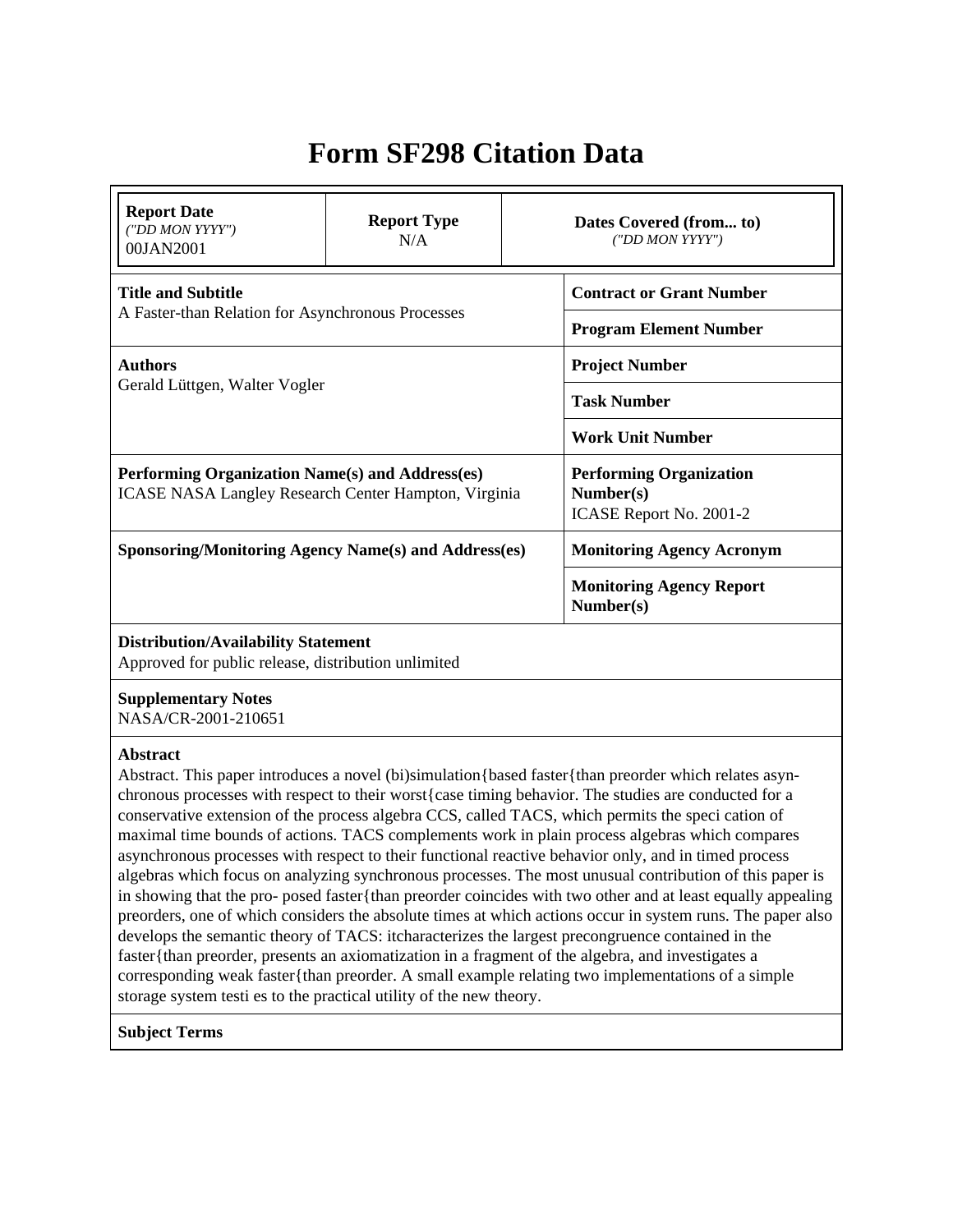| <b>Document Classification</b>    | <b>Classification of SF298</b> |
|-----------------------------------|--------------------------------|
| unclassified                      | unclassified                   |
| <b>Classification of Abstract</b> | <b>Limitation of Abstract</b>  |
| unclassified                      | unlimited                      |
| <b>Number of Pages</b><br>31      |                                |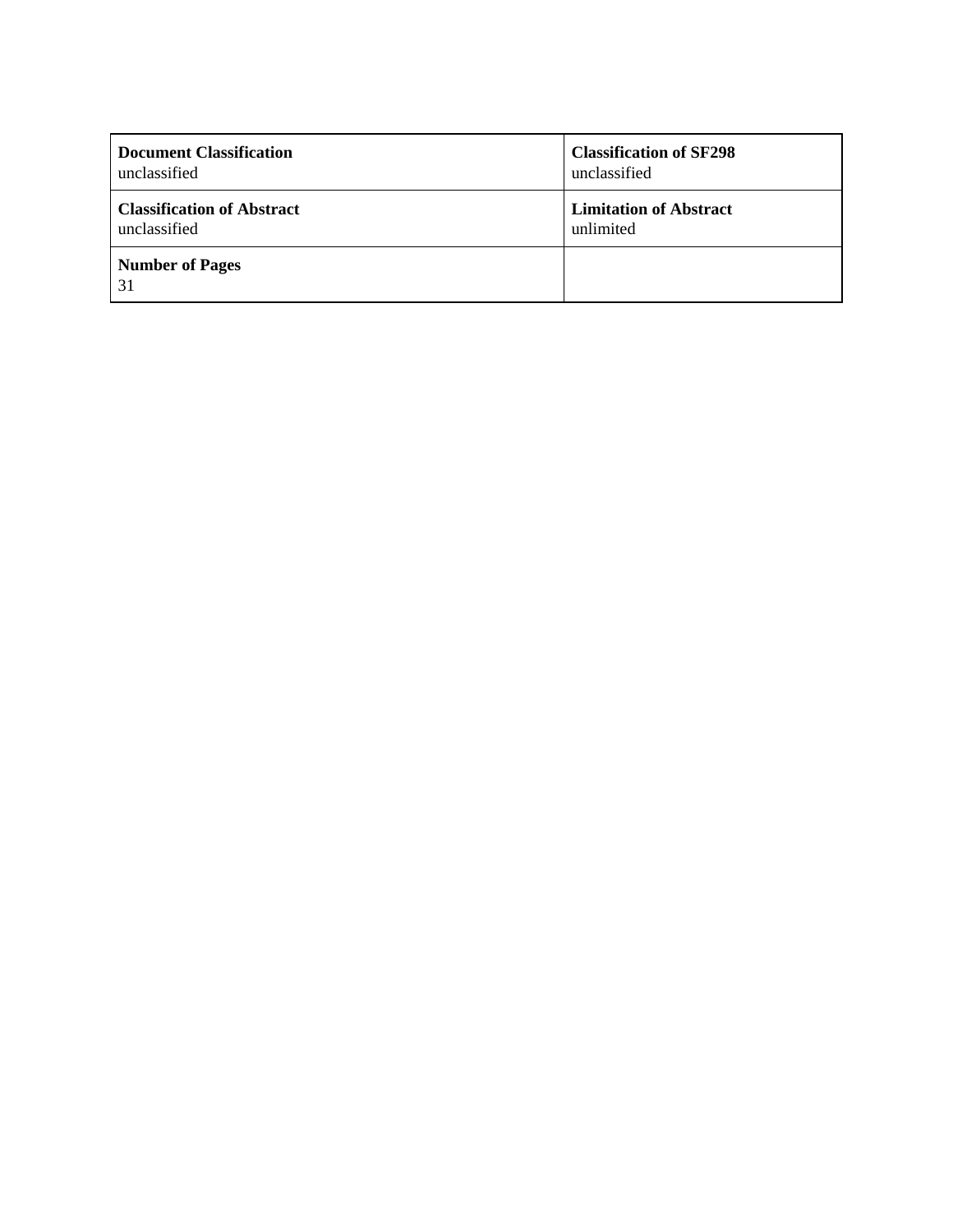#### A FASTER-THAN RELATION FOR ASYNCHRONOUS PROCESSES\*

GERALD LÜTTGEN<sup>†</sup> AND WALTER VOGLER<sup>‡</sup>

Abstract. This paper introduces a novel (bi)simulation-based faster-than preorder which relates asynchronous processes with respect to their worst-case timing behavior. The studies are conducted for a conservative extension of the process algebra CCS, called TACS, which permits the specification of maximal time bounds of actions. TACS complements work in plain process algebras which compares asynchronous processes with respect to their functional reactive behavior only, and in timed process algebras which focus on analyzing synchronous processes. The most unusual contribution of this paper is in showing that the proposed faster-than preorder coincides with two other and at least equally appealing preorders, one of which considers the absolute times at which actions occur in system runs. The paper also develops the semantic theory of TACS: it characterizes the largest precongruence contained in the faster-than preorder, presents an axiomatization in a fragment of the algebra, and investigates a corresponding weak faster-than preorder. A small example relating two implementations of a simple storage system testies to the practical utility of the new theory.

Key words. asynchronous systems, bisimulation, faster-than preorder, process algebra, timing behavior

#### Subject classification. Computer Science

1. Introduction. *Process algebras* [7, 8, 18, 21, 26] provide a widely studied framework for reasoning about the behavior of concurrent systems. Early approaches, including Milner's Calculus of Communicating Systems (CCS) [26], focused on semantic issues of asynchronous processes, where the relative speeds between processes running in parallel are not bounded, i.e., one process may be arbitrarily slower or faster than another. This leads to a simple and mathematically elegant semantic theory analyzing the functional behavior of systems regarding their causal interactions with their environments. To include time as an aspect of system behavior, timed process algebras [5, 19, 28, 32, 34, 38] were introduced. They usually model synchronous systems where processes running in parallel are under the regime of a common global clock and have a fixed speed. A well-known representative of discrete timed process algebras is Hennessy and Regan's Timed Process Language (TPL) [19] which extends CCS by a timeout operator and a clock prefix demanding that exactly one time unit must pass before activating the argument process. Research papers on timed process algebras usually do not relate processes with respect to speed; the most notable exception is work by Moller and Tofts [29] which considers a faster-than preorder within a CCS-based setting, where processes are essentially attached with lower time bounds [28]. In practice, however, often upper time bounds are known to a system designer, determining how long a process may delay its execution. These can be used to compare the worst-case timing behavior of processes. The assumption of upper time bounds for asynchronous processes already is exploited in distributed algorithms [24] and was investigated by the second author in the

<sup>\*</sup>This work was supported by the National Aeronautics and Space Administration under NASA Contract No. NAS1-97046 while the authors were in residence at ICASE, NASA Langley Research Center, Hampton, Virginia 23681-2199, USA.

<sup>&</sup>lt;sup>†</sup> Department of Computer Science, The University of Sheffield, Regent Court, 211 Portobello Street, Sheffield S1 4DP, U.K., e{mail: g.luettgen@dcs.shef.ac.uk.

<sup>z</sup> Institut fur Informatik, Universitat Augsburg, D{86135 Augsburg, Germany, e{mail: vogler@informatik.uni-augsburg.de.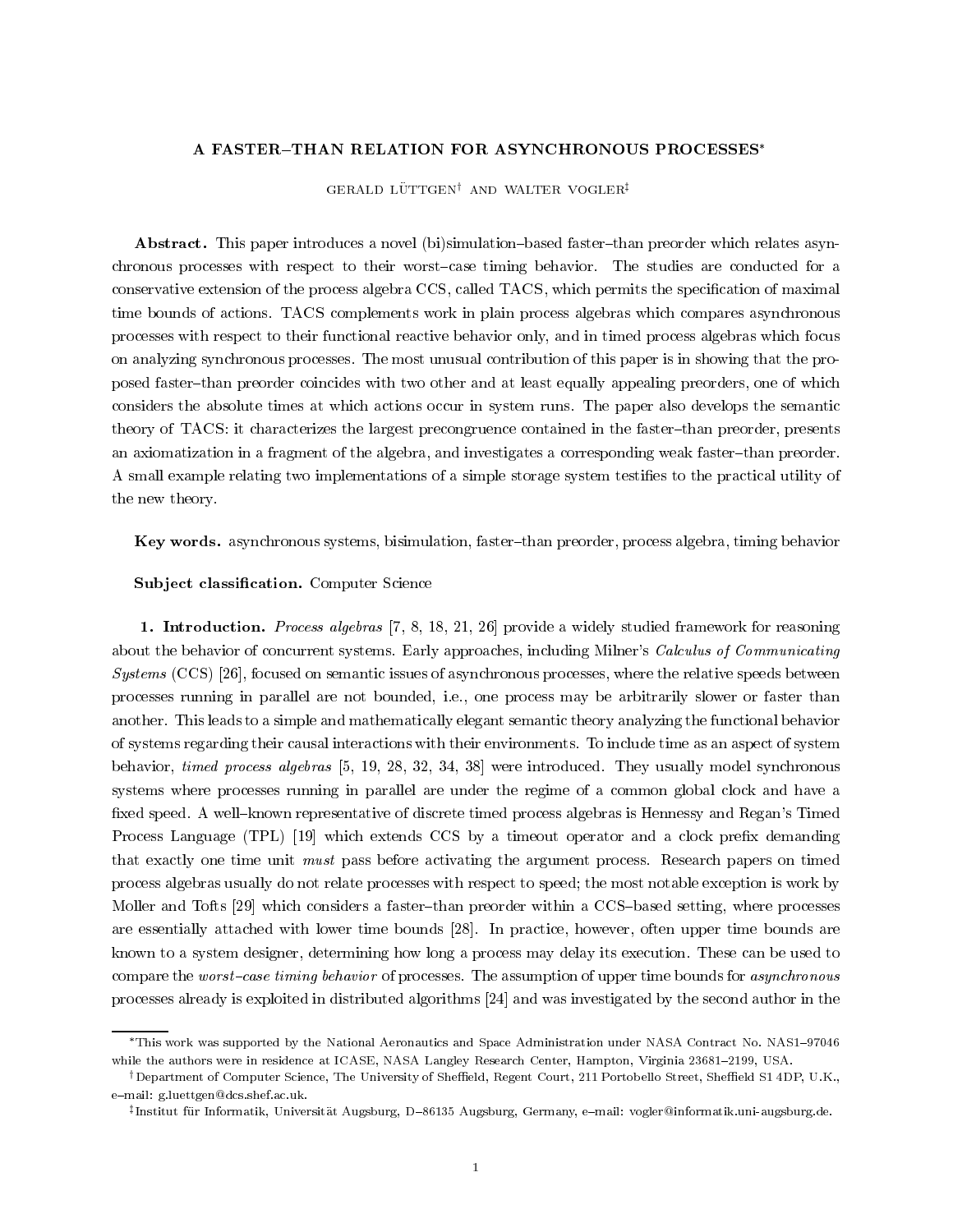setting of Petri nets [9, 22, 35, 36]. The latter work adapted DeNicola and Hennessy's notion of testing [16], where the derived must-preorder is interpreted as faster-than relation. Recently, these results have been transferred to a process-algebraic setting [23, 37] whose semantics, however, is still based on testing.

In this paper we develop a novel (bi)simulation-based approach to compare asynchronous systems with respect to their worst-case timing behavior. To do so, we extend CCS by a rather specific notion of clock prefixing " $\sigma$ .", where  $\sigma$  stands for one time unit or a single clock tick. In contrast to TPL, we interpret  $\sigma$ . as a process which may delay at most one time unit before executing  $P$ . Similar to TPL, however, we view the occurrence of actions as instantaneous. This results in a new process algebra extending CCS, to which we refer as *Timed Asynchronous Communicating Systems* (TACS). To make our intuition of upperbound delays more precise, consider the processes  $\sigma.a.0$  and  $a.0$ , where a denotes an action or port as in CCS. While the former process may delay an enabled communication on port <sup>a</sup> by one time unit, the latter process must engage in the communication. In this sense, action a is non-urgent in  $\sigma.a.0$  but urgent in a.0. However, if a communication on port  $a$  is not enabled, then process  $a.\mathbf{0}$  may wait until some communication partner is ready. Technically, we allow  $a.P$  to wait in any case; to enforce a communication resulting in the internal action  $\tau$ , a time step in TACS is preempted by an urgent  $\tau$ . This is similar to timed process algebras employing the maximal progress assumption [19, 38]; however, in these algebras and in contrast to TACS, any internal computation is considered to be urgent. For TACS we introduce a (bi)simulation{based faster-than preorder which exploits the knowledge of upper time bounds: a process is faster than another if both are linked by a relation which is a strong bisimulation for actions and a simulation for time steps.

The main contribution of this paper is the formal underpinning of our preorder which justifies why it is a good candidate for a faster-than relation on processes. There are at least two very appealing alternative definitions for such a preorder. First, one could allow the slower process to perform extra time steps when simulating an action or time step of the faster process. Second and probably even more important is the question of how exactly the faster process can match a time step and the subsequent behavior of the slower one. For illustrating this issue, consider the runs  $a\sigma\sigma b$  and  $\sigma a\sigma b$  which might be exhibited by some processes. One can argue that the first run is faster than the second one since action  $a$  occurs earlier in the run and since action b occurs at absolute time 2 in both runs, measured from the start of each run. With this observation in mind, we define a second variant of our faster-than preorder, where a time step of the slower process is either simulated immediately by the faster one or might be performed later on. As a main result, we prove that both variants coincide with our faster-than preorder that has a more elegant and concise definition. This justifies our faster-than preorder as a reference preorder for relating asynchronous processes with respect to their worst-case timing behavior. In addition, this paper develops the semantic theory of the faster-than preorder: we characterize the coarsest precongruence contained in our preorder, demonstrate that TACS with this precongruence is a conservative extension of CCS with bisimulation, and axiomatize our precongruence for finite sequential processes. We also study the corresponding weak faster-than preorder, which abstracts from internal computation, and its semantic theory. To testify to the utility of our novel framework, we apply it to a small example dealing with two implementations of a simple storage system.

The remainder of this paper is organized as follows. The next section presents the process algebra TACS, while Sec. 3 introduces three variants of a faster-than preorder and shows all of them to coincide. Sec. 4 develops the semantic theory of our preorder and its "weak" correspondence, which is then applied to an example in Sec. 5. Finally, Secs. 6 and 7 discuss related work and present our conclusions, respectively.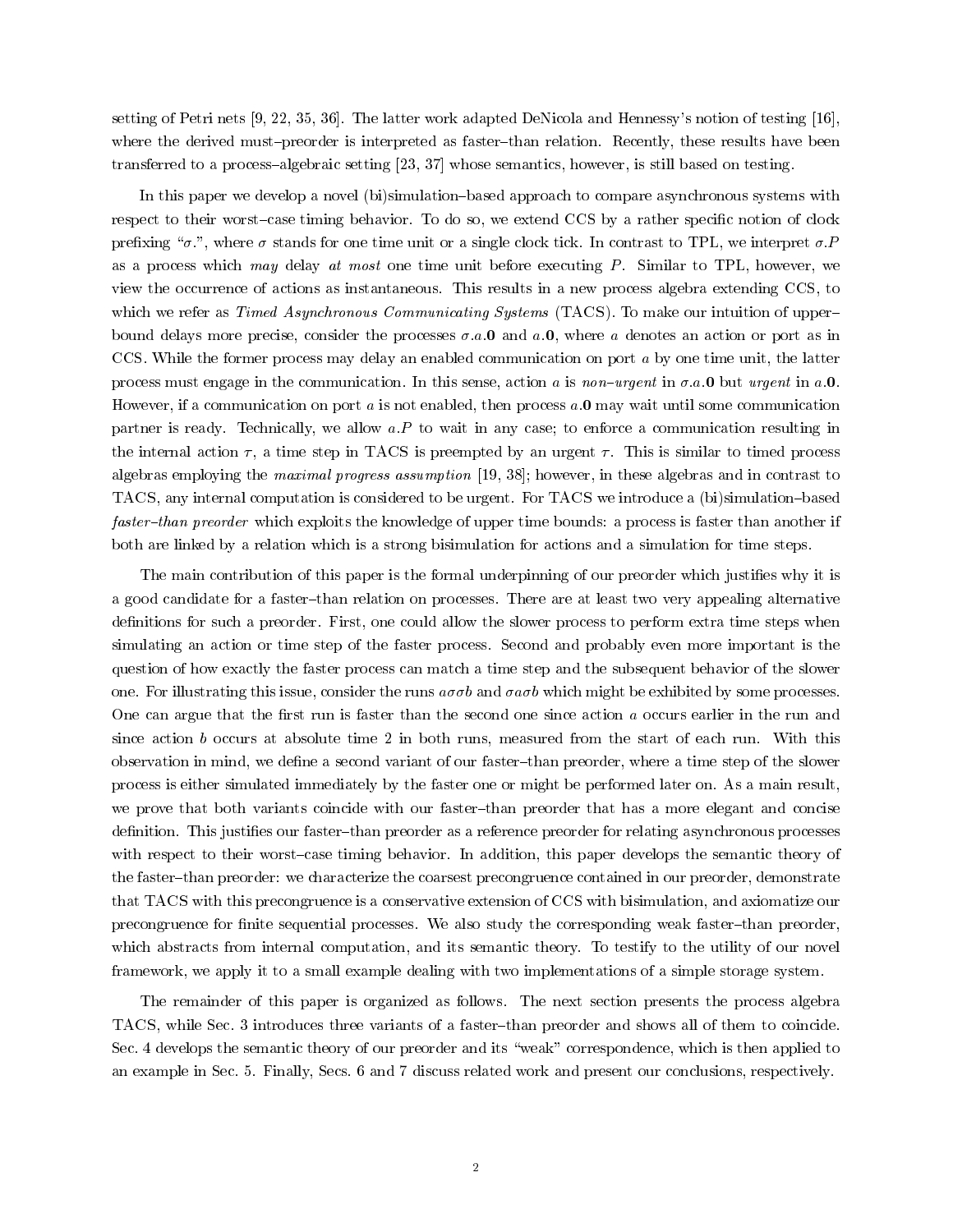2. Timed Asynchronous Communicating Systems. This section defines the syntax and semantics of our novel process algebra Timed Asynchronous Communicating Systems (TACS) which conservatively extends CCS [26] by a concept of global, discrete time. This concept is introduced by a non-standard interpretation of clock prefixing " $\sigma$ ." as mentioned in the introduction. Intuitively, a process  $\sigma.P$  can at *most* (but must not) delay one time unit before having to execute process  $P$ , provided that  $P$  can engage in a communication with the environment or in some internal computation. The semantics of TACS is based on a notion of transition system that involves two kinds of transitions, action transitions and clock transitions. Action transitions, like in CCS, are local handshake communications in which two processes may synchronize to take a joint state change together. A clock represents the progress of time, which manifests itself in a recurrent global synchronization event, the clock transition. As indicated above, action and clock transitions are not orthogonal concepts, since a clock transition can only occur if the process under consideration cannot engage in an urgent internal computation.

**Syntax of TACS.** Let  $\Lambda$  be a countable set of actions, or ports, not including the distinguished unobservable, internal action  $\tau$ . With every  $a \in \Lambda$  we associate a *complementary action*  $\overline{a}$ . We define  $\overline{\Lambda} =_{df} {\overline{a} | a \in \Lambda}$ and take A to denote the set  $\Lambda \cup \overline{\Lambda} \cup \{\tau\}$  of all actions. Complementation is lifted to  $\Lambda \cup \overline{\Lambda}$  by defining  $\overline{\overline{a}} =_{df} a$ . As in CCS [26], an action a communicates with its complement  $\overline{a}$  to produce the internal action  $\tau$ . We let  $a, b, \ldots$  range over  $\Lambda \cup \overline{\Lambda}$  and  $\alpha, \beta, \ldots$  over A and, moreover, we represent (potential) clock ticks by the symbol  $\sigma$ . The syntax of our language is then defined as follows:

 $P$  ::= 0 | x |  $\alpha.P$  |  $\sigma.P$  |  $P+P$  |  $P|P$  |  $P \setminus L$  |  $P[f]$  |  $\mu x.P$ 

where x is a variable taken from a countably infinite set V of variables,  $L \subseteq A \setminus \{\tau\}$  is a restriction set, and  $f: \mathcal{A} \to \mathcal{A}$  is a finite relabeling. A finite relabeling satisfies the properties  $f(\tau) = \tau$ ,  $f(\overline{a}) = \overline{f(a)}$ , and  $|\{\alpha | f(\alpha) \neq \alpha\}| < \infty$ . The set of all terms is abbreviated by  $\hat{\mathcal{P}}$  and, for convenience, we define  $\overline{\mathcal{L}} =_{df}$  $\{\overline{a} \mid a \in L\}$ . Moreover, we use the standard definitions for the semantic sort sort(P)  $\subseteq \Lambda \cup \overline{\Lambda}$  of some term P, free and bound variables (where  $\mu x$  binds x), open and closed terms, and contexts (terms with a "hole"). A variable is called guarded in a term if each occurrence of the variable is in the scope of an action prex. Moreover, we require for terms of the form  $\mu x.P$  that x is guarded in P. We refer to closed and guarded terms as *processes*, with the set of all processes written as  $\mathcal{P}$ , and denote syntactic equality by  $\equiv$ .

**Semantics of TACS.** The *operational semantics* of a TACS term  $P \in \hat{P}$  is given by a labeled transition system  $\{P, A \cup \{Q\}\}$ ,  $\rightarrow$ , I  $\}$  where P is the set of states, A  $\cup$   $\{Q\}$  the alphabet,  $\rightarrow$   $\rightarrow$   $\subseteq$  P  $\land$  A  $\cup$   $\{Q\}$  $\land$  F the transition relation, and P the start state. Before we proceed, it is convenient to introduce sets  $\mathcal{U}(P)$ , for all terms  $P \in \hat{\mathcal{P}}$ , which include the *urgent actions*, as discussed in the introduction, in which P can initially engage. These sets are inductively defined along the structure of  $P$ , as shown in Table 2.1. Strictly speaking,  $U(P)$  does not necessarily contain all urgent actions. For example, for  $P = \tau \cdot 0 + \sigma \cdot a \cdot 0$  we have  $U(P) = \{\tau\}$ , although action  $a$  is also urgent, because the clock transition of  $P$  is preempted according to our notion of maximal progress. However, in the sequel we need the urgent action set of  $P$  only for determining whether  $P$ can initially perform an urgent  $\tau$ . For this purpose, our syntactic definition of urgent action sets is just fine since  $\tau \in \mathcal{U}(P)$  if and only if  $\tau$  is urgent in P.

Now, the operational semantics for action transitions and clock transitions can be defined via *structural* operational rules which are displayed in Tables 2.2 and 2.3, respectively. For action transitions, the rules are exactly the same as for CCS, with the exception of our new clock-prefix operator. For clock transitions,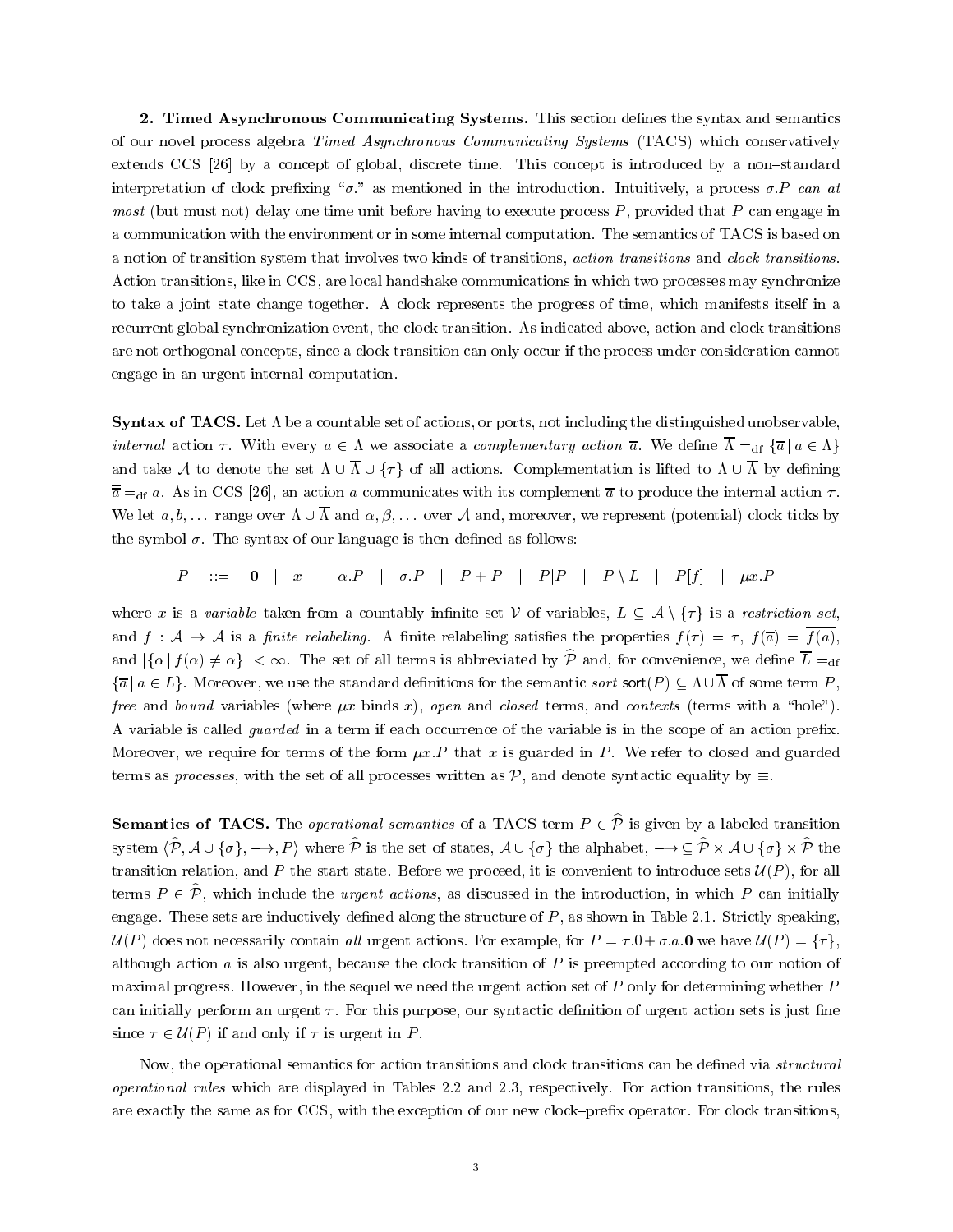|                                                                                                        |                                                                                                  | TABLE 2.1                                                                                                                                                                                                                                                                    |                                                                                                                                         |
|--------------------------------------------------------------------------------------------------------|--------------------------------------------------------------------------------------------------|------------------------------------------------------------------------------------------------------------------------------------------------------------------------------------------------------------------------------------------------------------------------------|-----------------------------------------------------------------------------------------------------------------------------------------|
|                                                                                                        |                                                                                                  | Urgent action sets                                                                                                                                                                                                                                                           |                                                                                                                                         |
| $\mathcal{U}(\mathbf{0}) =_{\mathrm{df}} \emptyset \qquad \mathcal{U}(x) =_{\mathrm{df}} \emptyset$    |                                                                                                  |                                                                                                                                                                                                                                                                              | $\mathcal{U}(P \setminus L) =_{\text{df}} \mathcal{U}(P) \setminus (L \cup \overline{L})$                                               |
| $\mathcal{U}(\alpha.P) =_{df} \{\alpha\}$ $\mathcal{U}(P+Q) =_{df} \mathcal{U}(P) \cup \mathcal{U}(Q)$ |                                                                                                  |                                                                                                                                                                                                                                                                              | $\mathcal{U}(P[f]) =_{\text{df}} \{f(\alpha)   \alpha \in \mathcal{U}(P)\}\$                                                            |
|                                                                                                        |                                                                                                  | $\mathcal{U}(\sigma.P) =_{\mathrm{df}} \emptyset \qquad \mathcal{U}(P Q) =_{\mathrm{df}} \mathcal{U}(P) \cup \mathcal{U}(Q) \cup \{ \tau \,   \, \mathcal{U}(P) \cap \mathcal{U}(Q) \neq \emptyset \} \quad \mathcal{U}(\mu x.P) =_{\mathrm{df}} \mathcal{U}(P)$             |                                                                                                                                         |
|                                                                                                        |                                                                                                  | TABLE 2.2                                                                                                                                                                                                                                                                    |                                                                                                                                         |
|                                                                                                        |                                                                                                  | Operational semantics for TACS (action transitions)                                                                                                                                                                                                                          |                                                                                                                                         |
| $\overline{\alpha.P \stackrel{\alpha}{\longrightarrow} P}$<br>Act                                      |                                                                                                  | Pre $\frac{P \stackrel{\sim}{\longrightarrow} P'}{\sigma P \stackrel{\alpha}{\longrightarrow} P'}$                                                                                                                                                                           |                                                                                                                                         |
| Sum $\frac{P \stackrel{\alpha}{\longrightarrow} P'}{P + Q \stackrel{\alpha}{\longrightarrow} P'}$      |                                                                                                  | Sum $2 \frac{Q \stackrel{\sim}{\longrightarrow} Q'}{P+Q \stackrel{\alpha}{\longrightarrow} Q'}$                                                                                                                                                                              |                                                                                                                                         |
| Com1 $\frac{P \stackrel{\alpha}{\longrightarrow} P'}{P Q \stackrel{\alpha}{\longrightarrow} P' Q}$     |                                                                                                  | Com2 $\frac{Q \stackrel{\sim}{\longrightarrow} Q'}{P Q \stackrel{\alpha}{\longrightarrow} P Q'}$                                                                                                                                                                             | Com3 $\frac{P \stackrel{\sim}{\longrightarrow} P' \ Q \stackrel{\sim}{\longrightarrow} Q'}{P Q \stackrel{\tau}{\longrightarrow} P' Q'}$ |
| Rel                                                                                                    | $\frac{P \stackrel{\sim}{\longrightarrow} P'}{P[f] \stackrel{f(\alpha)}{\longrightarrow} P'[f]}$ | Res $\frac{P \stackrel{\alpha}{\longrightarrow} P'}{P \setminus L \stackrel{\alpha}{\longrightarrow} P' \setminus L} \alpha \notin L \cup \overline{L}$ Rec $\frac{P \stackrel{\alpha}{\longrightarrow} P'}{ux \cdot P \stackrel{\alpha}{\longrightarrow} P'[ux \cdot P/x]}$ |                                                                                                                                         |

our semantics is set up such that, if  $\tau \in \mathcal{U}(P)$ , then a clock tick  $\sigma$  of P is inhibited, in accordance with our adapted variant of maximal progress. For the sake of simplicity, let us write  $P \rightarrow P'$  instead of  $\langle P, \gamma, P' \rangle \in \longrightarrow$ , for  $\gamma \in A \cup \{\sigma\}$ , and say that P may engage in  $\gamma$  and thereafter behave like P'. Sometimes it is also convenient to write  $P \longrightarrow$  for  $\exists P'. P \longrightarrow P'.$ 

According to our operational rules, the *action-prefix* term  $\alpha$ . P may engage in action  $\alpha$  and then behave like P. If  $\alpha \neq \tau$ , then it may also *idle*, i.e., engage in a clock transition to itself, as process 0 does. The clock-prefix term  $\sigma.P$  can engage in a clock transition to P and, additionally, it can perform any action transition that P can since  $\sigma$  represents a delay of at most one time unit. The summation operator + denotes nondeterministic choice such that  $P + Q$  may behave like P or Q. Time has to proceed equally on both sides of summation, whence  $P + Q$  can engage in a clock transition and delay the nondeterministic choice if and only if both P and Q can. As a consequence, e.g., process  $\sigma.a.0 + \tau.0$  cannot engage in a clock transition; in particular,  $a$  is not urgent, but nevertheless it has to occur without delay if it occurs at all. The restriction operator  $\setminus L$  prohibits the execution of actions in  $L \cup \overline{L}$  and, thus, permits the scoping of actions.  $P[f]$  behaves exactly as P where actions are renamed by the *relabeling* f. The term  $P[Q]$  stands for the parallel composition of  $P$  and  $Q$  according to an interleaving semantics with synchronized communication on complementary actions resulting in the internal action  $\tau$ . Again, time has to proceed equally on both sides of the operator. The side condition ensures that  $P|Q$  can only progress on  $\sigma$ , if it cannot engage in any urgent internal computation, in accordance with our notion of maximal progress. Finally,  $\mu x$ . P denotes recursion, i.e.,  $\mu x \cdot P$  behaves as a distinguished solution of the equation  $x = P$ .

The operational semantics for TACS possesses several important properties, in analogy to many temporal process algebras [19, 38]. First, it is *time-deterministic*, i.e., processes react deterministically to clock ticks, reflecting the intuition that progress of time does not resolve choices. Formally,  $P \xrightarrow{\sigma} P'$  and  $P \xrightarrow{\rho} P''$ implies  $P' \equiv P''$ , for all P, P',  $P'' \in \hat{\mathcal{P}}$ . Second, according to our variant of maximal progress, a term P can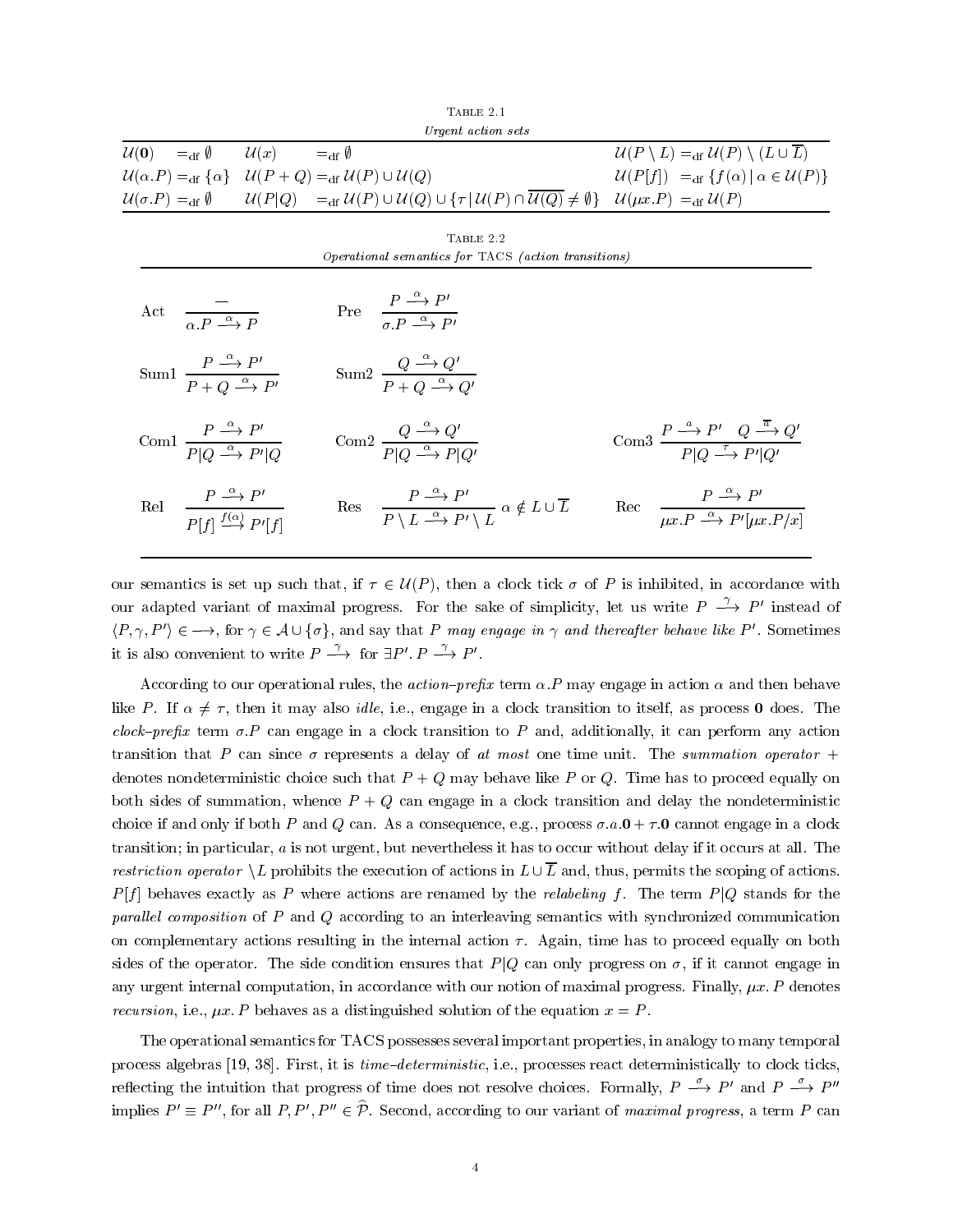|                                                                     | TABLE 2.3<br>Operational semantics for TACS (clock transitions)                                                                                                                                                                    |                                                                                                                        |
|---------------------------------------------------------------------|------------------------------------------------------------------------------------------------------------------------------------------------------------------------------------------------------------------------------------|------------------------------------------------------------------------------------------------------------------------|
| tNil $\frac{\sigma}{\sigma}$ 0                                      | tSum $\frac{P \stackrel{\sigma}{\longrightarrow} P' \quad Q \stackrel{\sigma}{\longrightarrow} Q'}{P+Q \stackrel{\sigma}{\longrightarrow} P'+Q'}$                                                                                  | tRes $\frac{P \stackrel{\sigma}{\longrightarrow} P'}{P \setminus L \stackrel{\sigma}{\longrightarrow} P' \setminus L}$ |
| t Act $\frac{a}{a} P \stackrel{\sigma}{\longrightarrow} a P$        | $\text{tCom } \frac{P \xrightarrow{\sigma} P' \quad Q \xrightarrow{\sigma} Q'}{P Q \xrightarrow{\sigma} P' Q'} \tau \notin \mathcal{U}(P Q) \qquad \text{tRel } \frac{P \xrightarrow{\sigma} P'}{P[f] \xrightarrow{\sigma} P'[f]}$ |                                                                                                                        |
| tPre $\frac{\sigma}{\sigma P \stackrel{\sigma}{\longrightarrow} P}$ | tRec $\frac{P \stackrel{\sigma}{\longrightarrow} P'}{\mu x.P \stackrel{\sigma}{\longrightarrow} P'[\mu x.P/x]}$                                                                                                                    |                                                                                                                        |

engage in a clock transition exactly if it cannot engage in an urgent internal transition. Formally,  $P \rightarrow$  if and only if  $\tau \notin \mathcal{U}(P)$ , for all  $P \in \widehat{\mathcal{P}}$ .

We conclude this section by two simple lemmas which will be used in the next sections. The first one highlights the implications of guardedness in our calculus. As with the abovementioned properties of time determinism and maximal progress, it can be proved via induction on the structure of P.

LEMMA 2.1. Let  $P, P', Q \in \hat{\mathcal{P}}$ , let  $x \in \mathcal{V}$  be guarded in P, and let  $\gamma \in \mathcal{A} \cup \{\sigma\}.$ 

- 1.  $P \longrightarrow P'$  implies  $P[\mu x \cdot Q/x] \longrightarrow P'[\mu x \cdot Q/x]$ .
- 2.  $P[ux \cdot Q/x] \stackrel{\gamma}{\longrightarrow} P'[ux \cdot Q/x]$  implies  $\exists P'' \in \hat{\mathcal{P}}$ .  $P \stackrel{\gamma}{\longrightarrow} P''$  and  $P'[ux \cdot Q/x] \equiv P''[ux \cdot Q/x]$ .

The second lemma concerns the *sort* of a term  $P$ , which is the set of labels of all transitions reachable in the transition system with start state P, i.e.,  $\text{sort}(P) =_{df} {\alpha \in A | \exists P'. P \longrightarrow^* P' \stackrel{\alpha}{\longrightarrow} }$ , where  $\longrightarrow^*$  denotes the reflexive and transitive closure of  $\longrightarrow$  (when abstracting from transition labels).

LEMMA 2.2. The set sort(P) of any term  $P \in \hat{\mathcal{P}}$  is finite.

This statement follows from the facts that terms have finite length and that relabelings  $f$  satisfy the condition  $|\{\alpha | f(\alpha) \neq \alpha\}| < \infty$ . The above lemma establishes the well-definedness of some terms constructed below. which include a generalization of the summation operator indexed over actions contained in sorts. Note that TACS just provides a binary summation operator, i.e., only finite summations can be expressed.

3. Design Choices for (Bi)Simulation–based Faster–than Relations. In the following we define a reference faster-than relation, called naive faster-than preorder, which is inspired by Milner's notions of simulation and bisimulation [26]. Our main objective is to convince the reader that this simple faster-than preorder with its concise denition is not chosen arbitrarily. This is done by showing that it coincides with two other preorders which formalize a notion of faster-than as well and which are possibly more intuitive. The semantic theory of our faster-than relation will then be developed in the next section.

Definition 3.1 (Naive faster{than preorder). A relation RP-<sup>P</sup> is a naive faster{than relation if the following conditions hold for all  $\langle P, Q \rangle \in \mathcal{R}$  and  $\alpha \in \mathcal{A}$ .

1.  $P \longrightarrow P'$  implies  $\exists Q' \ Q \longrightarrow Q'$  and  $\langle P', Q' \rangle \in \mathcal{R}$ .

- 2.  $Q \stackrel{\alpha}{\longrightarrow} Q'$  implies  $\exists P'$   $P \stackrel{\alpha}{\longrightarrow} P'$  and  $\langle P', Q' \rangle \in \mathcal{R}$ .
- 3.  $P \longrightarrow P'$  implies  $\exists Q' \ Q \longrightarrow Q'$  and  $\langle P', Q' \rangle \in \mathcal{R}$ .

We write  $P \supseteq_{n} Q$  if  $\langle P, Q \rangle \in \mathcal{R}$  for some naive faster-than relation  $\mathcal{R}$ .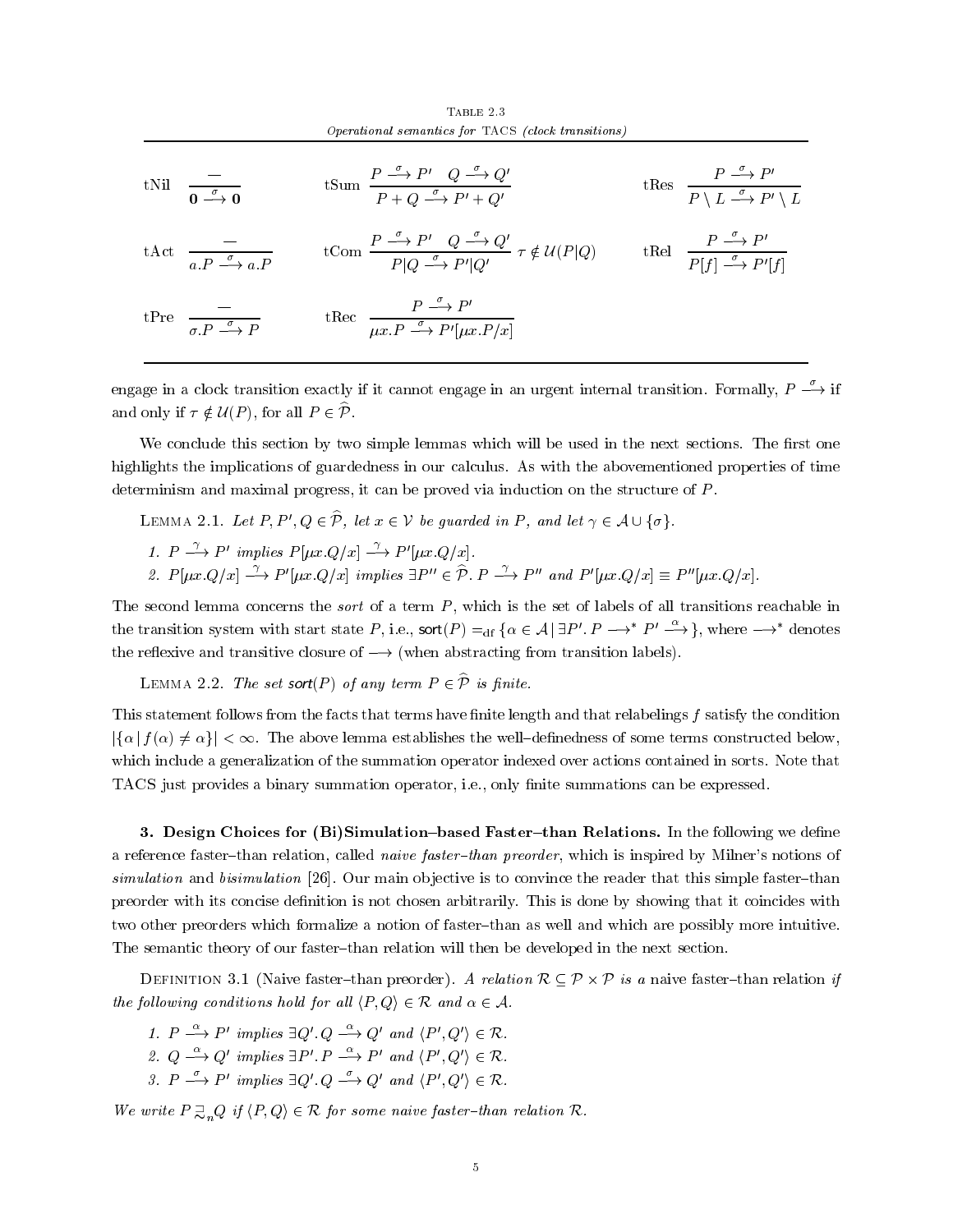Note that the behavioral relation  $\gtrsim_n$ , as well as all other behavioral relations on processes defined in the sequel, can be extended to open terms by the usual means of closed substitution [26]. It is fairly easy to see that  $\gtrsim_n$  is a preorder, i.e., it is transitive and reflexive; moreover,  $\gtrsim_n$  is the largest naive faster-than relation. Technically speaking, the naive faster-than preorder refines bisimulation on action transitions by requiring simple simulation on clock transitions. Intuitively,  $P \supsetneq_n Q$  holds if P is faster than (or at least as fast as)  $Q$ , and if both processes are functionally equivalent (cf. Clauses (1) and (2)). Here, "P is faster than  $Q$ " means the following: if P may let time pass and the environment of P has to wait, then this should also be the case if one considers the slower (or equally fast) process  $Q$  instead (cf. Clause (3)). However, if  $Q$ lets time pass, then  $P$  is not required to match this behavior. Intuitively, we use bounded delays and are. accordingly, interested in worst-case behavior. Hence, clock transitions of the fast process must be matched, but not those of the slow process; behavior after an unmatched clock transition can just as well occur quickly without the time step, whence it is catered for in Clause (2). We come back to this issue shortly.

As the naive faster-than preorder is the basis of our approach, it is very important that its definition is intuitively convincing. There are two immediate questions which arise from our definition and are dealt with separately in the following two sections.

**3.1. Question I.** The first question emerges from the observation that Clauses (1) and (3) of Def. 3.1 require that an action or a time step of  $P$  must be matched with just this action or time step by  $Q$ . What if we are less strict? Maybe we should allow the slower process  $Q$  to perform some additional time steps when matching the behavior of  $P$ . This idea is formalized in the following definition of a variant of our faster-than preorder, which we refer to as *delayed faster-than preorder*. Here,  $\stackrel{\sigma}{\longrightarrow}^+$  and  $\stackrel{\sigma}{\longrightarrow}^*$  stand for the transitive and the transitive reflexive closure of the clock transition relation  $\stackrel{\sigma}{\longrightarrow}$ , respectively.

Definition 3.2 (Delayed faster{than preorder). A relation R P-<sup>P</sup> is a delayed faster{than relation if the following conditions hold for all  $\langle P, Q \rangle \in \mathcal{R}$  and  $\alpha \in \mathcal{A}$ .

- 1.  $P \stackrel{\alpha}{\longrightarrow} P'$  implies  $\exists Q' \ Q \stackrel{\sigma}{\longrightarrow}^* \stackrel{\alpha}{\longrightarrow} \stackrel{\sigma}{\longrightarrow}^* Q'$  and  $\langle P', Q' \rangle \in \mathcal{R}$ .
- 2.  $Q \stackrel{\alpha}{\longrightarrow} Q'$  implies  $\exists P'. P \stackrel{\alpha}{\longrightarrow} P'$  and  $\langle P', Q' \rangle \in \mathcal{R}$ .
- 3.  $P \stackrel{\circ}{\longrightarrow} P'$  implies  $\exists Q' \ Q \stackrel{\circ}{\longrightarrow} Q'$  and  $\langle P', Q' \rangle \in \mathcal{R}$ .

We write  $P \supseteq_{d} Q$  if  $\langle P, Q \rangle \in \mathcal{R}$  for some delayed faster-than relation  $\mathcal{R}$ .

As usual, one can derive that  $\supseteq_d$  is a preorder and that it is the largest delayed faster-than relation. In the following we will show that both preorders  $\gtrsim_n$  and  $\gtrsim_d$  coincide. The proof of this first coincidence result is based on a syntactic relation  $\succ$  on terms, which is defined next and which is similar to the progress preorder used in [23]. The objective for its definition is to provide a useful technical handle on the relation between clock transitions and speed, analogue to the "up to"-techniques employed for reasoning about bisimulation [33]. Thus, the relation  $\geq$  is constructed such that we have property  $(*)\colon P \stackrel{\circ}{\longrightarrow} P'$  implies  $P' \succ P$ , for any  $P, P' \in \widehat{P}$  (cf. Prop. 3.7(1)).

Definition  $\sigma, \sigma$ . The relation  $\tau \subset r$   $\wedge$   $r$  is actinea as the smallest relation satisfying the following properties, for all  $P, P', Q, Q' \in \widehat{P}$ 

| Always:                                     | (1) $P \succ P$                 | (2) $P \succ \sigma.P$    |
|---------------------------------------------|---------------------------------|---------------------------|
| $P' \succ P$ and $Q' \succ Q$ implies:      | (3) $P' Q' \succ P Q$           | (4) $P' + Q' \succ P + Q$ |
| (5) $P' \setminus L \succ P \setminus L$    | (6) $P'[f] \succ P[f]$          |                           |
| $P' \succ P$ and x is guarded in P implies: | (7) $P'[ux, P/x] \succ \mu x.P$ |                           |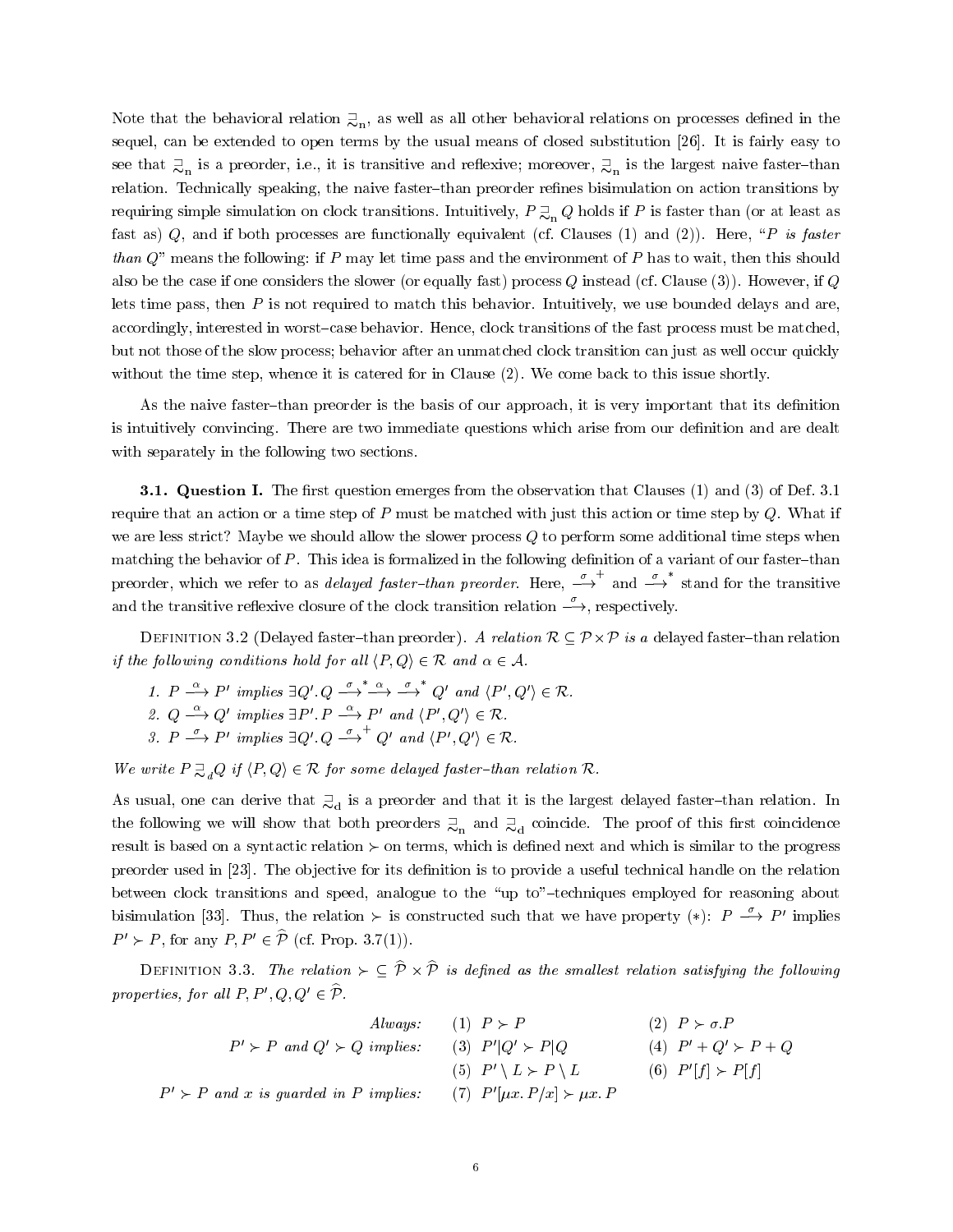Note that relation  $\succ$  is not transitive and that it is not only defined for processes but for arbitrary, especially for open terms. The crucial clauses of the above definition are Clauses (2) and (7). Since we want  $P \stackrel{\circ}{\longrightarrow} P'$ to imply  $P' \succ P$ , we clearly must include Clause (2). Additionally, Clause (7) covers the unwinding of recursion; for its motivation consider, e.g., the transition  $\mu x$ .  $\sigma.a.\sigma.b.x \xrightarrow{\sigma} a.\sigma.b.\mu x.\sigma.a.\sigma.b.x$ .

To establish the desired property (\*) of  $\succ$ , we need to state and prove some technical lemmas. The first two lemmas are concerned with the preservation of  $\succ$  under substitution and with the preservation of substitution by  $\succ$ , respectively.

LEMMA 3.4. Let  $P, P', Q \in \widehat{P}$  such that  $P' \succ P$ , and let  $y \in V$ . Then:

1. y is guarded in  $P$  if and only if y is guarded in  $P'$ . 2.  $P'[Q/y] \succ P[Q/y].$ 

*Proof.* Both statements can be proved by induction on the inference length of  $P' \succ P$ . The only interesting case concerns Case (7) of Def. 3.3, where, for both parts, we can assume  $y \neq x$ , since x is neither free in  $P'[\mu x.P/x]$  nor in  $\mu x.P$ . Now assume  $P'[\mu x.P/x] \succ \mu x.P$  due to  $P' \succ P$ .

- 1. If there exists an unguarded occurrence of y in  $\mu x.P$ , then there is also one in P and, by induction, in P'. The latter occurrence is also present after substituting  $\mu x.P$  for x. Otherwise, y is guarded in  $\mu x.P$ , in P, and, by induction, in P'. Hence, every free occurrence of y in P' $[\mu x.P/x]$  either stems from P' and is guarded in P', or it is in a subterm of  $\mu x.P$ , where it is guarded.
- 2. By Barendregt's Assumption, we may assume that there is no free occurrence of  $x$  in  $Q$  and, by induction,  $P'[Q/y] \succ P[Q/y]$ . Hence,  $(P'[px.P/x])[Q/y] \equiv (P'[Q/y])[px.(P[Q/y])/x] \succ \mu x.(P[Q/y]) \equiv$  $(\mu x.P) [Q/y].$

The other cases are straightforward and, thus, are omitted here.  $\square$ 

LEMMA 3.5. Let P, Q, Q',  $R \in \hat{\mathcal{P}}$  and  $x \in \mathcal{V}$  guarded in Q' such that  $P \succ Q \equiv Q'[\mu x.R/x]$ . Then there exists some  $P' \in \hat{\mathcal{P}}$  satisfying  $P \equiv P'[\mu x.R/x]$  and  $P' \succ Q'$ .

*Proof.* The proof is by induction on the size of  $Q'$ , including a case analysis on the structure of  $Q'$ . The only interesting case is  $Q' \equiv \mu y.S$  for some  $y \in V$  and  $S \in \hat{\mathcal{P}}$ , where we can assume  $P \not\equiv Q$  as well as  $y \neq x$ , and that y is not free in R. Now,  $Q \equiv \mu y.(S[\mu x.R/x])$  and  $P \equiv S'[\mu y.S[\mu x.R/x]/y]$  with  $S' \succ S[\mu x.R/x]$ . By induction hypothesis we can write S' as  $S''[\mu x.R/x]$  for some S'' satisfying  $S'' > S$ . We can further write P as  $S''[\mu y.S/y][\mu x.R/x]$  since y is not free in R. Finally, we may conclude this case by setting  $P' \equiv S''[\mu y.S/y]$ . 0

This second lemma will become especially important in the next section (cf. Lemma 3.15). The following lemma relates  $\succ$  to our notion of urgent action sets.

LEMMA 3.6. Let  $P, Q \in \widehat{P}$ .

- 1. If x is guarded in P, then  $\mathcal{U}(P[Q/x]) = \mathcal{U}(P)$ .
- 2. If  $Q \succ P$ , then  $U(Q) \supset U(P)$ .

*Proof.* The proof of Part  $(1)$  is an easy induction on the structure of P. Part  $(2)$  follows by induction on the inference length of  $Q \succ P$ . Here, one needs to use Part (1) for Case (7) of Def. 3.3; observe that x is guarded in  $P'$  by Lemma 3.4(1).  $\Box$ 

Now we have established the machinery which we need to prove the above property  $(*)$  and, equally important, to prove that  $\succ$  is a naive faster-than relation.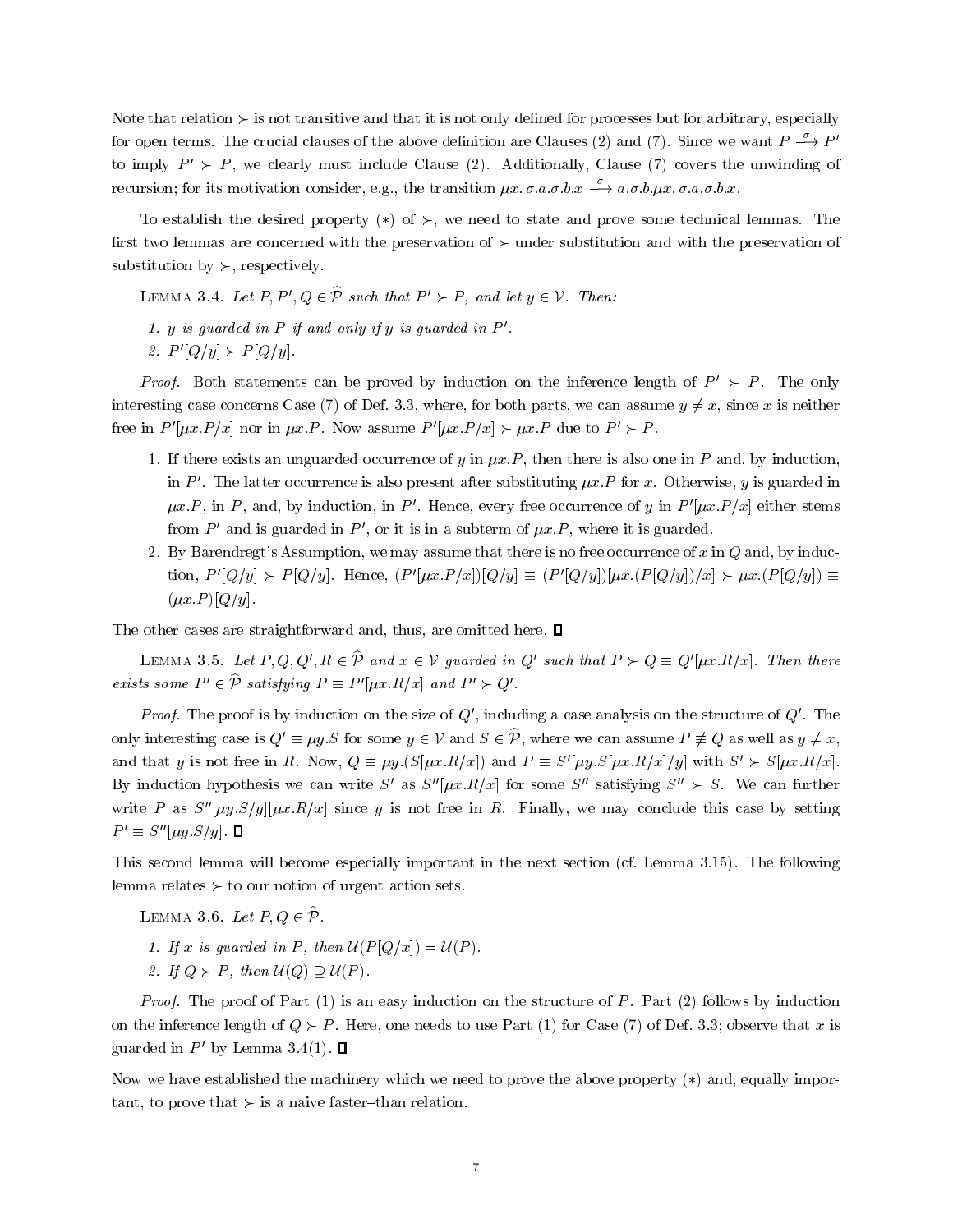PROPOSITION 3.7.

- 1.  $P \stackrel{\circ}{\longrightarrow} P'$  implies  $P' \succ P$ , for any terms  $P, P' \in \mathcal{P}$ .
- 2. The relation  $\succ$  satisfies the defining clauses of a naive faster-than relation, also on open terms; hence,  $\succ_{\mathcal{P}\times\mathcal{P}}\subseteq \mathcal{Z}_n$ .

*Proof.* The proof of Part (1) is a straightforward induction on the length of inference of  $P \xrightarrow{\rho} P'$ . For proving Part (2) we show that, for  $P' \succ P$ , the three clauses in the definition of  $\supsetneq_n$  are satisfied. This is done by induction on the inference length of  $P' \succ P$ . We only consider the interesting parts for some of the cases of Def. 3.3.

- (2)  $P > \sigma.P$ : Our semantics states that  $P \stackrel{\sim}{\longrightarrow} P'$  if and only if  $\sigma.P \stackrel{\sim}{\longrightarrow} P'$ , for some P', thereby implying the first two clauses in Def. 3.1. If  $P \xrightarrow{\sim} P'$ , then  $\sigma.P \xrightarrow{\sim} P$  and  $P' \succ P$  by Part (1).
- (3)  $P'|Q' \succ P|Q$ : If  $P'|Q' \stackrel{\alpha}{\longrightarrow} P'_1|Q'$ , for some  $P'_1$ , due to  $P' \stackrel{\alpha}{\longrightarrow} P'_1$  (cf. Rule (Com1)), then  $P \stackrel{\alpha}{\longrightarrow} P_1$ with  $P'_1 \succ P_1$  and  $Q' \succ Q$  by induction hypothesis. Hence,  $P | Q \stackrel{\alpha}{\longrightarrow} P_1 | Q$  and  $P'_1 | Q' \succ P_1 | Q$ . The other cases involving Rules (Com2) and (Com3) are similar. If  $P' \rvert Q' \stackrel{\sigma}{\longrightarrow} P'_1 \rvert Q'_1$ , for some  $P'_1$  and  $Q'_1$ , due to  $P' \stackrel{\sigma}{\longrightarrow} P'_1$  and  $Q' \stackrel{\sigma}{\longrightarrow} Q'_1$  (cf. Rule (tCom)), then  $P \stackrel{\sim}{\longrightarrow} P_1$  and  $Q \stackrel{\sim}{\longrightarrow} Q_1$  with  $P'_1 \succ P_1$  and  $Q'_1 \succ Q_1$  by induction hypothesis. Using Lemma 3.6(2) we conclude from  $P' | Q' \xrightarrow{\sigma}$  that  $P | Q \xrightarrow{\sigma} P_1 | Q_1$  and  $P'_1 | Q'_1 \succ P_1 | Q_1$ .
- (7)  $P'[\mu x.P/x] \succ \mu x.P$ : By Rule (Rec) any  $\alpha$ -transition of  $\mu x.P$  is of the form  $\mu x.P \xrightarrow{\alpha} P_1[\mu x.P/x]$ , for some  $P_1$  with  $P \stackrel{\alpha}{\longrightarrow} P_1$ . Then, by induction hypothesis,  $P' \stackrel{\alpha}{\longrightarrow} P_1'$  for some  $P_1'$  satisfying  $P_1' \succ P_1$ . Hence,  $P'[\mu x.P/x] \stackrel{\alpha}{\longrightarrow} P'_{1}[\mu x.P/x]$  by Lemma 2.1(1) since x is guarded in P' by Lemma 3.4(1), and we obtain  $P'_1[\mu x.P/x] \succ P_1[\mu x.P/x]$  by Lemma 3.4(2).

On the other hand, any  $\alpha$ -transition of P'[ $\mu x.P/x$ ] is of the form P'[ $\mu x.P/x$ ]  $\stackrel{\alpha}{\longrightarrow} P'_1[\mu x.P/x]$  for some  $P'_1$ , where  $P' \stackrel{\alpha}{\longrightarrow} P''_1$  for some  $P''_1 \in \hat{\mathcal{P}}$  such that  $P'_1[\mu x.P/x] \equiv P''_1[\mu x.P/x]$  by Lemma 2.1(2), since x is guarded in P' by Lemma 3.4(1). Thus, by induction hypothesis,  $P \stackrel{\alpha}{\longrightarrow} P_1$  with  $P_1'' \succ P_1$ , as well as  $\mu x \cdot P \stackrel{\alpha}{\longrightarrow} P_1[\mu x \cdot P/x]$  and  $P'_1[\mu x \cdot P/x] \equiv P''_1[\mu x \cdot P/x] \succ P_1[\mu x \cdot P/x]$  by Lemma 3.4(2). The treatment of clock transitions is analogous.

The other parts are easier to prove and, therefore, are omitted.  $\square$ 

We are now able to state and prove our first main result.

THEOREM 3.8 (Coincidence I). The preorders  $\supsetneq_n$  and  $\supsetneq_d$  coincide.

*Proof.* Clearly, any naive faster-than relation, including  $\succ$   $p_{\times}p$  according to Prop. 3.7(2), is a delayed one. Thus, it suffices to show that the largest delayed faster-than relation R is a naive faster-than relation. Hence, consider some arbitrary terms  $P$  and  $Q$  such that  $P \mathcal{R} Q$ .

If  $P \xrightarrow{\sigma} P'$  for some process P', then we have  $Q \equiv Q_0 \xrightarrow{\sigma} Q_1 \xrightarrow{\sigma} \cdots \xrightarrow{\sigma} Q_n$  and  $P' \mathcal{R} Q_n$ , for some  $n \geq 1$  and some processes  $Q_0, Q_1, \ldots, Q_n$ . By Prop. 3.7(1) we get  $Q_n \succ \cdots \succ Q_1 \succ Q$ . Since  $\succ | p_\chi p \subseteq \kappa$ (see above) and since  $R$  is transitive, we conclude  $P'RQ$ .

If  $P \stackrel{\alpha}{\longrightarrow} P'$  for some process P' and some action  $\alpha$ , then we have  $Q \equiv Q_0 \stackrel{\circ}{\longrightarrow} Q_1 \stackrel{\sim}{\longrightarrow} \cdots \stackrel{\sim}{\longrightarrow} Q_{n-1} \stackrel{\alpha}{\longrightarrow}$  $Q'_{n-1} \stackrel{\sigma}{\longrightarrow}^* Q'$  and  $P' \mathcal{R} Q'$ , for some  $n \geq 1$  and some processes  $Q_0, Q_1, \ldots, Q_{n-1}, Q'_{n-1}, Q'$ . Hence, we may conclude P'  $\mathcal{R} Q'_{n-1}$  in analogy to the previous case. Since  $Q_{n-1} \succ \cdots \succ Q_0$  by Prop. 3.7(1), we infer by repeated application of Prop. 3.7(2) that  $Q_i \stackrel{\alpha}{\longrightarrow} Q'_i$ , for  $0 \leq i \leq n-1$ , such that  $Q'_{n-1} \succ \cdots \succ Q'_0 \equiv Q''$ . As above, this implies  $P' \mathcal{R} Q''$  and  $Q \stackrel{\alpha}{\longrightarrow} Q''$ .

The case  $Q \stackrel{\alpha}{\longrightarrow} Q'$ , for some process P' and some action  $\alpha$ , is obvious.  $\square$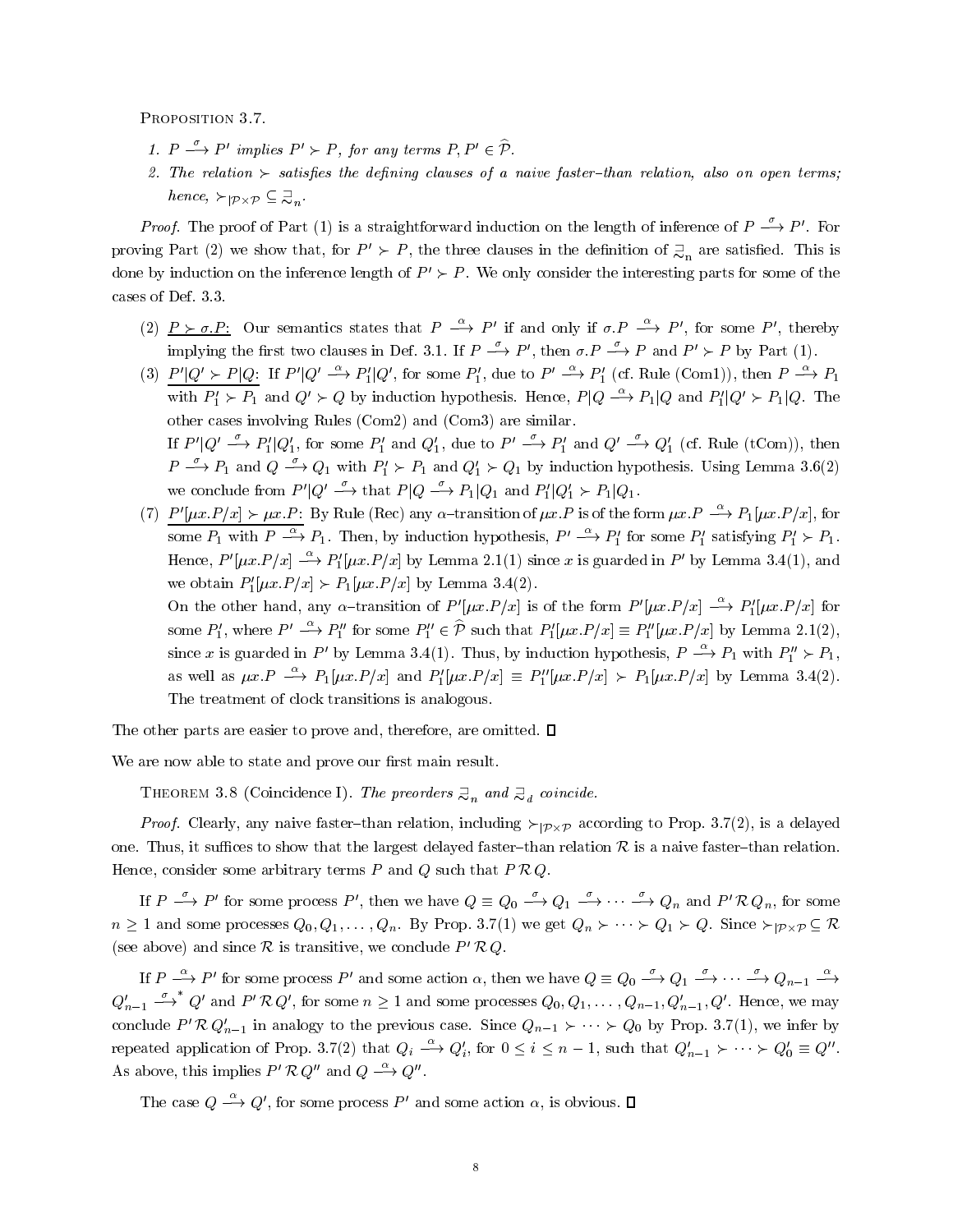This coincidence result justifies our preference of the simple and technically more elegant naive faster-than preorder  $\Xi_{\rm n}$  over the probably more intuitive delayed faster–than preorder  $\Xi_{\rm d}$ . Nevertheless,  $\Xi_{\rm d}$  could in practice be more useful since there exist delayed faster-than relations which are not naive faster-than relations, such as the relation  $\{\langle \alpha, \mathbf{0}, \sigma', \alpha, \sigma', \mathbf{0}\rangle, \{\alpha, \mathbf{0}, \alpha, \sigma', \mathbf{0}\}, \{\mathbf{0}, \mathbf{0}\}\},\$  for  $i, j \in \mathbb{N}$  with  $i > 0$ . Note that this refers to the relations which define the preorders, and not to the preorders themselves.

**3.2. Question II.** We now turn to a second question which might be raised regarding the definition of the naive faster-than preorder  $\gtrsim_{\text{n}}$ . Should one add a fourth clause to the definition of  $\gtrsim_{\text{n}}$  that permits, but not requires, the faster process  $P$  to match a clock transition of the slower process  $Q$ ? More precisely, P might be able to do whatever  $Q$  can do after a time step, or P might itself have to perform a time step in order to match Q. Hence, a candidate for a fourth clause is

(4) 
$$
Q \xrightarrow{\sigma} Q'
$$
 implies  $\langle P, Q' \rangle \in \mathcal{R}$  or  $\exists P'. P \xrightarrow{\sigma} P'$  and  $\langle P', Q' \rangle \in \mathcal{R}$ .

Unfortunately, this requirement is not as sensible as it might appear at first sight. Consider the processes  $P =_{\text{df}} \sigma^* a \cdot \mathbf{0} \mid a \cdot \mathbf{0} \mid a \cdot \mathbf{0}$  and  $Q =_{\text{df}} \sigma^* a \cdot \mathbf{0} \mid \sigma^* a \cdot \mathbf{0} \mid a \cdot \mathbf{0}$ , for  $n \geq 1$ . Obviously, we expect P to be faster than Q. However, Q can engage in a clock transition to  $Q' =$ df  $\sigma^{n-1}.a.\mathbf{0} \mid \sigma^{n-1}.a.\mathbf{0} \mid \overline{a}.\mathbf{0}$ . According to Clause (4) and since  $P\rightarrow\rightarrow$ , we would require P to be faster than Q'. This conclusion, however, should obviously be deemed wrong according to our intuition of "faster than."

The point of this example is that process  $P$ , which is in some components faster than  $Q$ , cannot mimic a clock transition of  $Q$  with a matching clock transition. However, since  $P$  is equally fast in the other components, it cannot simply leave out the time step. The solution to this situation is to remember within the relation  $R$  how many clock transitions P missed out and, in addition, to allow P to perform these clock transitions later. Thus, the computation  $Q \stackrel{\sim}{\longrightarrow} a \cdot 0 | a \cdot 0 | \overline{a} \cdot 0 \stackrel{\sim}{\longrightarrow} 0 | a \cdot 0 | \overline{a} \cdot 0 \stackrel{\sim}{\longrightarrow} 0 | 0 | \overline{a} \cdot 0 \stackrel{\sim}{\longrightarrow} 0$  (e.g. where we have no clock transitions between the two action transitions labeled by a, can be matched by P with the computation  $P \stackrel{\alpha}{\longrightarrow} \sigma^n$ , a.  $0 | 0 | \overline{a}$ ,  $0 \stackrel{\beta}{\longrightarrow} a$ ,  $0 | 0 | \overline{a}$ ,  $0 \stackrel{\alpha}{\longrightarrow} 0 | 0 | \overline{a}$ , 0. This matching is intuitively correct, since the first a occurs faster in the considered trace of  $P$  than in the trace of  $Q$ , while the second a occurs at the same absolute time measured from the system start; only the time relative to the first  $a$  is greater for  $P$ . Observe that this example also testies to the need to remember arbitrary large numbers of time steps, as  $n \geq 1$  is finite but arbitrary. We formalize the above ideas in the following definition.

Definition 3.3 (Family of faster than preorders). A family  $(N_i)_{i\in\mathbb{N}}$  of relations in P-A-P, indexed by natural numbers (including  $0$ ), is a family of indexed-faster-than relations if the following conditions hold for all  $i \in \mathbb{N}$ ,  $\langle P, Q \rangle \in \mathcal{R}_i$ , and  $\alpha \in \mathcal{A}$ .

- 1.  $P \longrightarrow P'$  implies  $\exists Q' \ Q \longrightarrow Q'$  and  $\langle P', Q' \rangle \in \mathcal{R}_i$ .
- 2.  $Q \stackrel{\alpha}{\longrightarrow} Q'$  implies  $\exists P'$ .  $P \stackrel{\alpha}{\longrightarrow} P'$  and  $\langle P', Q' \rangle \in \mathcal{R}_i$ .
- 3.  $P \xrightarrow{\circ} P'$  implies (a)  $\exists Q' \cdot Q \xrightarrow{\circ} Q'$  and  $\langle P', Q' \rangle \in \mathcal{R}_i$ , or (b)  $i > 0$  and  $\langle P', Q \rangle \in \mathcal{R}_{i-1}$ .
- 4.  $Q \stackrel{\sigma}{\longrightarrow} Q'$  implies (a)  $\exists P' \cdot P \stackrel{\sigma}{\longrightarrow} P'$  and  $\langle P', Q' \rangle \in \mathcal{R}_i$ , or (b)  $\langle P, Q' \rangle \in \mathcal{R}_{i+1}$ .

We write  $P \supseteq_i Q$  if  $\langle P, Q \rangle \in \mathcal{R}_i$  for some family of indexed-faster-than relations  $(\mathcal{R}_i)_{i \in \mathbb{N}}$ .

Intuitively,  $P \supseteq Q$  means that process P is faster than process Q provided that P may delay up to i additional clock ticks which  $Q$  does not need to match. Observe that there exists a family of largest indexed-faster-than relations, but it is not clear that these relations are transitive. We establish, however, a stronger result by showing that our naive faster–than preorder  $\gtrsim_n$  coincides with  $\gtrsim_0$ . The proof of this result uses a family of purely syntactic relations  $\succ_i$ , for  $i \in \mathbb{N}$ , similar to relation  $\succ$  in Def. 3.3.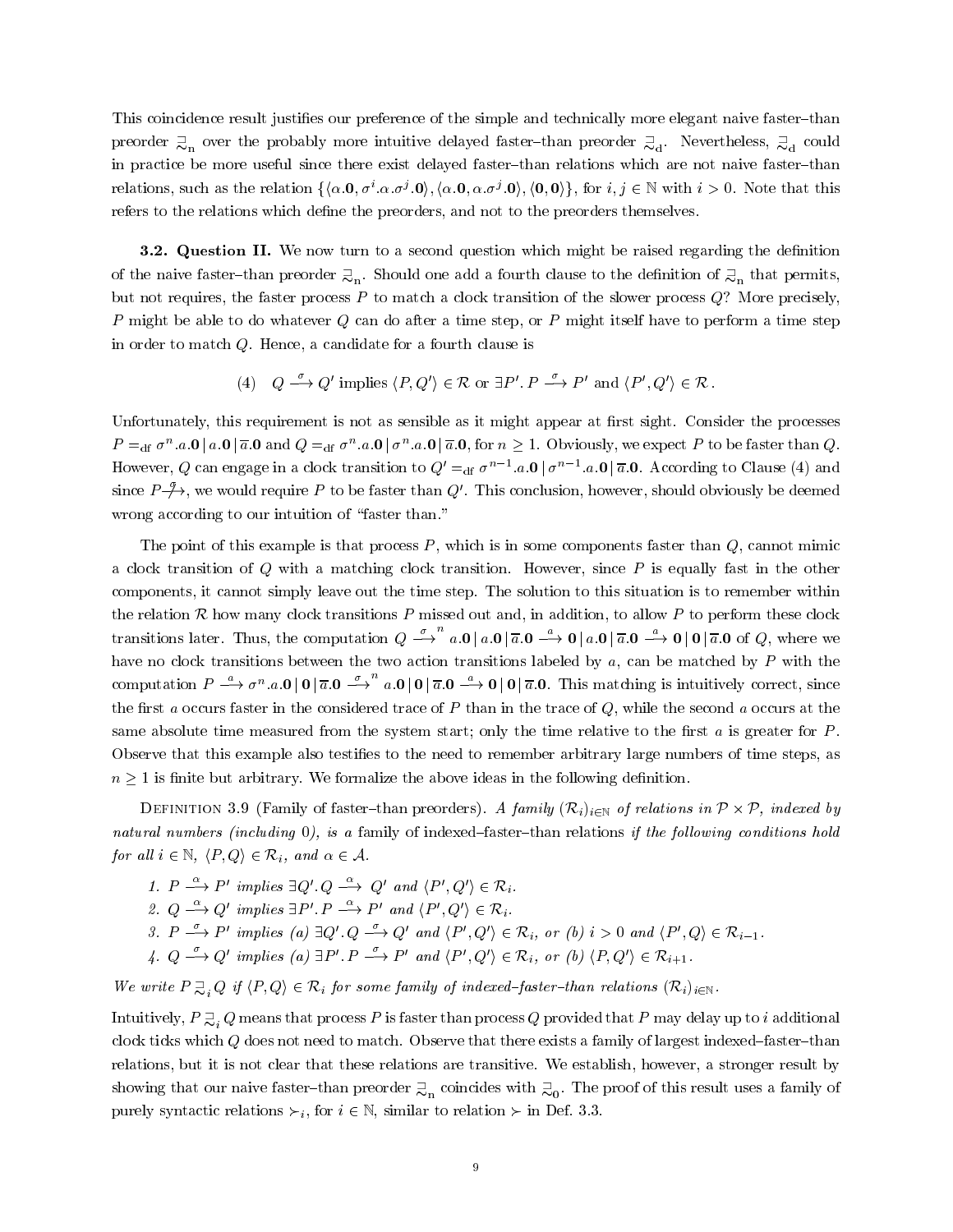DEFINITION 5.10. The relations  $\succ_i \subset r \times r$ , for  $i \in \mathbb{N}$ , are defined as the smallest relations satisfying the following properties, for all  $P, P', Q, Q', P_1, \ldots, P_n \in \widehat{P}$  and  $i, j \in \mathbb{N}$ .

*Always:*  
\n(1) 
$$
P \succ_i P
$$
  
\n $P_1 \succ P_2 \succ \cdots \succ P_n$  implies: (2a)  $P_1 \succ_i \sigma^j \cdot P_n$   
\n $P' \succ_i P$  and  $Q' \succ_i Q$  implies: (2b)  $\sigma \cdot P' \succ_{i+1} P$   
\n(3)  $P'|Q' \succ_i P|Q$   
\n(4)  $P' + Q' \succ_i P + Q$   
\n(5)  $P' \setminus L \succ_i P \setminus L$   
\n(6)  $P'[f] \succ_i P[f]$   
\n $P' \succ_i P$  and *x* is guarded in *P* implies: (7a)  $P'[ \mu x. P/x] \succ_i \mu x. P$   
\n $P' \succ_i P$  and *x* is guarded in *P'* implies: (7b)  $\mu x. P' \succ_i P[\mu x. P'/x]$ 

Observe that Clauses (7a) and (7b) deal with an unwinding of recursion on both sides of  $\succ_i$ . This is related to our aim to match clock transitions from both sides of  $\mathcal{R}_i$ . Similarly, we allow the addition of  $\sigma$  on both sides of  $\succ_i$  in Clauses (2a) and (2b) and also in more general situations than in Def. 3.3. The next lemma compares the relations  $\succ_i$ , for all  $i \in \mathbb{N}$ , to the relation  $\succ_i$ ; it also compares the relations  $\succ_i$  among themselves.

Lemma 3.11.

1.  $\succ_i \subset \succ_{i+1}$ , for all  $i \in \mathbb{N}$ . 2.  $\succ$   $\subset$   $\succ$ <sub>0</sub>; in particular,  $P \xrightarrow{\circ} P'$  implies  $P' \succ_0 P$ , for any  $P, P' \in \mathcal{P}$ .

3.  $P' \succ P$  (whence,  $P \xrightarrow{\sigma} P'$ ) implies  $P \succ_i P'$ , for all  $i > 0$ , and for any  $P, P' \in \mathcal{P}$ .

*Proof.* For Part (1) consider  $P \succ_i Q$  and show  $P \succ_{i+1} Q$  by induction on the inference of  $P \succ_i Q$ . The proof of Part (2) is analogous; for case  $P \succ \sigma.P$  recall that  $P \succ P$  and, hence,  $P \succ_0 \sigma.P$ . Also the proof of Part (3) is analogous; for case  $P \succ \sigma P$  use  $P \succ_{i-1} P$  which implies  $\sigma P \succ_i P$ . For the latter, the premise  $i > 0$  is needed. Finally, observe that Clause 3.3(7) is matched by Clause 3.10(7b).  $\Box$ 

This lemma states some useful facts about our syntactic relations. In particular, Part (3) compares  $\succ^{-1}$ with  $\succ_i$ , for  $i > 0$ . We need, however, five more technical lemmas before we can prove our second coincidence theorem. The first one of these is the analogue of Lemma 3.4.

LEMMA 3.12. Let  $P, P', Q \in \widehat{P}$  such that  $P' \succ_i P$ , and let  $y \in V$ .

1. y is quarded in  $P$  if and only if y is quarded in  $P'$ . 2.  $P'[Q/y] \succ_i P[Q/y]$ .

*Proof.* The proof is similar to the one of Lemma 5.4. In case  $P_1 \succ_i \sigma'$   $P_n$  (cf. Rule 3.10(2a)), use Lemma 3.4(2) to obtain  $P_1[Q/y] \rightarrow \cdots \rightarrow P_n[Q/y]$ .  $\Box$ 

The second lemma states that  $\succ_0$  is reflexive and that the relations  $\succ_i$  only relate functionally equivalent terms, in the sense of strong bisimulation.

LEMMA 3.13. Let  $P, Q, R \in \hat{\mathcal{P}}$  such that  $P \succ_i Q$ , and let  $\alpha \in \mathcal{A}$ . Then:

1.  $R \succ_0 R$ . 2.  $P \stackrel{\alpha}{\longrightarrow} P'$  implies  $\exists Q' \ Q \stackrel{\alpha}{\longrightarrow} Q'$  and  $P' \succ_i Q'$ . 3.  $Q \stackrel{\alpha}{\longrightarrow} Q'$  implies  $\exists P' \cdot P \stackrel{\alpha}{\longrightarrow} P'$  and  $P' \succ_i Q'$ .

*Proof.* While the proof of Part  $(1)$  is obvious, the ones for Parts  $(2)$  and  $(3)$  are similar to the "functional" part of Prop. 3.7(2). In Case (2a) we use that  $\sigma^j.P_n \stackrel{\alpha}{\longrightarrow} P_n'$  if and only if  $P_n \stackrel{\alpha}{\longrightarrow} P_n'$  if and only if  $P_1 \stackrel{\alpha}{\longrightarrow} P_1'$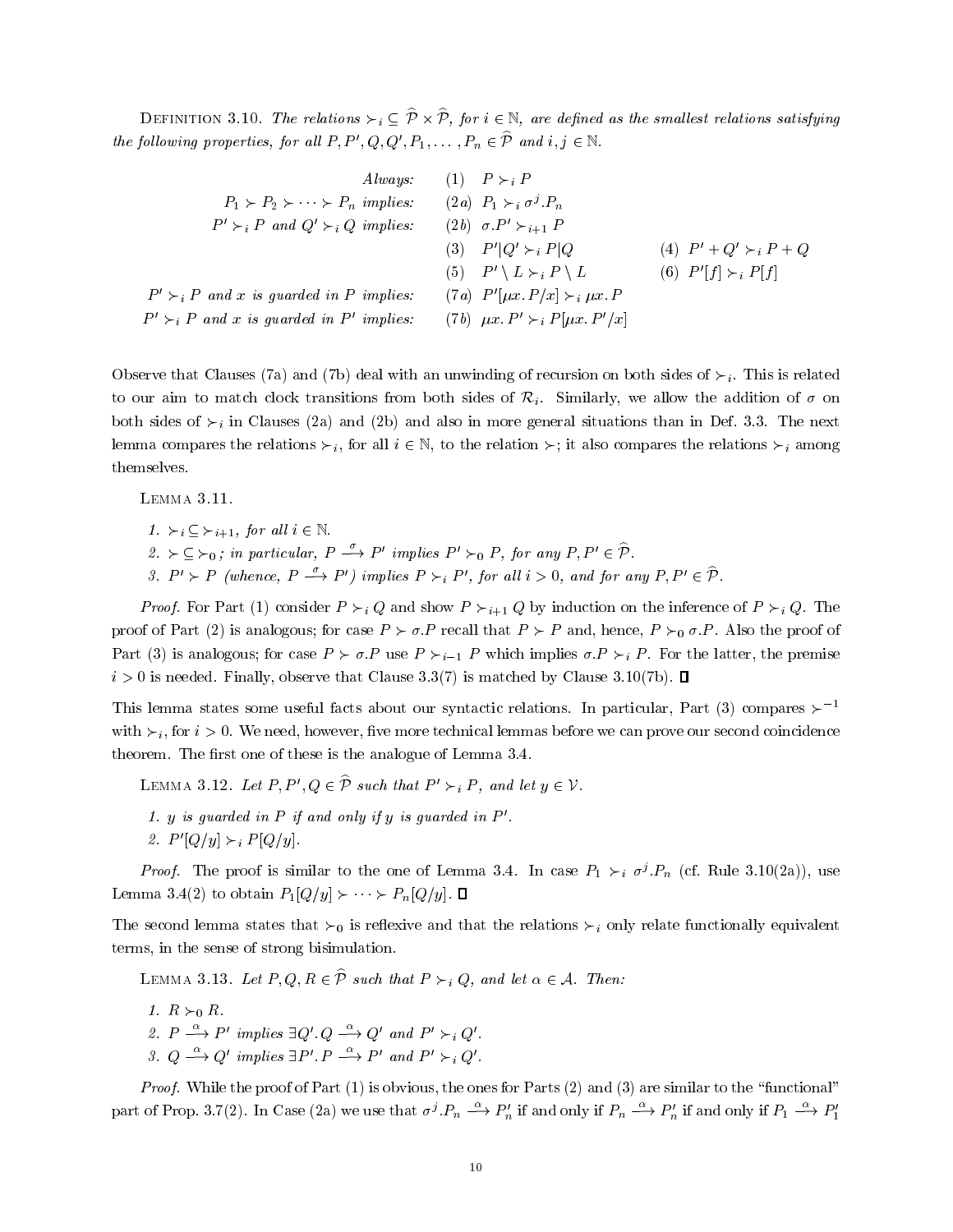with  $P'_1 \succ \cdots \succ P'_n$ , where the latter is inferred by Prop. 3.7(2). In Case (2b) we exploit the property  $\succ_i \subseteq \succ_{i+1}$  of Lemma 3.11(1). Moreover, the proof for Case (7) is analogous to the one of Prop. 3.7(2) when using Lemma 3.12 instead of Lemma 3.4.  $\square$ 

The third lemma builds a bridge between relation  $\succ_0$  and urgent action sets.

LEMMA 3.14.  $Q \succ_0 P$  implies  $U(Q) \supseteq U(P)$ , for any  $P, Q \in \widehat{P}$ .

*Proof.* The proof is by induction on the inference length of  $Q \succ_0 P$ . For Clause (2a) use Lemma 3.6(2) if  $j = 0$ . Observe that Clause (2b) does not apply. For Clause (7), employ Lemmas 3.6(1) and 3.12(1).  $\Box$ 

The fourth lemma just serves as a prerequisite for proving the fth lemma.

LEMMA 3.15. If  $P_1, P_2, \ldots, P_n \in \mathcal{P}$  for some  $n \in \mathbb{N}$  such that  $P_1 \succ P_2 \succ \cdots \succ P_n$ , and if  $P_n \stackrel{\sim}{\longrightarrow} P'$ for some  $P' \in \hat{\mathcal{P}}$ , then  $P_1 \succ_i P'$ , for all  $i > 0$ .

*Proof.* The proof is by induction on the structure of  $P_n$ . We may assume that all  $P_i$  are different and, by Lemma 3.11(3), that  $n > 1$ . First observe that  $P_n$  cannot be of the form x or  $\tau.P$ . If  $P_n$  is 0 or of the form a.P, we have  $P' \equiv P_n$  and are done by Clause 3.10(2a) with  $j = 0$ . If  $P_n$  is  $\sigma.P$ , then  $P_1 \succ \cdots \succ P_{n-1} \equiv P \equiv P'$ , and we are done by Clauses 3.10(2a) or (1). The other cases are quite straightforward, except for  $P_n \equiv \mu x.Q$ . Here,  $P_{n-1} \equiv Q'_{n-1}[\mu x.Q/x]$  with  $Q'_{n-1} \succ Q$ ; by Lemma 3.4(1), x is guarded in  $Q_{n-1}'$  since it is guarded in Q. By repeated application of Lemmas 3.5 and 3.4(1), we conclude that each  $P_i$ , for  $1 \le i \le n-1$ , is of the form  $Q_i'(\mu x.Q/x]$  and such that  $Q_1' \succ \cdots \succ Q_{n-1}'$ . Furthermore, we have  $P' \equiv Q'_n[\mu x.Q/x]$  with  $Q \stackrel{\sigma}{\longrightarrow} Q'_n$ . Now we may apply the induction hypothesis to the  $Q_i$ 's to obtain  $Q'_1 \succ_i Q'_n$ , which implies  $P_1 \equiv Q'_1[\mu x.Q/x] \succ_i Q'_n[\mu x.Q/x] \equiv P'$  by Lemma 3.12(2).  $\Box$ 

Finally, the fth lemma establishes properties similar to those stated in Clauses (3) and (4) of Def. 3.9.

LEMMA 3.16. Let  $P \succ_i Q$  for some  $P, Q \in \mathcal{P}$ .

- 1.  $P \longrightarrow P'$  implies
	- either:  $i = 0$  and  $\exists Q' \ Q \stackrel{\sigma}{\longrightarrow} Q'$  and  $P' \succ_i Q'$ ,
	- or:  $i > 0$  and  $P' \succ_{i=1} Q$ .
- 2.  $Q \stackrel{\sigma}{\longrightarrow} Q'$  implies  $P \succ_{i+1} Q'$ .

*Proof.* Both parts are proved by induction on the inference length of  $P \succ_i Q$ . We only consider the more interesting cases here.

- Part 1:
	- (1) For  $i > 0$ , the time step  $P \xrightarrow{\sigma} P'$  implies  $P' \succ_i Q \equiv P$ , for all j, by Lemmas 3.11(1) and (2).
	- (2a) For  $i > 0$ , the time step  $P_1 \longrightarrow P_0$  implies  $P_0 \succ P_1 \succ \cdots \succ P_n$ ; hence,  $P_0 \succ_{i=1} \sigma^j P_n$ . For  $i = 0$  and  $j > 0$ , the same argument shows  $P_0 \succ_i \sigma^{j-1} P_n$ , where  $\sigma^j P_n \longrightarrow \sigma^{j-1} P_n$ . For  $i = j = 0$ , by repeated application of Prop. 3.7,  $P_1 \stackrel{\circ}{\longrightarrow} P'_1$  implies  $P_n \stackrel{\circ}{\longrightarrow} P'_n$  for some  $P'_n$ satisfying  $P'_1 \succ \cdots \succ P'_n$ .
	- (2b) Observe that  $\sigma.P' \stackrel{\sigma}{\longrightarrow} P'$  and  $P' \succ_i P$  by the assumption of Def. 3.10(2b) and that  $i + 1 > 0$ . The remaining cases are straightforward for  $i > 0$ . In case of Clause (7) we only have to consider transitions of the form  $P'[\mu x.P/x] \stackrel{\sigma}{\longrightarrow} P''[\mu x.P/x]$  (by Lemma 2.1) or  $\mu x.P' \stackrel{\sigma}{\longrightarrow} P''[\mu x.P'/x]$ where  $P'' \succ_{i=1} P$  by induction hypothesis. Then, we are done by employing Lemma 3.12(2) for Clause (7b). Finally, let us consider the case  $i=0$ . This is largely analogous using Lemma 3.12(2) when dealing with Clauses (7a) and (7b). For Clause (3), apply Lemma 3.14 to deduce that the right-hand side can engage in a time step.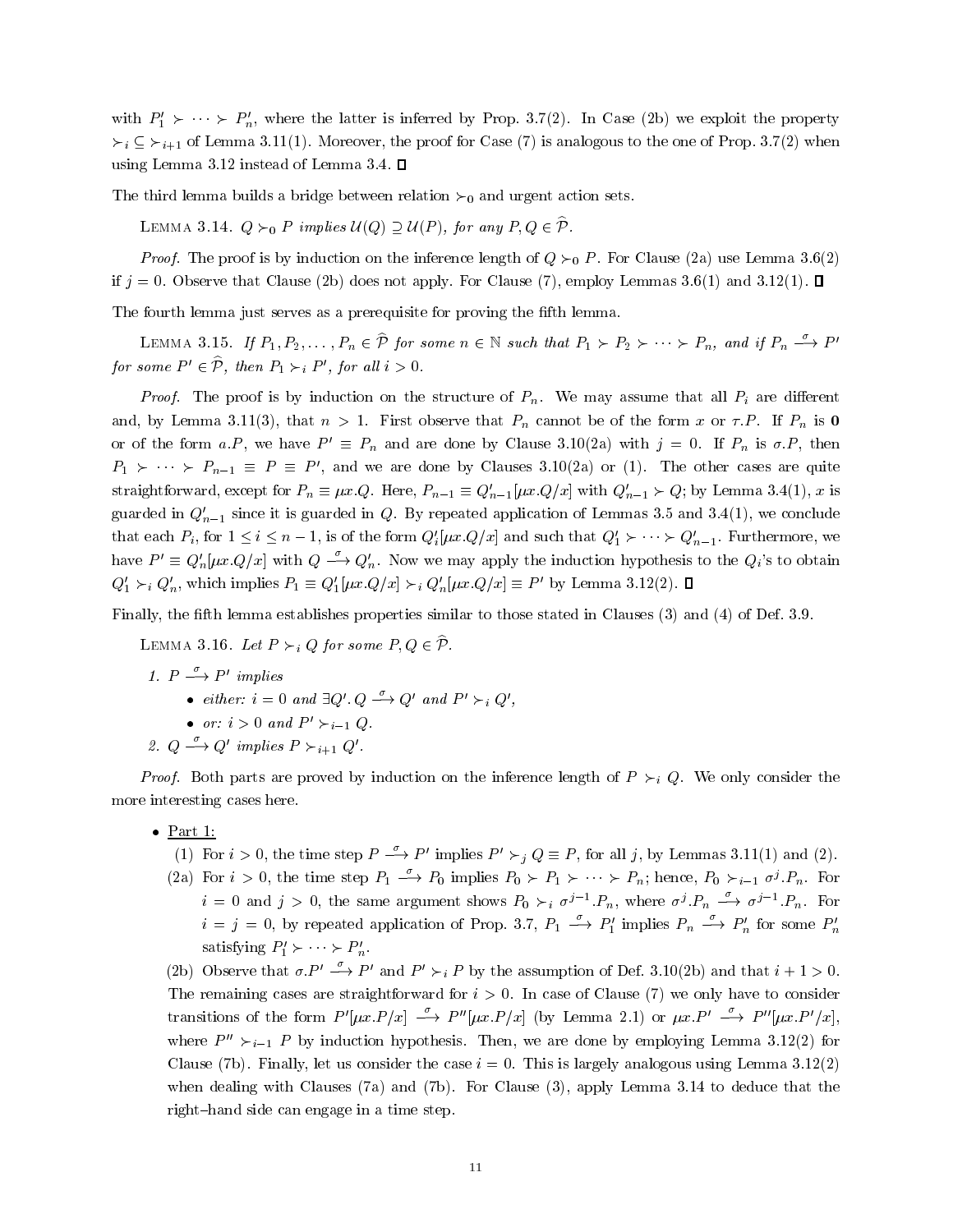- Part 2:
	- (1)  $P \longrightarrow P'$  implies  $P \succ_{i+1} P'$  by Lemma 3.11(3).
	- (2a) Use Lemma 3.15 in case  $j = 0$ .
	- (7) In case of Rule (7a), employ similar arguments as above using Lemma 3.12(2).

This completes the proof of Lemma 3.16.  $\Box$ 

Using the above lemmas we can now proof the main result of this section.

THEOREM 3.17 (Coincidence II). The preorders  $\supsetneq_n$  and  $\supsetneq_0$  coincide.

*Proof.* Let  $\mathcal{R}_{i\in\mathbb{N}}$  be a family of faster-than relations. Then, according to Def. 3.9,  $\mathcal{R}_0$  is a naive fasterthan relation, whence  $\supseteq_o\subseteq\supseteq_n$ . For the reverse inclusion consider the largest naive faster–than relation  $\mathcal R$ and define a family of  $\mathcal{R}_i$ , for  $i \in \mathbb{N}$ , by

$$
R \mathcal{R}_i Q
$$
 if  $\exists P \mathcal{R} \mathcal{R} P \succ_i Q$ .

We check that these  $\mathcal{R}_i$  satisfy Def. 3.9. Consider  $R \mathcal{R} P \succ_i Q$ .

- 1. If  $R \stackrel{\alpha}{\longrightarrow} R'$ , then  $P \stackrel{\alpha}{\longrightarrow} P'$  with  $R' \mathcal{R} P'$  by the definition of R, as well as  $Q \stackrel{\alpha}{\longrightarrow} Q'$  with  $P' \succ_i Q'$ by Lemma 3.13(2).
- 2. The case  $Q \stackrel{\alpha}{\longrightarrow} Q'$  is analogous and uses Lemma 3.13(3).
- 3. If  $R \xrightarrow{\sigma} R'$ , then  $P \xrightarrow{\sigma} P'$  with  $R' \mathcal{R} P'$ . Now, Lemma 3.16(1) shows  $Q \xrightarrow{\sigma} Q'$  with  $R' \mathcal{R}_0 Q'$ , for  $i = 0$ , and  $R' \mathcal{R}_{i-1} Q$ , otherwise.
- 4. If  $Q \stackrel{\sigma}{\longrightarrow} Q'$ , then  $P \succ_{i+1} Q'$  by Lemma 3.16(2). Thus,  $R \mathcal{R}_{i+1} Q'$ .

This finishes the proof, since Lemma 3.13(1) implies  $\mathcal{R} \subseteq \mathcal{R}_0$   $\Box$ 

Summarizing, we hope to have convinced the reader that our naive faster-than preorder is a sensible candidate for a faster-than preorder, as it coincides with two other candidates which seem to be at least equally appealing but are technically not as simple.

4. Semantic Theory of our Faster-than Relation. This section focuses (i) on developing a fullyabstract precongruence based on our naive faster-than preorder, (ii) on establishing its semantic theory, and (iii) on introducing a corresponding \weak" variant which abstracts from internal, unobservable actions.

4.1. A Fully-abstract Faster-than Relation. A shortcoming of the naive faster-than preorder  $\mathbb{R}_n$ . , as introduced above, is that it is not compositional. As an example, consider the processes  $P =_{df} \sigma.a.0$ and  $Q =_{df} a.0$ , for which  $P \supseteq_{n} Q$  holds according to Def. 3.1. Intuitively, however, this should not be the case, as we expect  $P \equiv \sigma.Q$  to be strictly slower than Q. Technically, if we compose P and Q in parallel with process  $R =_{df} \overline{a} \cdot 0$ , then  $P|R \longrightarrow a \cdot 0|\overline{a} \cdot 0$ , but  $Q|R \rightarrow \rightarrow$ , since any clock transition of  $Q|R$  is preempted due to  $\tau \in \mathcal{U}(Q|R)$ . Hence,  $P|R \not\equiv_n Q|R$ , i.e.,  $\supsetneq_n$  is not a precongruence.

The reason for P and Q being equally fast according to  $\gtrsim_n$  lies in our SOS–rules: we allow Q to delay arbitrarily, since this might be necessary in a context where no communication on <sup>a</sup> is possible; thus, an additional potential delay as in  $P$  makes no difference; in fact,  $P$  and  $Q$  have exactly the same transitions. As R shows, we have to take a refined view once we fix a context, and the example indicates that, in order to find the largest precongruence contained in  $\mathbb{R}_{\rm n},$  we have to take the urgent action sets of processes into account. The preorder  $\gtrsim$ , which repairs the precongruence defect of  $\gtrsim_{\text{n}}$ , is defined as follows. According to  $\supsetneq$  we generally have that P is strictly faster than  $\sigma.P$ , which is to be expected intuitively.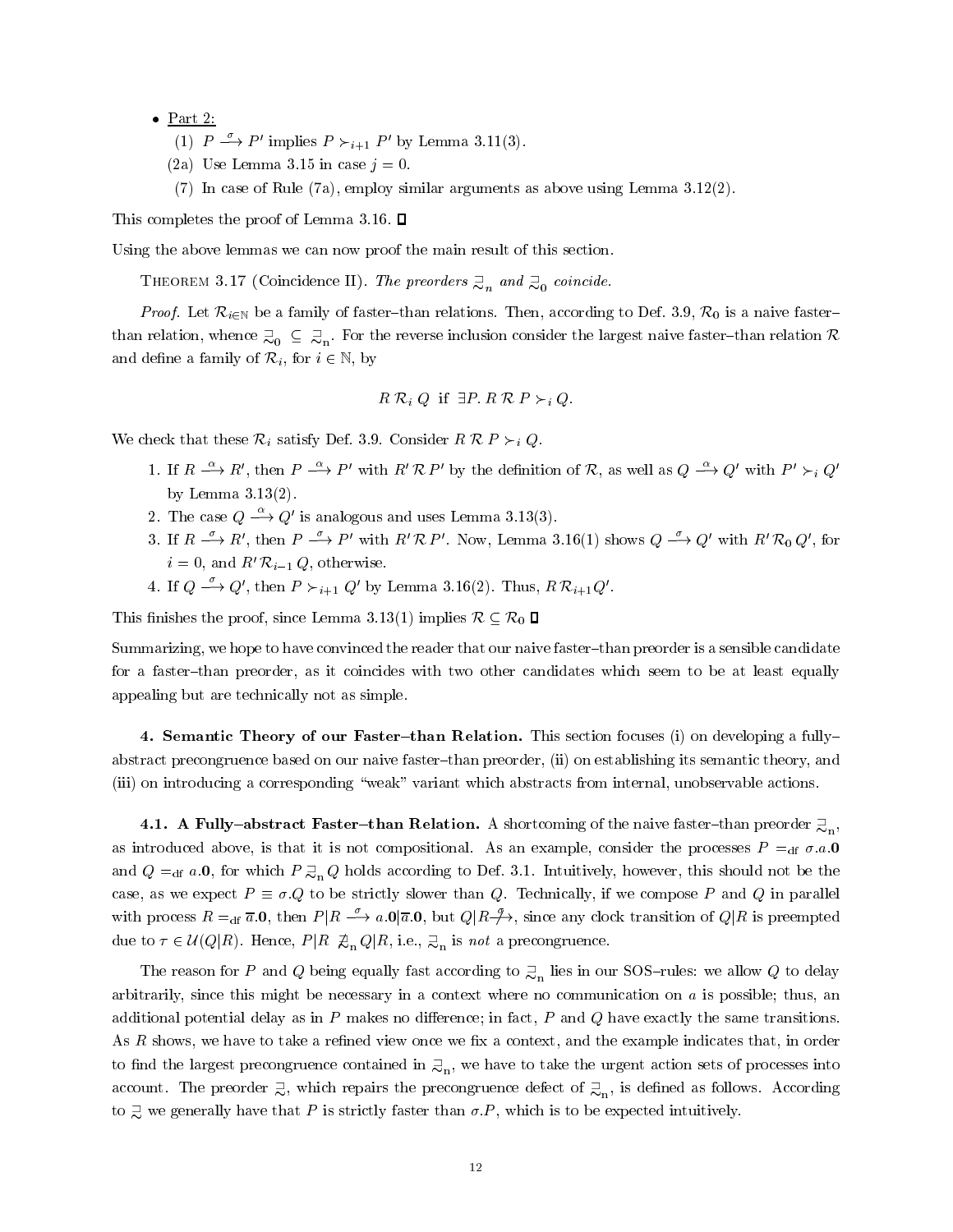$\blacksquare$  . That is a strong faster  $\blacksquare$  precongruence). As relation r  $\blacksquare$  . A strong faster  $\blacksquare$ relation if the following conditions hold for all  $\langle P, Q \rangle \in \mathcal{R}$  and  $\alpha \in \mathcal{A}$ .

- 1.  $P \stackrel{\alpha}{\longrightarrow} P'$  implies  $\exists Q' \ Q \stackrel{\alpha}{\longrightarrow} Q'$  and  $\langle P', Q' \rangle \in \mathcal{R}$ .
- 2.  $Q \stackrel{\alpha}{\longrightarrow} Q'$  implies  $\exists P' \stackrel{\alpha}{\longrightarrow} P'$  and  $\langle P', Q' \rangle \in \mathcal{R}$ .
- 3.  $P \xrightarrow{\sim} P'$  implies  $U(Q) \subseteq U(P)$  and  $\exists Q' \ Q \xrightarrow{\sim} Q'$  and  $\langle P', Q' \rangle \in \mathcal{R}$ .

We write  $P \supseteq Q$  if  $\langle P, Q \rangle \in \mathcal{R}$  for some strong faster-than relation  $\mathcal{R}$ .

Again, it is easy to see that  $\exists$  is a preorder, that it is contained in  $\exists_n,$  and that  $\exists$  is the largest strong faster– than relation. Note that  $\succ$ , when restricted to processes, is not only a naive, but also a strong faster-than relation according to Lemma  $3.6(2)$  and Prop.  $3.7(2)$ . As desired, we obtain the following full-abstraction result.

THEOREM 4.2 (Full abstraction). The preorder  $\supsetneq$  is the largest precongruence contained in  $\supsetneq_n$ .

*Proof.* We first need to establish that  $\overline{z}$  is a precongruence. This can be done in the usual fashion [26]. Indeed, when comparing our technical framework to the bisimulation approach for the timed process algebra CSA developed in [11], which in turn extends CCS, then most cases of the compositionality proof can be easily adapted. One exception is our clock-prefix operator in TACS, for which we need to show that  $P \supseteq Q$ implies  $\sigma.P \supseteq \sigma.Q$ . This is obvious, however, since the initial clock transition of  $\sigma.P$  can be matched by the initial clock transition of  $\sigma.Q$  and since all action transitions of  $\sigma.P$  and  $\sigma.Q$  are those of P and Q according to Rule (Pre). In addition, we present the compositionality proof for parallel composition, as it involves the rather unusual side condition regarding urgent action sets. By the definition of  $\gtrsim$ , it suffices to prove that  $\mathcal{R} =_{df} \{ \langle P | R, Q | R \rangle | P \supsetneq Q, R \in \mathcal{P} \}$  is a strong faster-than relation. Therefore, let  $\langle P | R, Q | R \rangle \in \mathcal{R}$ .

- Action transitions: The cases  $P|R \stackrel{\alpha}{\longrightarrow} S$  and  $Q|R \stackrel{\alpha}{\longrightarrow} S$ , for some  $\alpha \in A$  and  $S \in \mathcal{P}$ , follows along the lines of the corresponding cases in CCS [26] and, therefore, are omitted here.
- Clock transitions: Let  $P | R \stackrel{\sigma}{\longrightarrow} S$  for some  $S \in \mathcal{P}$ . According to the only applicable Rule (tCom) we know that (i)  $P \xrightarrow{\rho} P'$  for some  $P' \in \mathcal{P}$ , (ii)  $R \xrightarrow{\rho} R'$  for some  $R' \in \mathcal{P}$ , (iii)  $\mathcal{U}(P) \cap \mathcal{U}(R) = \emptyset$ as well as  $\tau \notin U(P)$  and  $\tau \notin U(R)$ , and (iv)  $S \equiv P'|R'$ . Since  $P \supsetneq Q$ , there exists a process Q' such that  $U(Q) \subseteq U(P)$ ,  $Q \stackrel{\sigma}{\longrightarrow} Q'$ , and  $P' \supseteq Q'$ . Therefore, we may conclude  $Q|R \stackrel{\sigma}{\longrightarrow} Q'|R'$  by Rule (tCom) since  $U(Q) \cap \overline{U(R)} = \emptyset$ , and  $U(Q|R) = U(Q) \cup U(R) \subseteq U(P) \cup U(R) = U(P|R)$ , by the definition of urgent action sets and the fact that  $\tau \notin \mathcal{U}(P)$ ,  $\tau \notin \mathcal{U}(Q)$ , and  $\tau \notin \mathcal{U}(R)$ . Moreover,  $\langle P'|R', Q'|R'\rangle \in \mathcal{R}$  holds by the definition of  $\mathcal{R}$ , which finishes the proof.

The proof of the compositionality of recursion requires one to introduce a notion of *strong faster-than up to*. This definition and the compositionality proof itself is very similar to the one in CCS with respect to strong bisimulation [26].

We are left with establishing that  $\supsetneq$  is the *largest* precongruence contained in  $\supsetneq_n$ . The proof is a slight adaptation of one for CSA in [11]. As it is non-standard, it is worth presenting it in full here. From universal algebra, it is known that the largest precongruence  $\mathbb{E}_\mathbf{n}^+$  contained i  $_{\rm n}^{+}$  contained in the preorder  $\mathfrak{Z}_{\rm n}$  exists, and that  $P \mathfrak{Z}_{\rm n}^{+}$   $Q$ if and only if  $\forall$  TACS contexts  $C[x]$ .  $C[P] \gtrsim_n C[Q]$ , where a TACS context  $C[x]$  is a TACS term with one free occurrence of the variable x and no free occurrences of other variables. Recall that, for any context  $C[x]$ , term  $C[P]$  is obtained by substituting P for x in  $C[x]$  without any  $\alpha$ -conversion, i.e., free variables in P might be captured. As  $\exists$  is a precongruence contained in  $\exists_n$ , we have  $\exists \subseteq \exists_n^T$ , and it remains to show that  $P \supsetneq Q$ , for some processes  $P, Q \in \mathcal{P}$ , whenever  $C[P] \supsetneq_{\text{n}} C[Q]$ , for all TACS contexts  $C[x]$ . For this it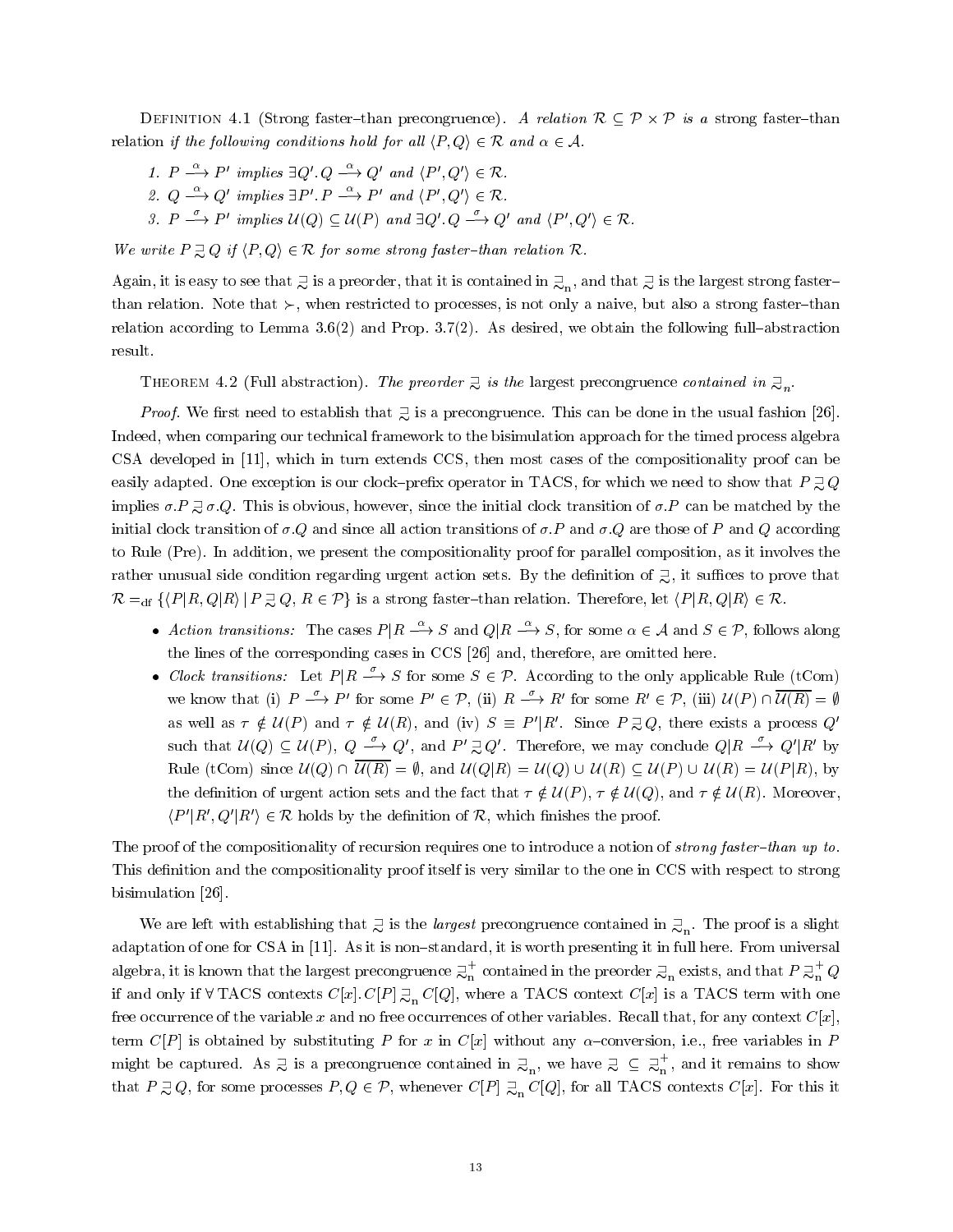suffices to consider the preorder  $\exists_{a} =_{df} \{P,Q\} | C_{PQ}[P] \exists_{n} C_{PQ}[Q] \}.$  Here,  $C_{PQ}[x] =_{df} x | H_{PQ}$  and

$$
H_{PQ} =_{\text{df}} \mu x.(e.0 + \sum \{ \tau.(D_L + d_L.x) \mid L \subseteq \overline{\text{sort}(P)} \cup \overline{\text{sort}(Q)} \}),
$$

where  $D_L$  is defined as  $\sum_{d \in L} d.$  O. Note that  $H_{PQ}$  is well–defined according to Lemma 2.2. The actions  $e$ and  $d<sub>L</sub>$  and their complements are supposed to be "fresh" actions. In this section we do not exploit the presence of the distinguished action  $e$ , but we do so when re-using the above context in the proof of Thm. 4.15. To finish off our proof of Thm. 4.2, it is sufficient to establish the inclusion  $\supsetneq_a \subseteq \supsetneq$ , since the inclusion  $\mathcal{Q}_{n} \subseteq \mathcal{Q}_{a}$  obviously holds.

We show that  $\exists_a$  is a strong faster–than relation according to Def. 4.1. Let P,  $Q \in \mathcal{P}$  such that  $P \exists_a Q,$ i.e., we have  $C_{PQ}[P] \gtrsim_{\rm n} C_{PQ}[Q]$  by the definition of  $\gtrsim_{a}$ . In the following we consider two cases distinguishing whether process  $P$  performs an action transition or a clock transition. In each case the transition of  $P$  leads to a transition of  $C_{PQ}[P]$ . According to the definition of  $\supsetneq_n$  matching transitions must exist which mimic each step. From the existence of these transitions we may conclude additional conditions which are sufficient to establish  $\supseteq_a$  as a strong faster-than relation.

- Situation 1: Let  $P \stackrel{\alpha}{\longrightarrow} P'$  for some process P' and some action  $\alpha$ . According to our operational semantics we have  $C_{PO}[P] \equiv P|H_{PO} \stackrel{\alpha}{\longrightarrow} P'|H_{PO} \equiv C_{PO}[P']$ . This transition can only be matched by a corresponding transition of Q, say  $Q \stackrel{\alpha}{\longrightarrow} Q'$  for some Q'. This is even true in case  $\alpha \equiv \tau$ , because the  $\tau$ -successors of  $H_{PQ}$  have the distinguished actions  $d_L$  enabled. Therefore, we have  $C_{PQ}[Q] \equiv Q|H_{PQ} \stackrel{\alpha}{\longrightarrow} Q'|H_{PQ} \equiv C_{PQ}[Q']$  and  $C_{PQ}[P']$   $\supsetneq_{\rm n} C_{PQ}[Q']$ . Because sort $(P') \subseteq$  sort $(P)$ and sort(Q')  $\subseteq$  sort(Q), one can check that also  $C_{P'Q'}[P'] \supsetneq_{n} C_{P'Q'}[Q']$  holds by construction of our contexts C[x] (cf. a similar situation discussed in [30]). Thus,  $P' \gtrsim_a Q'$ . A transition  $Q \stackrel{\alpha}{\longrightarrow} Q'$  can be matched analogously.
- Situation 2: Let  $P \stackrel{\sim}{\longrightarrow} P'$  for some term P'. As illustrated in Fig. 4.1 we let  $C_{PO}[P]$  perform a  ${\tau}-{\text{transition to}}\ P|H_L$ , where  $H_L =_{\text{df}} D_L + d_L.H_{PQ}$  and  $L =_{\text{df}} {\{\overline{c} \mid c \in (\text{sort}(P) \cup \text{sort}(Q)) \setminus \mathcal{U}(P)\}.$ Then,  $P|H_L$  can perform a clock transition to  $P'|H_L$  according to Rule (tCom). Finally, we let  $P'|H_L$ engage in the  $d_L$ -transition to  $P'|H_{PQ}$ .

 $C_{PQ}[Q]$  has to match the first step by a  $\tau$ -transition to  $Q|H_L$ , since only this term has the distinguished action  $d<sub>L</sub>$  enabled.

Now we take a closer look at the second step. We have to match a clock transition. Therefore, <sup>Q</sup> has to perform a clock transition to some  $Q'$ , and  $H_L$  has to idle, i.e.,  $Q|H_L \stackrel{\sim}{\longrightarrow} Q'|H_L$ . According to Rule (tCom), the condition  $U(Q) \cap \overline{U(H_L)} = \emptyset$  has to be satisfied. Because of the choice of L, this implies  $U(Q) \subseteq U(P)$ .

Finally, the last step can only be matched by the transition  $Q'|H_L \stackrel{\alpha}{\longrightarrow} Q'|H_{PO}$ . Thus,  $C_{PO}[P'] \equiv$  $P'|H_{PQ} \gtrsim_{\text{n}} Q'|H_{PQ} \equiv C_{PQ}[Q'].$ 

Since sort(P')  $\subseteq$  sort(P) as well as sort(Q')  $\subseteq$  sort(Q), it follows in analogy to Situation (1) that  $C_{P'Q'}[P'] \gtrsim_{\alpha} C_{P'Q'}[Q'],$  i.e.,  $P' \gtrsim_{\alpha} Q'.$ 

Thus,  $\supsetneq_a$  is a strong faster-than relation, i.e.,  $\supsetneq_a\subseteq\supsetneq$  according to Def. 4.1. Hence,  $\supsetneq_n\subseteq\supsetneq\supsetneq_a\subseteq\supsetneq$  which, together with the inclusion  $\exists \subseteq \exists_n^{\top}$  obtained earlier yields  $\exists = \exists_n^{\top}$ , as desired.  $\Box$ 

We conclude this section by showing that TACS is a conservative extension of CCS [26]. As noted earlier, we can interpret any process not containing a  $\sigma$ -prefix as CCS process, since then all relevant semantic rules for action transitions are the same as the ones for CCS. Moreover, for all TACS terms, we can adopt the equivalence *strong bisimulation* [26], in signs  $\sim$ , which is defined just as  $\supsetneq$  when omitting the third clause of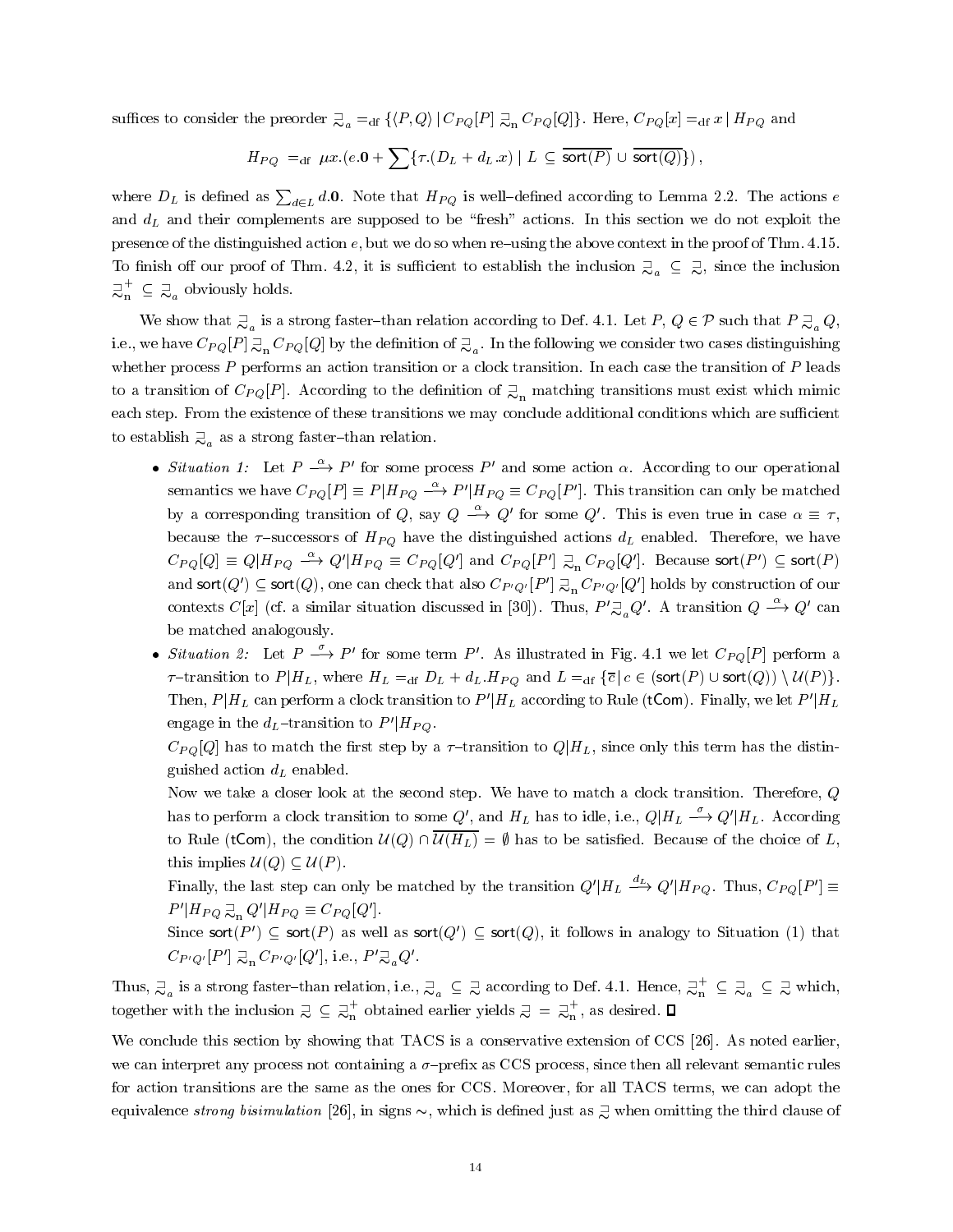

FIG. 4.1. Largest precongruence proof: Illustration of Situation 2

Def. 4.1. Furthermore, we denote the term obtained from some term  $P \in \hat{\mathcal{P}}$  when deleting all  $\sigma$ 's by strip(P). We may now state the following conservativity results.

THEOREM 4.3 (Conservativity). Let  $P, Q \in \mathcal{P}$ .

- 1. Always  $P \supseteq Q$  implies  $P \sim Q$ .
- 2. If P and Q do not contain any  $\sigma$ -prefixes, then  $P \supsetneq Q$  if and only if  $Q \supsetneq P$  if and only if  $P \sim Q$ .
- 3. Always  $P \sim strip(P)$ ; furthermore,  $P \stackrel{\sim}{\longrightarrow} P'$  implies  $P \sim P'$ .

*Proof.* The first part is an immediate consequence of the definitions of  $\sim$  and  $\supsetneq$ . The second part follows by the fact that terms without  $\sigma$ -prefixes (i) can only make a clock transition to themselves, namely if and only if no internal transition is enabled, and (ii) possess the same urgent actions whenever they are related by  $\supsetneq$  or  $\sim$ , since any action they can perform is urgent. For the first claim of the third part, one shows by structural induction on terms  $P \in \hat{\mathcal{P}}$  that the action transitions of  $strip(P)$  are exactly all transitions  $strip(P) \stackrel{\alpha}{\longrightarrow} strip(P')$  where  $P \stackrel{\alpha}{\longrightarrow} P'$ . For the second claim of the third part, one first proves that  $P \xrightarrow{\sigma} P'$  implies that  $strip(P)$  and  $strip(P')$  are identical up to unfolding of recursion. Then, one applies the first claim to finish the proof.  $\Box$ 

This result shows that our strong faster-than preorder refines the well-established notion of strong bisimulation. Moreover, if no bounded delays occur in some processes, then these processes run in zero-time, and our strong faster-than preorder coincides with strong bisimulation. In other words, the strong faster-than preorder is thus restricted to consider the \functional" behavior of such processes only, irrespective of their relative speeds. That the bounded delays in TACS processes do not influence any "functional" behavior, is demonstrated in the third part of the above result.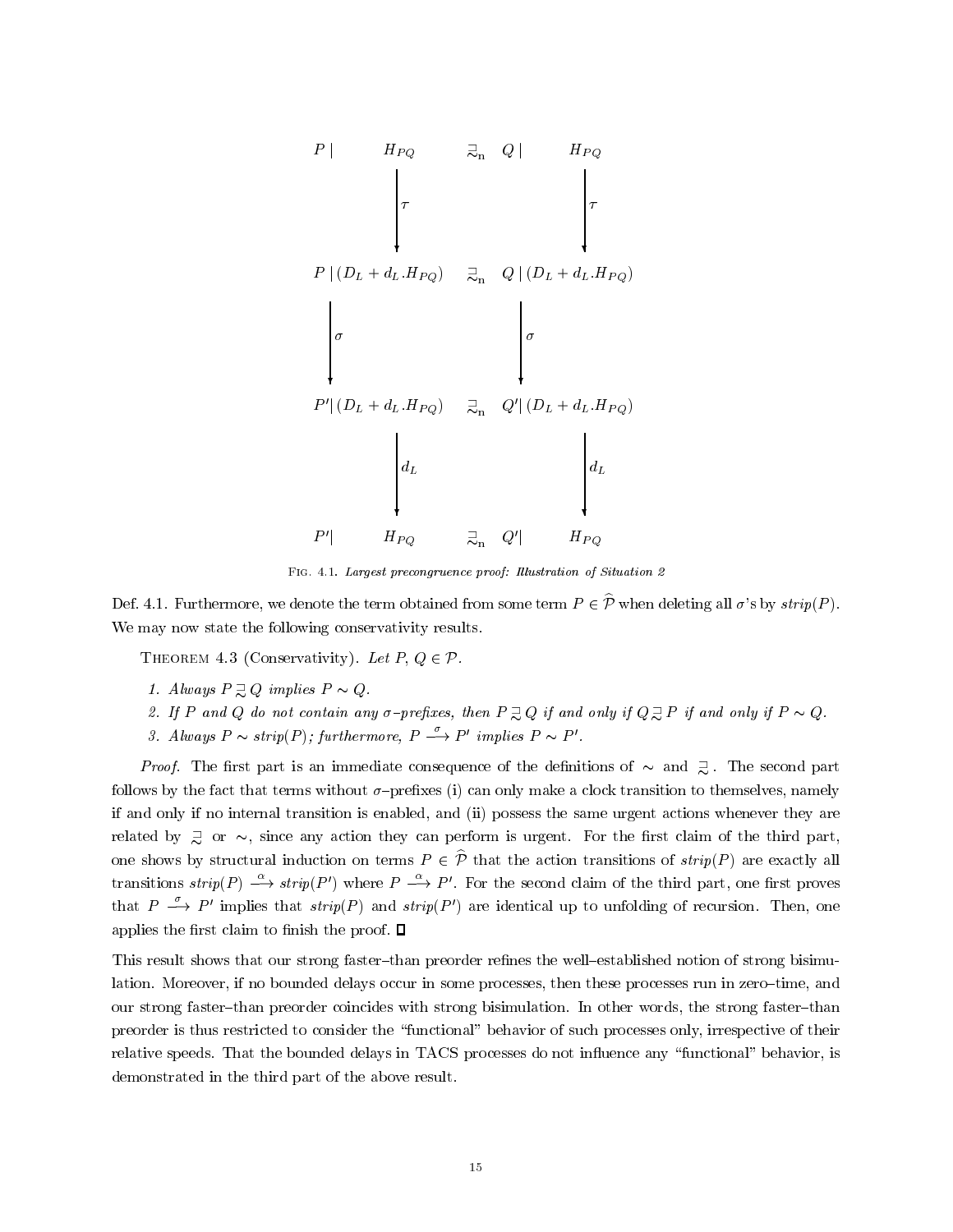|      | (A1) $t + u = u + t$                                         | $(D1)$ $0[f] = 0$                                                                               |  |
|------|--------------------------------------------------------------|-------------------------------------------------------------------------------------------------|--|
|      | $(A2)$ $t + (u + v) = (t + u) + v$                           | (D2) $(\alpha.t)[f] = f(\alpha).(t[f])$                                                         |  |
| (A3) | $t+t = t$                                                    | $(D3) \qquad (\sigma.t)[f] = \sigma.(t[f])$                                                     |  |
|      | $(A4)$ $t + 0 = t$                                           | (D4) $(t+u)[f] = t[f] + u[f]$                                                                   |  |
|      |                                                              |                                                                                                 |  |
|      | $P1)$ $\sigma t + \tau u = t + \tau u$                       | $(C1)$ $0 \setminus L = 0$                                                                      |  |
| (P2) | $a \cdot t + \sigma \cdot a \cdot u = a \cdot t + a \cdot u$ | (C2) $(\alpha,t) \setminus L = 0$ $\alpha \in L \cup \overline{L}$                              |  |
| (P3) | $t + \sigma t = t$                                           | (C3) $(\alpha.t) \setminus L = \alpha.(t \setminus L) \qquad \alpha \notin L \cup \overline{L}$ |  |
|      | $(P4)$ $\sigma.(t+u) = \sigma.t + \sigma.u$                  | $(C4)$ $(\sigma.t) \setminus L = \sigma.(t \setminus L)$                                        |  |
| (P5) | $t \supseteq \sigma.t$                                       | $(C5)$ $(t+u) \setminus L = (t \setminus L) + (u \setminus L)$                                  |  |
|      |                                                              |                                                                                                 |  |

TABLE  $4.1$ Axiomatization for finite sequential processes

The above embedding of CCS gives the technical conservation result in Thm. 4.3(2), but this might intuitively not be very pleasing: one might expect that the parallel execution of actions is faster than their arbitrary sequential execution, but the result shows that processes  $a.0|b.0$  and  $a.b.0 + b.a.0$  are equally fast with respect to  $\overline{z}$ . Intuitively, for things happening with no time between them, it is difficult to see whether they happened one after the other or together. Of course, the zero-time between a and b is just a mathematical abstraction, but a useful one; it stands for a very short, negligible time. As an alternative, one could follow the approach of [23] and assume that actions might take some time, and for a uniform embedding of CCS one can give each action a bounded delay of one. Technically, this means to embed ordinary CCS-terms into TACS by inserting a  $\sigma$ -prefix before each action. Thm. 4.3(2) shows that this translation does not change any \functional" behavior. With this embedding, however, the classical expansion law "a.0 | b.0 = a.b.0 + b.a.0" is not preserved due to timing:  $\sigma.a.0$  |  $\sigma.b.0$  is strictly faster than  $\sigma.a.\sigma.b.0 + \sigma.b.\sigma.a.0$ ; consider the matching of a clock transition.

4.2. Axiomatization. In this section we provide a sound and complete axiomatization of our strong faster-than precongruence  $\supseteq$  for the class of finite sequential processes. According to standard terminology, a process is called *finite sequential* if it does neither contain any recursion operator nor any parallel operator. Although this class seems to be rather restrictive at first sight, it is simple and rich enough to demonstrate, by studying axioms, how exactly our semantic theory for  $\gtrsim$  in TACS differs from the one for strong bisimulation in CCS [26]. We refer the reader to the end of this section for a discussion on the implications when considering to axiomatize larger classes of processes. As a notational convention we write  $\mathcal{F}_{\mathsf{seq}}$  for the set of all finite sequential processes, ranged over by  $s, t$ , and  $u$ .

Now, we turn to the axioms for strong faster-than precongruence which are displayed in Table 4.1, where any axiom of the form  $t = u$  should be read as two axioms  $t \supseteq u$  and  $u \supseteq t$ . We write  $\vdash t \supseteq u$  if  $t \supseteq u$ can be derived from the axioms. Axioms  $(A1)$ – $(A4)$ ,  $(D1)$ – $(D4)$ , and  $(C1)$ – $(C5)$  are exactly the ones for strong bisimulation in CCS [26]. Hence, the semantic theory of our calculus is distinguished from the one for strong bisimulation by the additional Axioms  $(P1)$ – $(P5)$ . Intuitively, Axiom  $(P1)$  reflects our notion of maximal progress or urgency, namely that a process, which can engage in an internal urgent action, cannot delay. Axiom (P2) states that, if an action occurs "urgent" and "non-urgent" in a term, then it is indeed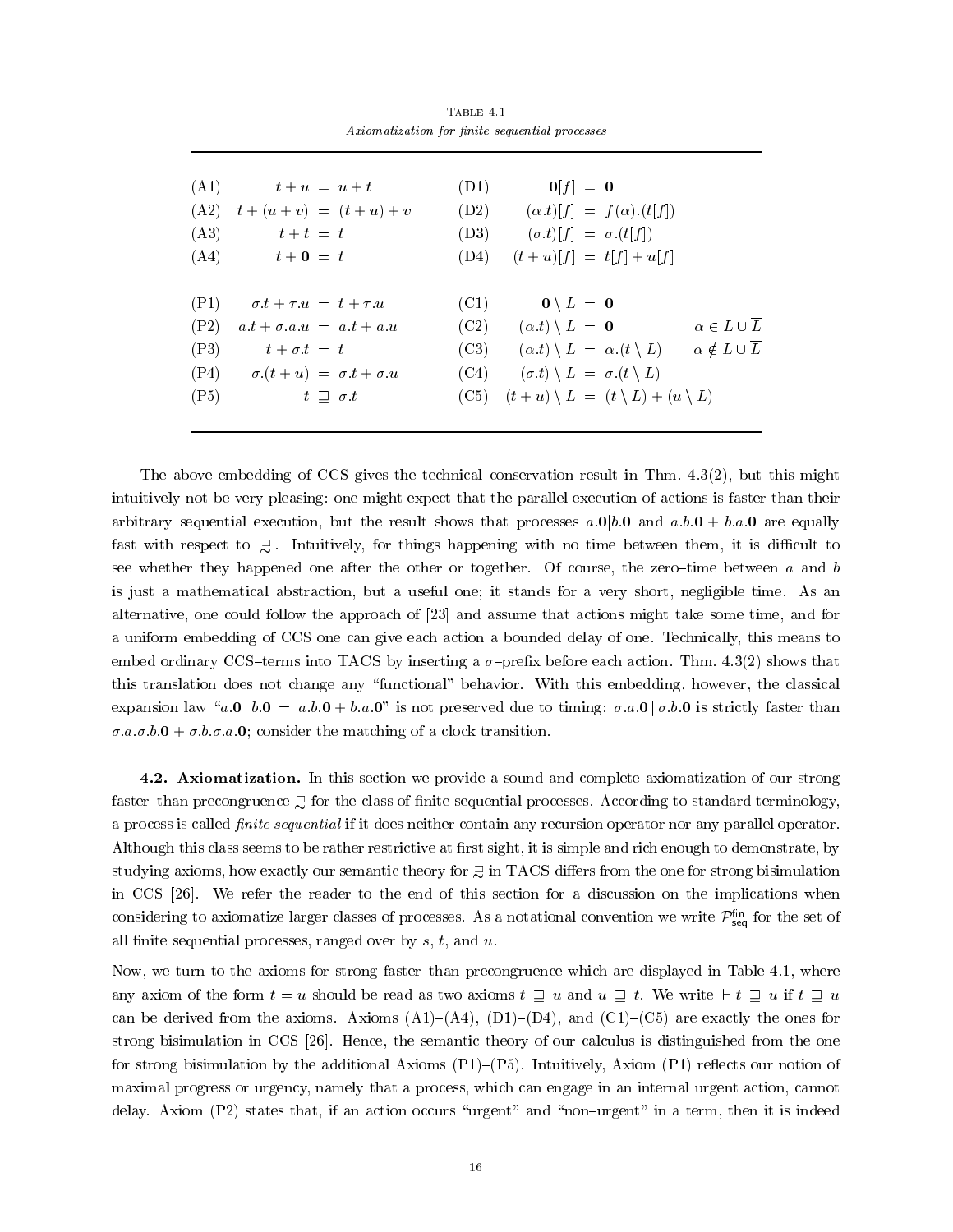urgent, i.e., the non-urgent occurrence of the action may be transformed into an urgent one. Axiom (P3) is similar in spirit, but cannot be derived from Axiom (P2) and the other axioms. Axiom (P4) is a standard axiom in timed process algebras and testies to the fact that time is a deterministic concept which does not resolve choices. Finally, Axiom (P5) encodes our elementary intuition of  $\sigma$ -prefixes and speed within TACS, namely that any process t is faster than process  $\sigma.t$  which might delay the execution of t by one clock tick.

The correctness of our axioms with respect to  $\supsetneq$  can be established as usual [26]. However, it is worth noting that all axioms are sound for arbitrary TACS processes, not only for finite sequential ones. To prove the completeness of our axiomatization for finite sequential processes, we introduce a notion of normal form which is based on the following definition. A finite sequential process  $t$  is called in summation form if it is of the shape

$$
t \; \equiv \; \sum_{i \in I} \alpha_i . t_i \; \; [+ \sigma . t_{\sigma} \;]
$$

where (i) I denotes a finite index set, (ii) all the  $t_i$  are in summation form, (iii) the subterm in brackets is optional and, if it exists,  $t_{\sigma}$  is in summation form, and (iv)  $\alpha_i \in A$ , for all  $i \in I$ . Moreover,  $\sum$  is the indexed version of  $+$ ; we adopt the convention that the sum over the empty index set is identified with process  $0$ . As expected, we obtain the following result.

**PROPOSITION** 4.4. For any  $t \in P$  <sub>seq</sub> there exists some  $u \in P$  <sub>seq</sub> in summation form such that  $\vdash t \equiv u$ .

*Proof.* The proof proceeds by induction on the size of process  $t$ , i.e., the number of operators contained in t. Please observe, for the induction base, that process  $\bf{0}$  is trivially in summation form. For the induction step, using Axioms (C1)-(C5) and Axioms (D1)-(D4), one can eliminate restrictions and relabelings as usual  $[26]$ . Consequently, t is transformed into a process which is just a sum of prefixed terms. In case of several  $\sigma$ -prefixed terms, these can be merged into one by (repeatedly) applying Axiom (P4) and possibly Axioms (A1) and (A2). Then, the processes trailing the prefixes can be brought into summation form according to the induction hypothesis. The proof details are quite straightforward and, thus, are omitted in this report.  $\Box$ 

In the remainder, the following definition of the set of initial actions, in which some process  $t$  in summation form can engage in, will prove useful:  $\mathcal{I}(t) =_{df} \mathcal{U}(t)$  [ $\cup \mathcal{I}(t_{\sigma})$ ]. It is easy to establish that  $\mathcal{I}(t)$  is compatible with our operational semantics, i.e., the equality  $\mathcal{I}(t) = \{ \alpha \in \mathcal{A} \mid t \stackrel{\alpha}{\longrightarrow} \}$  holds.

DEFINITION 4.5 (Normal form). The process  $\sum_{i\in I}\alpha_i.t_i$   $[ +\sigma.t_{\sigma} ]$  in summation form is in normal form if all terms  $t_i$ , for  $i \in I$ , are in normal form and, in case the optional term in brackets is present, the following conditions are satisfied: (i)  $t_{\sigma} \neq 0$ ; (ii)  $\forall i \in I$ .  $\alpha_i \neq \tau$ ; (iii)  $\forall i \in I$ .  $\alpha_i \notin \mathcal{I}(t_{\sigma})$ ; and (iv) term  $t_{\sigma}$  is in normal form.

Before we state the key proposition that every finite sequential process can be transformed into normal form, we note that Conds. (ii) and (iii) exactly correspond to our abovementioned intuitions regarding Axioms (P1) and (P2), respectively.

**PROPOSITION 4.0.** For any  $t \in P_{seq}$ , there exists some  $u \in P_{seq}$  in normal form such that  $\vdash t \equiv u$  and  $\mathcal{U}(t) \subseteq \mathcal{U}(u)$ .

Note that, as one can check in the following proof, the set of urgent actions might increase when transforming a process into normal form due to the application of Axiom (P1), whereas the set of initial actions cannot change. This former inclusion is exploited in the completeness proof of our axiomatization.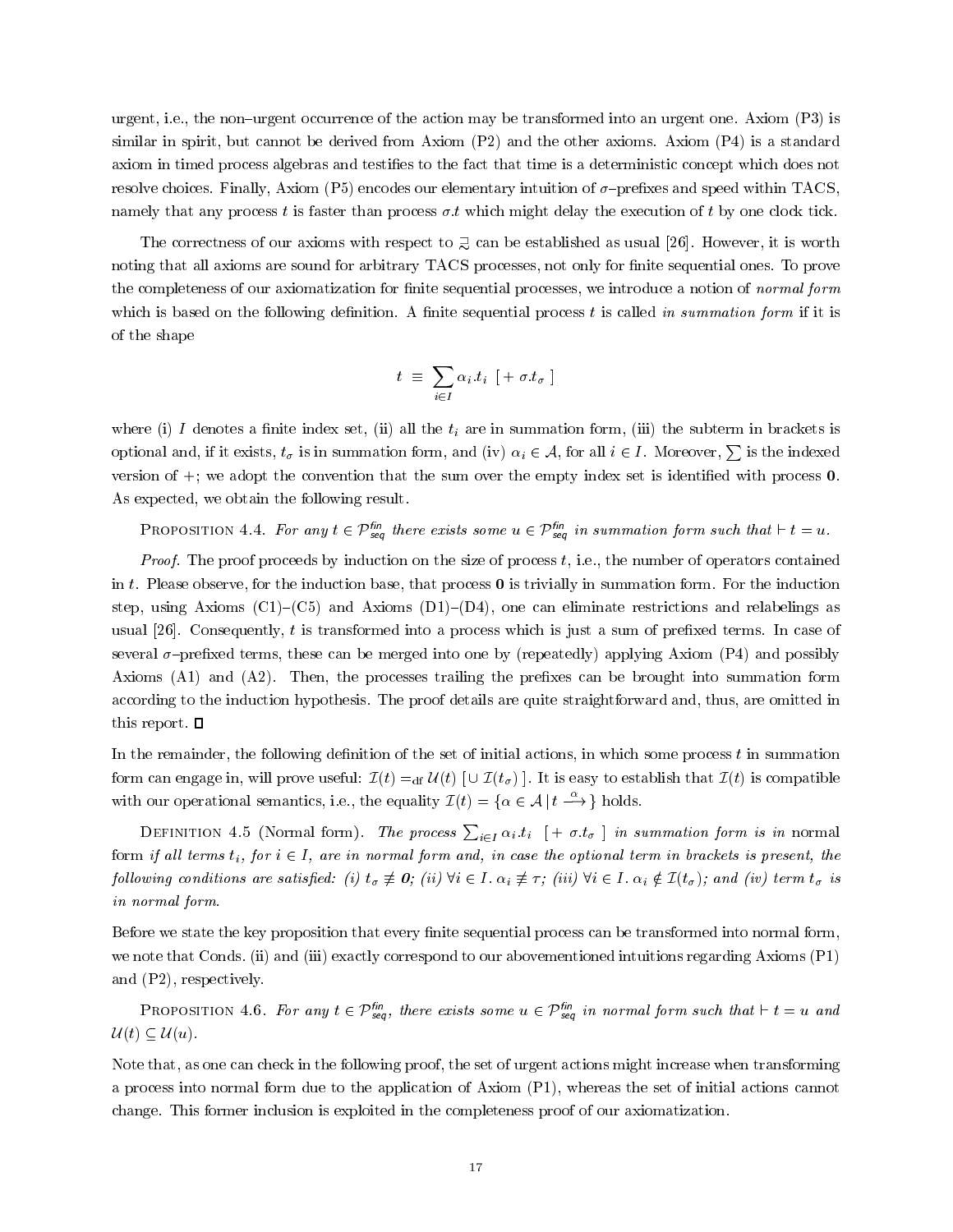*Proof.* According to Prop. 4.4 we may assume t to be in summation form. Now, the proof is by induction on the size of process  $t \equiv \sum_{i \in I} \alpha_i.t_i$   $[ + \sigma.t_\sigma ]$ . In the following, we only comment on the more interesting proof steps and do not explicitly mention applications of Axioms (A1) and (A2). Especially, the statement of the proposition is trivially true for the induction base  $t \equiv 0$ . Moreover, if the optional summand  $\sigma.t_\sigma$  does not exist, then one just needs to apply the induction hypothesis to normalize all  $t_i$ , for  $i \in I$ , and the proof is done. Hence, we may assume that the summand  $\sigma.t_{\sigma}$  is present. If Cond. (ii) is violated, i.e., if  $\alpha_i = \tau$  for some  $i \in I$ , then  $\vdash t = t' =_{\text{df}} \sum_{i \in I} \alpha_i \cdot t_i + t_\sigma$  by Axiom (P1). Observe that  $t'$  is in summation form, has smaller size than  $t$ , and satisfies  $\mathcal{U}(t) \subset \mathcal{U}(t')$ . One can now finish off this case by applying the induction hypothesis. Thus, we may assume that Cond. (ii) holds and turn our attention to establishing Cond. (iii). We first (repeatedly) use Axioms (A3) and (P2) and then Axiom (P4) to infer  $\vdash \sum_{i\in I}\alpha_i.t_i+\sigma.t_\sigma=\sum_{i\in I}\alpha_i.t_i+\sigma.(\sum_{i\in I}\alpha_i.t_i)+\sigma.t_\sigma=$  $\sum_{i\in I}\alpha_i.t_i+\sigma.\left(\sum_{i\in I}\alpha_i.t_i+t_{\sigma}\right)$ . We can now apply the induction hypothesis to process  $\sum_{i\in I}\alpha_i.t_i+t_{\sigma}$  and obtain a term t'' in normal form satisfying  $\vdash \sum_{i\in I}\alpha_i.t_i+t_\sigma = t''$  and  $\mathcal{U}(\sum_{i\in I}\alpha_i.t_i+t_\sigma) \subseteq \mathcal{U}(t'')$ . From this inclusion, it is easy to see that term t'' can be written as  $\sum_{k\in K}\gamma_k.t_k'' + \sum_{j\in J}\beta_j.t_j''$   $[+ \sigma.t_\sigma'']$ , for some index sets K and J, such that  $\{\alpha_i | i \in I\} = \{\gamma_k | k \in K\}$  and  $\{\gamma_k | k \in K\} \cap \{\beta_j | j \in J\} = \emptyset$ . This implies  $(*)$   $\alpha_i \notin \mathcal{I}(\sum_{j\in J}\beta_j.t''_j[+ \sigma.t''_ \sigma])$ . By applying the above transformation backwards, i.e., by employing Axioms (P2) and (P4), we infer  $\vdash t = \sum_{i\in I}\alpha_i.t_i + \sum_{k\in K}\gamma_k.t''_k + \sigma.(\sum_{j\in J}\beta_j.t''_j [\,+\,\sigma.t''_\sigma\,]).$  The latter term satisfies Cond. (iii) due to property (\*) and still satisfies Cond. (ii), too. By induction we can normalize the processes  $t_i$ , for  $i \in I$ , while  $\sum_{j \in J} \beta_j t''_j$   $[ + \sigma.t''_\sigma ]$  and the  $t''_k$  are in normal form since  $t''$  is. Finally, in case  $\sum_{j\in J}\beta_j.t''_j\;[+\sigma.t''_\sigma]\equiv 0,$  we can eliminate the subterm  $\sigma.\left(\sum_{j\in J}\beta_j.t''_j\;[+\sigma.t''_\sigma]\right)$  since  $\vdash 0=0+\sigma.0=\sigma.0$ by Axioms (P3) and (A4). This establishes Cond. (i), and we are done.  $\square$ 

Before we can proceed to our completeness theorem, we need to state a technical lemma.

LEMMA 4.7. Let  $t \equiv \sum_{i \in I} \alpha_i.t_i$   $[+ \sigma.t_{\sigma} ]$  and  $u \equiv \sum_{i \in J} \beta_j.u_j$   $[+ \sigma.u_{\sigma} ]$  be processes in normal form such that  $t \supsetneq u$ . Moreover, let  $B \subseteq \{\beta_i | j \in J\}$ .

1.  $\{\beta_i | j \in J\} \subseteq \{\alpha_i | i \in I\}.$ 2.  $\sum_{i\in I} \sum_{\alpha_i \in B_i} \alpha_i \cdot t_i \supsetneq \sum_{\{j\in J \mid \beta_j \in B_i\}} \beta_j \cdot u_j$ . 3. Always  $\sum_{\{i\in I \mid \alpha_i\notin B\}} a_i.t_i [ +\sigma.t_{\sigma} ] \supsetneq \sum_{\{j\in J \mid \beta_j\notin B\}} \beta_j.u_j [ +\sigma.u_{\sigma} ]$ .

Proof.

• Part (1): If  $\alpha_i \equiv \tau$  for some  $i \in I$ , then the summand  $\sigma.t_{\sigma}$  does not exist and the claim follows from Def. 4.1(2). Otherwise, t can engage in a  $\sigma$ -transition, whence the claim coincides with  $\mathcal{U}(u) \subseteq \mathcal{U}(t)$ which follows from Def.  $4.1(3)$ .

We are proving the other two statements separately and proceed along the case distinction explicit in the definition of  $\supsetneq$ .

- Part (2): If the right-hand side can engage in an action transition, say  $\sum_{\{j\in J \; | \; \beta_j \in B\}} \beta_j.u_j \stackrel{\tau}{\longrightarrow} u_{j'}$ , then  $u \stackrel{\rho_1}{\longrightarrow} u_{j'}$  and  $t \stackrel{\rho_1}{\longrightarrow}$ , by the definition of  $\supsetneq$ . Since  $B \subseteq {\alpha_i | i \in I}$  by (1), we have  $\beta_{j'} \equiv \alpha_{i'}$ , for some  $i' \in I$ , such that  $t_{\sigma} \not\longrightarrow$  by Cond. (iii) of normal forms. Hence,  $\sum_{i \in I} \sum_{|\alpha_i \in B_i} \alpha_i \cdot t_i \xrightarrow{\alpha_i} t_i$  and  $t_{i'} \nightharpoonup u_{i'}$ . The case where the left-hand side engages in an action transition is analogous. Moreover, it is easy to see that both sides have the same sets of urgent actions and, if  $\tau$  is not among these actions, then both terms can idle on  $\sigma$ .
- Part  $(3)$ : The proof of this part is by induction on the size of process u. Since the induction base, i.e.,  $u \equiv 0$ , is trivial, we only focus on the induction step.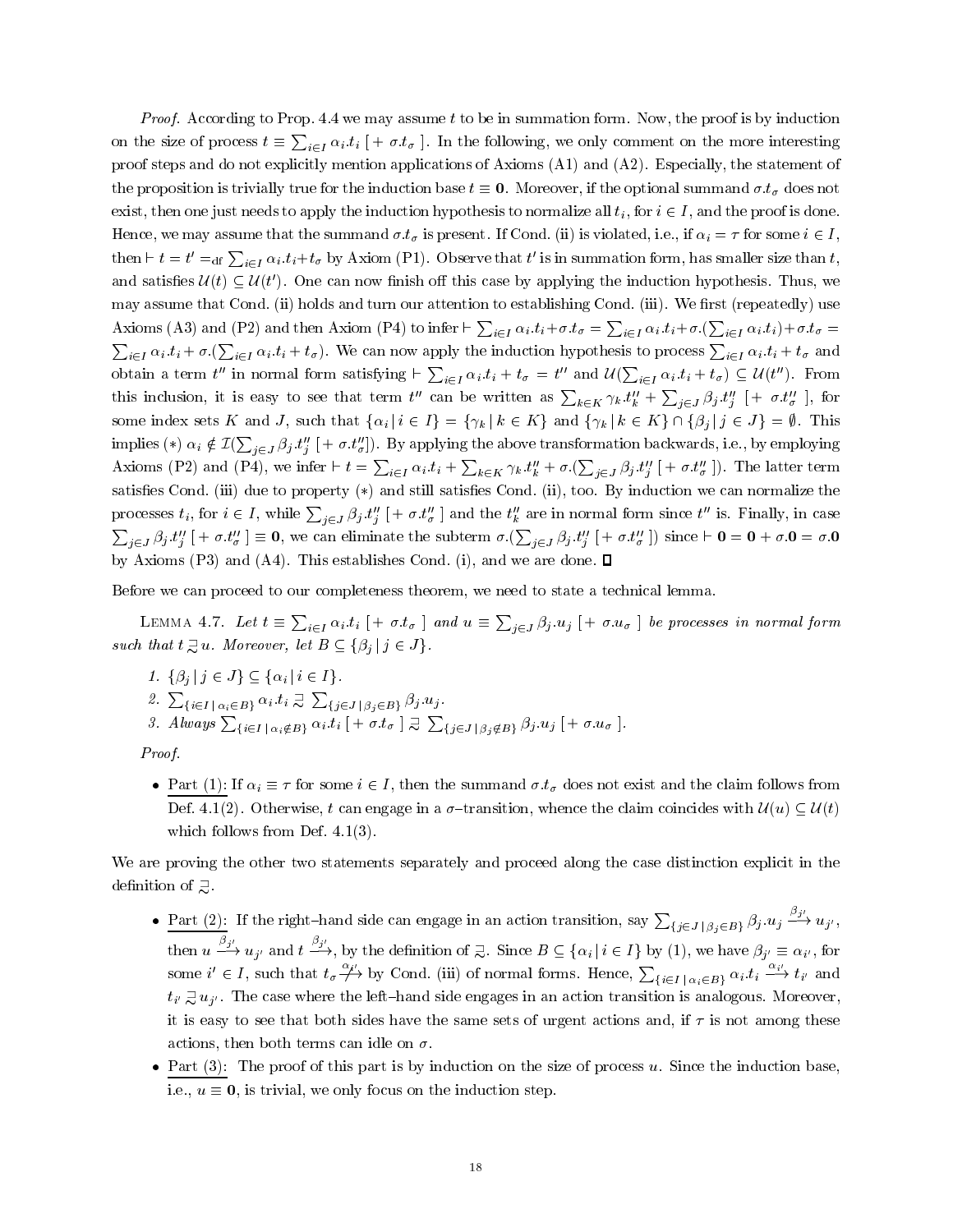If the left-hand side  $\sum_{\{i\in I\,|\,\alpha_i\notin B\}}\alpha_i.t_i$   $[+ \sigma.t_\sigma]$  can engage in an  $\alpha_{i'}$ -transition to  $t_{i'}$ , for some  $\alpha_{i'} \notin B$ , then so can t. Since  $\alpha_{i'} \notin B$ , the matching  $\alpha_{i'}$ -transition of u, according to the definition of  $\gtrsim$ , also exists for the right-hand side  $\sum_{\{j\in J \mid \beta_j\notin B\}} \beta_j.u_j$  [+  $\sigma.u_\sigma$  ]. A  $\beta_{j'}$ -transition of the right–hand side, for  $j' \in \{j \in J \mid \beta_j \notin B\}$ , can be treated analogously.

If the left-hand side can engage in an  $\alpha$ -transition to some term  $t'_{\sigma}$  due to  $\sigma.t_{\sigma} \stackrel{\alpha}{\longrightarrow} t'_{\sigma}$  for some  $\alpha \in A$ , then  $t \stackrel{\alpha}{\longrightarrow} t_{\sigma}$  and  $\alpha \notin B$  by (1) and Cond. (iii) of normal forms. Hence, the right-hand side can match this transition in the same way as u does according to the definition of  $\supsetneq$ . A  $\beta$ -transition of the right-hand side, due to  $\sigma.u_{\sigma} \stackrel{\rho}{\longrightarrow} u'_{\sigma}$  for some action  $\beta$  and some term  $u'_{\sigma}$ , can be dealt with in an analogous fashion.

It remains to consider the case  $\sum_{\{i\in I\,|\,\alpha_i\notin B\}}\alpha_i.t_i$   $[ +\sigma.t_\sigma\ ] \xrightarrow{\sim} \sum_{\{i\in I\,|\,\alpha_i\notin B\}}\alpha_i.t_i$   $[ +t_\sigma\ ].$  If  $\tau\in B$ , then none of the optional summands exists, and  $\sum_{\{i\in I\;|\;\alpha_i\notin B\}}\alpha_i.t_i$  and  $\sum_{\{j\in J\;|\;\beta_j\notin B\}}\beta_i.u_j$  can idle just as t and u can. If  $\tau \notin B$ , then  $t \stackrel{o}{\longrightarrow} \sum_{i \in I} \alpha_i.t_i$   $[ +t_\sigma ]$  and, according to the definition of  $\supsetneq$ and our operational rules: (a)  $u\stackrel{o}{\longrightarrow}\sum_{j\in J}\beta_j.u_j$   $[+u_\sigma$  ], whence  $\sum_{\{j\in J\,|\,\beta_j\notin B\}}\beta_j.u_j$   $[+ \sigma.u_\sigma$   $]\stackrel{o}{\longrightarrow}$  $\sum_{\{j\in J\,|\,\beta_j\notin B\}}\beta_j.u_j$   $[+u_\sigma]$ ; (b)  $\mathcal{U}(u)\subseteq \mathcal{U}(t)$  which implies  $\mathcal{U}(\sum_{\{j\in J\,|\,\beta_j\notin B\}}\beta_j.u_j$   $[+ \sigma.u_\sigma]$ ) =  $\mathcal{U}(u)\setminus B\subseteq \mathcal{U}(t)\setminus B=\mathcal{U}(\sum_{\{i\in I\,|\,\alpha_i\notin B\}}\alpha_i.t_i~[+{\it\sigma.t_{\sigma}}\,|);~(\mathrm{c})\,\sum_{i\in I}\alpha_i.t_i~[+t_{\sigma}\,|\,\exists\,\sum_{j\in J}\beta_j.u_j~[+u_{\sigma}\,].$ Since the processes in (c) are again in normal form, one can apply the induction hypothesis to obtain  $\sum_{i\in I} \sum_{\alpha_i \notin B} a_i.t_i$   $[ +t_\sigma ] \supsetneq \sum_{\{j\in J \mid \beta_j \notin B\}} \beta_j.u_j [ +u_\sigma ],$  as desired. Note that the urgent actions of  $t_{\sigma}$  and  $u_{\sigma}$  cannot be in B.

This completes the proof of Lemma 4.7.  $\square$ 

The next lemma essentially states the desired completeness result for specific finite sequential processes, namely those whose corresponding normal forms do not contain the optional  $\sigma$ -summand.

LEMMA 4.8. Let  $t \equiv \sum_{i \in I} \alpha_i.t_i$  and  $u \equiv \sum_{j \in J} \beta_j.u_j$  be in normal form such that  $t \supsetneq u$ . Then,  $\vdash t \sqsupseteq u$ .

*Proof.* The proof is done by induction on the sum of the process sizes of  $t$  and  $u$ . For the induction base we have  $t \equiv u \equiv 0$ ; hence,  $\vdash 0 \sqsupseteq 0$  trivially holds. In the induction step we reason as follows. According to the definition of  $\exists$ , there exists for each  $i' \in I$  some  $j' \in J$  such that  $\alpha_{i'} = \beta_{j'}$  and  $t_{i'} \exists u_{j'}$ . By induction hypothesis we may conclude  $\vdash t_{i'} \sqsupseteq u_{j'}$ , whence  $\vdash \alpha_{i'} .t_{i'} + \sum_{j\in J}\beta_j .u_j \sqsupseteq \beta_{j'} .u_{j'} + \sum_{j\in J}\beta_j .u_j = \sum_{j\in J}\beta_j .u_j$ by Axiom (A3) and possibly Axioms (A1) and (A2). By repeating this reasoning for each  $i \in I$ , we obtain  $\vdash \sum_{i\in I}\alpha_i.t_i + \sum_{j\in J}\beta_j.u_j = t + u\sqsupseteq u = \sum_{j\in J}\beta_j.u_j$ . Analogously, we can infer  $\vdash t \sqsupseteq t + u$ . Hence,  $\vdash t \sqsupseteq u$ by transitivity.  $\square$ 

Finally, we are able to state and prove the main result of this section.

THEOREM 4.9 (Correctness & completeness). For finite sequential processes t and u we have:  $\vdash t \sqsupseteq u$ if and only if  $t \gtrsim u$ .

*Proof.* The correctness " $\implies$ " of our axiom system follows by induction on the length of the inference  $\vdash t \sqsupseteq u$ , as usual; we leave it as an exercise to the reader to show that indeed  $\sqsupset$  may be safely replaced by  $\sqsupseteq$ in each axiom. Thus, we are left with proving completeness " $\leftarrow$ ". By Prop. 4.6 we may assume that the processes t and u are in normal form. If neither t nor u possesses an optional  $\sigma$ -summand, we are done by Lemma 4.8. Otherwise, we proceed by induction on the sum of the process sizes of  $t$  and  $u$  as follows.

We first apply Lemma 4.7(2) to  $t\equiv\sum_{i\in I}\alpha_i.t_i$   $[+$   $\sigma.t_\sigma$   $],$   $u\equiv\sum_{i\in J}\beta_j.u_j$   $[+$   $\sigma.u_\sigma$   $],$  and  $B$   $=$   $\{\beta_j\,|\,j\in J\},$ which yields  $\sum_{\{i\in I\,|\,\alpha_i\in B\}} a_i\cdot t_i\gtrsim \sum_{\{j\in J\,|\,\beta_j\in B\}}\beta_j\cdot u_j.$  As at least one of  $t_\sigma$  and  $u_\sigma$  is missing, we may apply the induction hypothesis to conclude  $\vdash \sum_{\{i\in I\,|\,\alpha_i\in B\}}\alpha_i.t_i\ \sqsupseteq\ \sum_{\{j\in J\,|\,\beta_j\in B\}}\beta_j.u_j.$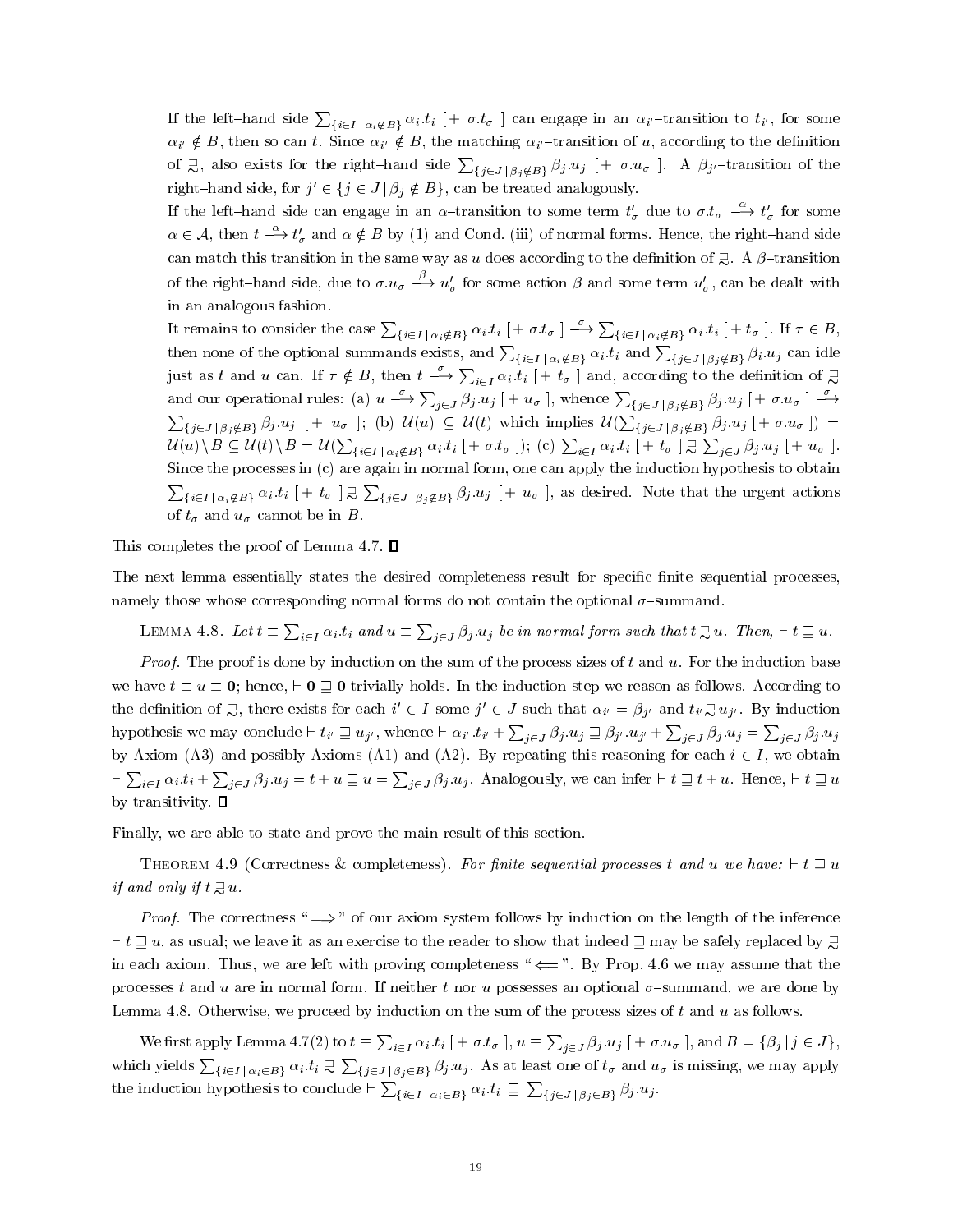Furthermore, by Lemma 4.7(3),  $\sum_{\{i\in I\,|\,\alpha_i\notin B\}}\alpha_i.t_i$   $[+ \sigma.t_{\sigma} \,]\,\supseteq\,0$   $[+ \sigma.u_{\sigma} \,]$ . If  $B\neq\emptyset$ , one can apply the induction hypothesis to conclude that this relation isalso derivable in our axiom system, and we are done. Otherwise, both  $t$  and  $u$  possess a  $\sigma$ -transition, which yields  $\sum_{i\in I}\alpha_i.t_i$   $[+t_\sigma$   $]\gtrsim u_\sigma$  by the definition of  $\overline{z}$ , with  $u_{\sigma} \equiv 0$  if the summand  $\sigma u_{\sigma}$  is absent. According to the induction hypothesis (observe that at least one  $\sigma$  is missing when compared to t and u) we obtain  $\vdash \sum_{i\in I}\alpha_i.t_i$   $[ +\sigma.t_\sigma ]\supseteq u_\sigma$ . Hence, we may conclude  $\vdash \sum_{i\in I}\alpha_i\cdot t_i \;[+\sigma.t_\sigma\;]\;\sqsupseteq\sigma\,(\sum_{i\in I}\alpha_i\cdot t_i) \;[+\sigma.t_\sigma\;]\;\sqsupseteq\sigma\,(\sum_{i\in I}\alpha_i\cdot t_i \;[+\,t_\sigma\;])\;\sqsupseteq\sigma.u_\sigma\;\sqsupseteq\,\mathbf{0}\;[+\,\sigma.u_\sigma\;]\;$ by Axioms (P5), (P4), and (A4), by the above, and by the fact  $\vdash$  0 +  $\sigma$ .0 = 0.  $\Box$ 

It is very desirable to extend our axiomatization to cover parallel composition, too, but this is non-trivial and still an open problem. As already mentioned,  $\sigma.a.0 \mid \sigma.b.0$  is strictly faster than  $\sigma.a. \sigma.b.0 + \sigma.b. \sigma.a.0$ ; but since  $\sigma$  is synchronized, a more sensible expansion law would try to equate  $\sigma.a.0 | \sigma.b.0$  with  $\sigma.(a.0 | b.0)$ . Unfortunately, this law does not hold, since the latter process can engage in an  $a$ -transition to  $0 \mid b.0$  and is therefore strictly faster. Thus, our situation is the same as in Moller and Tofts' paper [29] which also considers a bisimulation-type faster-than relation for asynchronous processes, but which deals with bestcase rather than worst-case timing behavior. It turns out that the axioms for the sequential sub-calculus given in [29] are all true in our setting; however, we have the additional Axioms (P1) and (P2) which both are valid since  $\sigma$  is just a potential delay that can occur in certain contexts. Also Moller and Tofts do not treat parallel composition completely, just some expansion-like inequalities are listed. Once we know how parallel composition can be dealt with, extending our axiomatization to regular sequential processes, i.e., the class of finite–state sequential processes that do not contain restriction and relabeling operators inside recursion, can be done by adapting Milner's technique for uniquely characterizing recursive processes by systems of equations in normal form [25].

4.3. Abstracting from Internal Computation. The strong faster-than precongruence introduced in Sec. 4.1 is too discriminating for verifying systems in practice. It requires that two systems have to match each others action transitions exactly, even those labeled with the internal action  $\tau$ . Consequently, one would like to abstract from  $\tau$ 's and develop a faster-than precongruence from the point of view of an external observer. As our algebra is a derivative of CCS, our approach closely follows the lines of [26].

We start off with the definition of a *naive weak faster-than preorder* which requires us to introduce the following auxiliary notations. For any action  $\alpha$ , we define  $\hat{\alpha} =_{df} \epsilon$ , if  $\alpha = \tau$ , and  $\hat{\alpha} =_{df} \alpha$ , otherwise. Further, we let  $\stackrel{\epsilon}{\Longrightarrow} =_{df} \stackrel{\tau}{\longrightarrow}^*$  and write  $P \stackrel{\alpha}{\Longrightarrow} Q$  if there exist R and S such that  $P \stackrel{\epsilon}{\Longrightarrow} R \stackrel{\alpha}{\longrightarrow} S \stackrel{\epsilon}{\Longrightarrow} Q$ .

Definition 4.10 (Naive weak faster{than preorder). A relation R P-<sup>P</sup> is a naive weak faster{than relation if the following conditions hold for all  $\langle P, Q \rangle \in \mathcal{R}$  and  $\alpha \in \mathcal{A}$ .

- 1.  $P \longrightarrow P'$  implies  $\exists Q' \ Q \Longrightarrow Q'$  and  $\langle P', Q' \rangle \in \mathcal{R}$ .
- 2.  $Q \stackrel{\alpha}{\longrightarrow} Q'$  implies  $\exists P' \cdot P \stackrel{\hat{\alpha}}{\Longrightarrow} P'$  and  $\langle P', Q' \rangle \in \mathcal{R}$ .
- 3.  $P \xrightarrow{\sim} P'$  implies  $\exists Q', Q'', Q''', Q \xrightarrow{\leftarrow} Q'' \xrightarrow{\sim} Q''' \xrightarrow{\leftarrow} Q'$  and  $\langle P', Q' \rangle \in \mathcal{R}$ .

We write  $P \gtrsim_n Q$  if  $\langle P, Q \rangle \in \mathcal{R}$  for some naive weak faster-than relation  $\mathcal{R}$ .

Since no urgent action sets are considered, it is easy to see that  $\frac{1}{\infty}$  is not a precongruence. To get closer to our goal to define an observational faster-than precongruence, we re-define the third clause of the above definition; please note the analogy to the third clause of Def. 4.1.

Definition 4.11 (Weak faster{than preorder). A relation RP-<sup>P</sup> is a weak faster{than relation if the following conditions hold for all  $\langle P, Q \rangle \in \mathcal{R}$  and  $\alpha \in \mathcal{A}$ .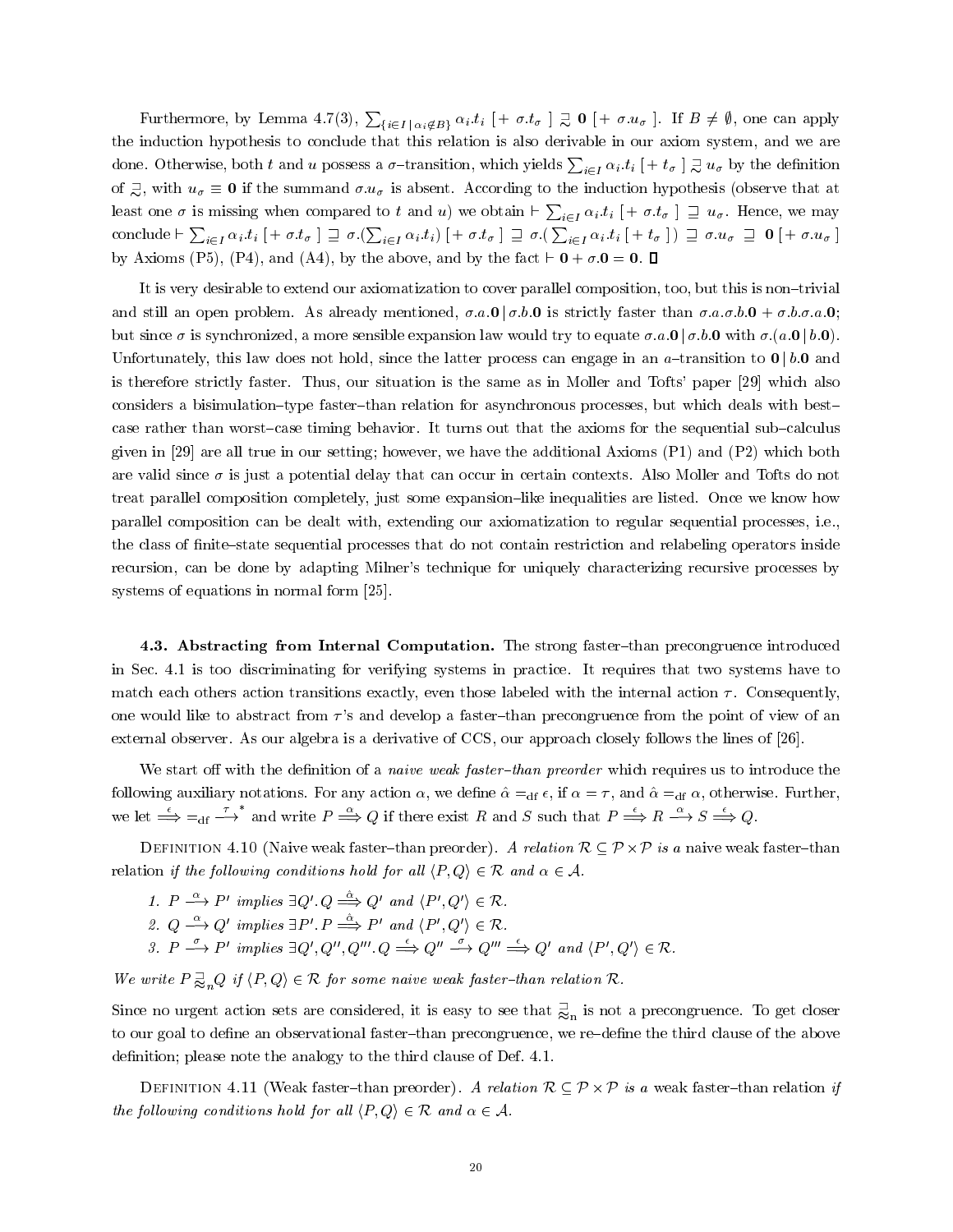- 1.  $P \longrightarrow P'$  implies  $\exists Q' \ Q \Longrightarrow Q'$  and  $\langle P', Q' \rangle \in \mathcal{R}$ .
- 2.  $Q \stackrel{\alpha}{\longrightarrow} Q'$  implies  $\exists P' \ldotp P \stackrel{\hat{\alpha}}{\Longrightarrow} P'$  and  $\langle P', Q' \rangle \in \mathcal{R}$ .
- 3.  $P \xrightarrow{\circ} P'$  implies  $\exists Q', Q'', Q'''' \cdot Q \xrightarrow{\leftarrow} Q'' \xrightarrow{\circ} Q'' \xrightarrow{\leftarrow} Q', U(Q'') \subseteq U(P)$ , and  $\langle P', Q' \rangle \in \mathcal{R}$ .

We write  $P \supsetneq Q$  if  $\langle P, Q \rangle \in \mathcal{R}$  for some weak faster-than relation  $\mathcal{R}$ .

From this definition we may conclude that  $\frac1\infty$  is the largest weak faster–than relation and that  $\frac1\infty$  is a preorder. In addition, the following proposition holds.

PROPOSITION 4.12. The relation  $\supsetneq$  is a precongruence for all operators except summation. Moreover,  $\mathbb{\supseteq}$  is characterized as the largest such precongruence contained in  $\mathbb{\supseteq}_n$ .

**Proof.** In the following we prove the precongruence property, i.e., we show that  $\frac{1}{\infty}$  is compositional with respect to action prefixing, clock prefixing, parallel composition, restriction, relabeling, and recursion. Most cases are standard and can be checked along the lines of [26]. The case of clock prefixing is also easy and quite similar to the "strong" case. Therefore, we restrict ourselves to the case of parallel composition. For this proof, the following property turns out to be useful. Let P,  $P', Q \in \mathcal{P}$  such that  $P \stackrel{\epsilon}{\Longrightarrow} P'$ . Then

$$
P|Q \stackrel{\epsilon}{\Longrightarrow} P'|Q \quad \text{and} \quad Q|P \stackrel{\epsilon}{\Longrightarrow} Q|P' \tag{4.1}
$$

This property can be proved by induction on the "length" of the weak transition  $P \stackrel{\epsilon}{\Rightarrow} P'$ . For the compositionality proof regarding parallel composition, it is by Def. 4.11 sufficient to establish that

$$
\mathcal{R} =_{\text{df}} \{ \langle P | R, Q | R \rangle \, | \, P \gtrapprox Q, \, R \in \mathcal{P} \}
$$

is a weak faster-than relation. Let  $\langle P|R, Q|R \rangle$  be an arbitrary pair in R.

- Action transitions: The cases where  $P|R \stackrel{\alpha}{\longrightarrow} S$  and  $Q|R \stackrel{\alpha}{\longrightarrow} S$ , for some  $S \in \mathcal{P}$  and  $\alpha \in \mathcal{A}$  are standard.
- Clock transitions: Let  $P | R \stackrel{\sigma}{\longrightarrow} S$  for some  $S \in \mathcal{P}$ . By the only applicable Rule (tCom) we know that (i)  $P \xrightarrow{\sim} P'$  for some  $P' \in \mathcal{P}$ , (ii)  $R \xrightarrow{\sim} R'$  for some  $R' \in \mathcal{P}$ , (iii)  $\mathcal{U}(P) \cap \mathcal{U}(R) = \emptyset$  as well as  $\tau \notin \mathcal{U}(P)$  and  $\tau \notin \mathcal{U}(R)$ , and (iv)  $S \equiv P'|R'$ . Since  $P \gtrapprox Q$ , there exist terms  $Q', Q'', Q''' \in \mathcal{P}$  such that  $Q \stackrel{\epsilon}{\Longrightarrow} Q'' \stackrel{\sigma}{\Longrightarrow} Q''' \stackrel{\epsilon}{\Longrightarrow} Q', \mathcal{U}(Q'') \subseteq \mathcal{U}(P)$ , and  $P' \gtrapprox Q'$ . First, observe that  $\mathcal{U}(Q'') \cap \mathcal{U}(R) \subseteq$  $U(P) \cap \overline{U(R)} = \emptyset$  and that  $\tau \notin U(Q'')$ . Applying Property (4.1) and Rule (tCom) again, we conclude  $Q|R \stackrel{\epsilon}{\Longrightarrow} Q''|R \stackrel{\sigma}{\Longrightarrow} Q'''|R' \stackrel{\epsilon}{\Longrightarrow} Q'|R'$ . Moreover,  $\mathcal{U}(Q''|R) = \mathcal{U}(Q'') \cup \mathcal{U}(R) \subseteq \mathcal{U}(P) \cup \mathcal{U}(R) =$  $U(P|R)$ , since  $\tau \notin U(Q'')$ ,  $\tau \notin U(P)$ , and  $\tau \notin U(R)$ . Finally,  $\langle P'|R', Q'|R'\rangle \in \mathcal{R}$  holds due to the definition of  $R$ , which completes this proof part.

To conclude this part of the proof, we want to remark that, in order to show  $\geqslant$  to be compositional with respect to recursion, we need to define a notion of *weak faster–than preorder up to*  $\gtreqless$  (cf. [33]), which can be done in the obvious fashion. Then, the proof is similar to the corresponding one in [26].

We are left with establishing the "largest" claim. From universal algebra we know that the largest precongruence  $\frac{1}{\approx}$  —for all op  $\frac{1}{n}$  -for all operators except summation-contained in  $\frac{1}{\approx}$  exists. Since  $\frac{1}{\approx}$  is such a precongruence, the inclusion  $\supsetneq \subseteq \supsetneq_n$  holds. Th n holds. Thus, it remains to show  $\overline{\mathbb{R}}_n \subseteq \overline{\mathbb{R}}$ . Co  $\overline{\phantom{a}}_n \subseteq \overline{\phantom{a}}_n$  Consider the relation  $\Rightarrow_{\approx_a} =$  af  $\{\bra{P,Q}\ket{C_{PQ}[P]}\Rightarrow_{\approx_b} C_{PQ}[Q]\},$  where the terms  $C_{PQ}[x]$  are defined as in the proof of Thm. 4.2. Since  $x$ is simply put in parallel with process  $H_{PQ}$  in  $C_{PQ}[x]$ , we have that  $P \gtrapprox_{\text{n}} Q$  implies  $C$  $\frac{1}{n} Q$  implies  $C_{PQ}[P] \gtrapprox_{n}^{\infty} C_{PQ}[Q]$  and  $\int_{\mathbf{n}}^{\mathbf{\tau}} C_{PQ}[Q]$  and  $C_{PQ}[P] \gtrapprox_{\text{n}} C_{PQ}[Q];$  we conclude that  $\overline{\gtrapprox_{\text{n}}} \subseteq \overline{\gtrapprox}_{a}$ . The  $\frac{1}{n} \subseteq \frac{1}{\infty}$ . The other necessary inclusion,  $\frac{1}{\infty}$   $\subseteq \frac{1}{\infty}$ , is established by proving that  $\overline{\Xi}_a$  is a weak faster-than relation. Let  $P,Q\in\mathcal{P}$  such that  $P\,\overline{\Xi}_a\,Q,$  and consider the following two situations.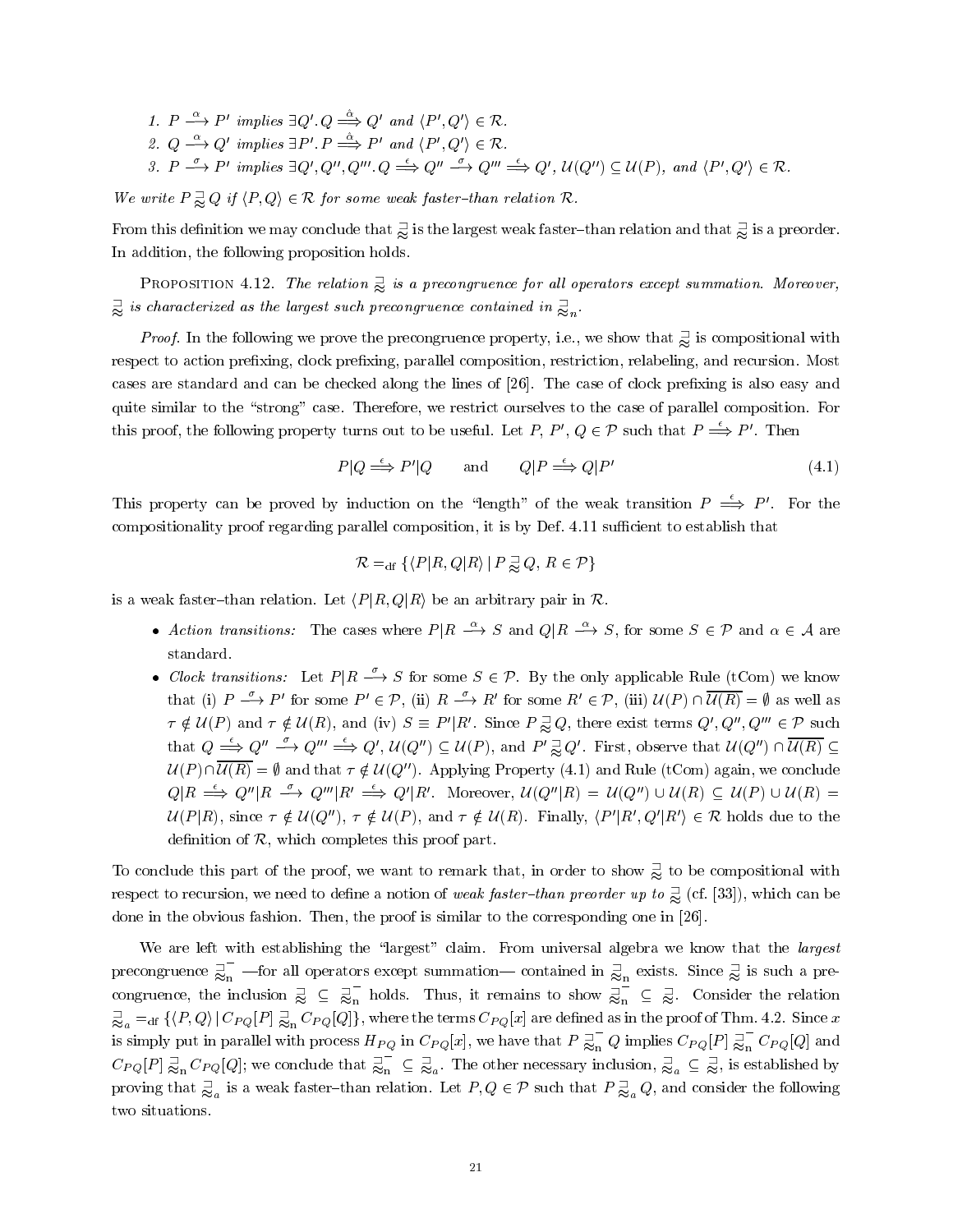- Situation 1: Let  $P \stackrel{\alpha}{\longrightarrow} P'$  for some  $P' \in \mathcal{P}$  and some  $\alpha \in \mathcal{A}$ . According to our operational semantics we may derive  $C_{PO}[P] \equiv P|H_{PO} \stackrel{\alpha}{\longrightarrow} P'|H_{PO} \equiv C_{PO}[P']$ . This transition can only be matched by a corresponding weak transition of Q, say  $Q \stackrel{\hat{\alpha}}{\Longrightarrow} Q'$ , for some  $Q' \in \mathcal{P}$ , since only process  $H_{PQ}$  has the distinguished action e enabled. Therefore, we have  $C_{PO}[Q] \equiv Q|H_{PO} \stackrel{\alpha}{\Longrightarrow} Q'|H_{PO} \equiv C_{PO}[Q']$  and  $C_{PQ}[P']\gtrapprox_\mathrm{n} C_{PQ}[Q']$ . Because sort $(P')\subseteq$  sort $(P)$  and sort $(Q')\subseteq$  sort $(Q)$ , also  $C_{P'Q'}[P']\gtrapprox_\mathrm{n} C_{P'Q'}[Q']$ holds. Thus,  $P' \gtrapprox_a Q'$ . The case where  $Q \stackrel{\alpha}{\longrightarrow} Q'$ , for some  $Q' \in \mathcal{P}$  and some  $\alpha \in \mathcal{A}$ , is analogue.
- Situation 2: Let  $P \stackrel{\circ}{\longrightarrow} P'$  for some  $P' \in \mathcal{P}$ . As illustrated in Fig. 4.2,  $C_{PQ}[P]$  can perform a  $\tau$ -transition to  $P|H_L$ , where  $H_L =_{df} D_L + d_L \cdot H_{PQ}$  and  $L =_{df} {\overline{c} | c \in (sort(P) \cup sort(Q)) \setminus U(P)}$ . Then,  $P|H_L$  can engage in a  $\sigma$ -transition to  $P'|H_L$  according to Rule (tCom). Finally, we consider the step  $P'|H_L \stackrel{a_L}{\longrightarrow} P'|H_{PO}$ .



FIG. 4.2. Largest precongruence proof: Illustration of Situation (2)

Let us have a look at the first step. Since  $C_{PQ}[P]\equiv_{\text{on}}^{\text{I}} C_{PQ}[Q]$ , we have  $C_{PQ}[Q] \Longrightarrow W''$ , for some  $W'' \in \mathcal{P}$ . We know that  $H_{PQ}$  has to perform a  $\tau$ -transition to  $H_L$  but cannot take part in a communication, since e and  $d_L$  are distinguished actions. However, Q may be able to perform some  $\tau$ -transitions to some process  $Q'' \in \mathcal{P}$ , i.e.,  $Q \stackrel{\epsilon}{\Longrightarrow} Q''$  and  $P|H_L \gtrapprox_{\text{n}} Q''|H_L$ .

Now we consider the more interesting second step. Since  $P|H_L \gtrapprox_\mathrm{n} Q''|H_L,$  we know of the existence of some  $W''' \in \mathcal{P}$  such that  $Q''|H_L \implies W'''$  and  $P'|H_L \gtrapprox_n W'''$ . According to our operational semantics,  $Q''$  and  $H_L$  have to perform a naive temporal weak  $\sigma$ -transition. Since  $H_L$  cannot take part in a communication (see above), it can only engage in an idling  $\sigma$ -transition  $H_L \longrightarrow H_L$ , and we conclude  $W''' \equiv Q'''/H_L$  for some process  $Q''' \in \mathcal{P}$  such that  $Q'' \stackrel{\simeq}{\Longrightarrow} Q'''$ , i.e.,  $Q'' \stackrel{\simeq}{\Longrightarrow} Q'''_1 \stackrel{\simeq}{\longrightarrow}$  $Q_2''' \Longrightarrow Q$  $\Rightarrow Q'''$  for some  $Q'''_1, Q'''_2 \in \mathcal{P}$ . Then,  $Q''|H_L \Rightarrow Q'''_1|H_L \rightarrow Q'''_2|H_L \Rightarrow Q'''|H_L$  must hold. According to Rule (tCom) the condition  $\mathcal{U}(Q_1''') \cap \mathcal{U}(H_L) = \emptyset$  has to be satisfied in order that the clock tick may occur. By the choice of L, this condition implies  $\mathcal{U}(Q_1''') \subseteq \mathcal{U}(P)$ , as desired.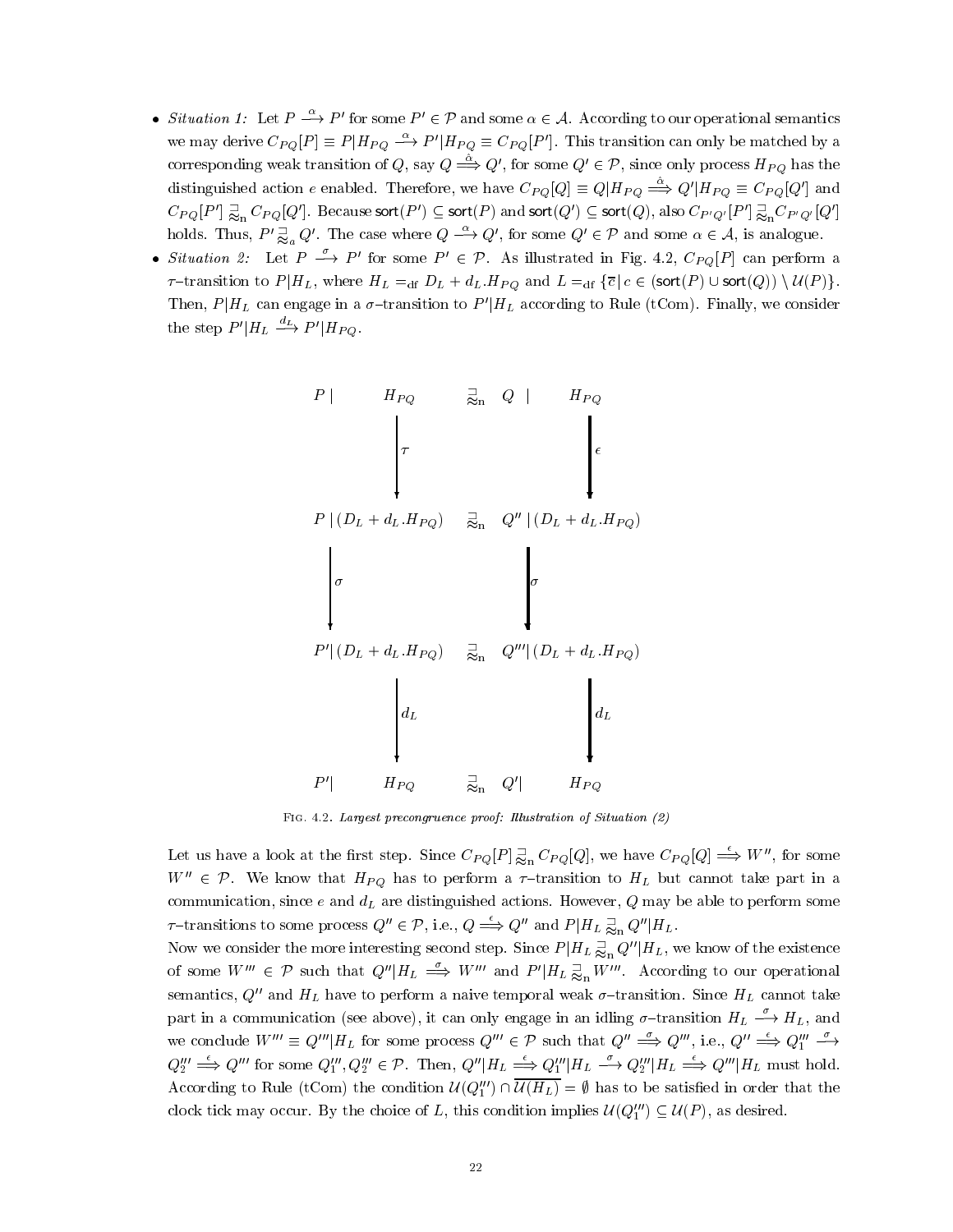Finally, let  $P'|H_L \stackrel{a_L}{\longrightarrow} P'|H_{PQ} \equiv C_{PQ}[P']$ . Since  $P'|H_L \gtrsim_{\rm n} Q'''|H_L$ , we have  $Q'''|H_L \stackrel{a_L}{\Longrightarrow} W'$ , for some  $W' \in \mathcal{P}$ . We know that  $H_L$  performs its  $d_L$ -transition to  $H_{PQ}$  since e is a distinguished action. However,  $Q'''$  may engage in some  $\tau$ -transitions to some  $Q' \in \mathcal{P}$ , i.e.,  $Q''' \stackrel{\epsilon}{\implies} Q'$ , and  $C_{PQ}[P'] \equiv P'|H_{PQ} \gtrapprox_{n} Q'|H_{PQ} \equiv C_{PQ}[Q'].$ 

We have established the existence of processes  $Q', Q''_1, Q'''_2 \in \mathcal{P}$  such that  $Q \stackrel{\epsilon}{\Longrightarrow} Q'''_1 \stackrel{\epsilon}{\Longrightarrow} Q''_2 \stackrel{\epsilon}{\Longrightarrow} Q'$ and  $\mathcal{U}(Q_1''') \subseteq \mathcal{U}(P)$ . Also  $C_{P'Q'}[P'] \gtrapprox_{\mathbf{n}} C_{P'Q'}[Q']$  holds, i.e.,  $P' \gtrapprox_{a} Q'$  since  $C_{PQ}[P'] \gtrapprox_{\mathbf{n}} C_{PQ}[Q'],$ sort( $P'$ )  $\subseteq$  sort( $P$ ), and sort( $Q'$ )  $\subseteq$  sort( $Q$ ).

Thus, 
$$
\frac{1}{\infty}
$$
 is indeed a weak faster—than relation, and we are done.  $\Box$ 

The reason for the non-compositionality of the summation operator is similar to that with respect to observational equivalence in CCS [26]. Fortunately, the summation fix used for other bisimulation–based timed process algebras, such as CSA  $[11]$ , proves effective for TACS, too.

Definition 4.13 (Weak faster{than precongruence). A relation <sup>R</sup> P-<sup>P</sup> is a weak faster{than precongruence relation if the following conditions hold for all  $\langle P, Q \rangle \in \mathcal{R}$  and  $\alpha \in \mathcal{A}$ .

- 1.  $P \stackrel{\alpha}{\longrightarrow} P'$  implies  $\exists Q' \ Q \stackrel{\alpha}{\Longrightarrow} Q'$  and  $P' \gtrapprox Q'$ .
- 2.  $Q \stackrel{\alpha}{\longrightarrow} Q'$  implies  $\exists P'$ .  $P \stackrel{\alpha}{\Longrightarrow} P'$  and  $P' \gtrapprox Q'$ .

and a second contract of the contract of the contract of the contract of the contract of the contract of the contract of the contract of the contract of the contract of the contract of the contract of the contract of the c

3.  $P \xrightarrow{\sim} P'$  implies  $\mathcal{U}(Q) \subseteq \mathcal{U}(P)$ , and  $\exists Q' \ Q \xrightarrow{\sim} Q'$  and  $\langle P', Q' \rangle \in \mathcal{R}$ .

We write  $P \supseteq Q$  if  $\langle P, Q \rangle \in \mathcal{R}$  for some weak faster-than precongruence relation  $\mathcal{R}$ .

We first show that  $\frac{1}{\infty}$  is indeed a precongruence and also present a simple full-abstraction result.

PROPOSITION 4.14. The relation  $\frac{1}{\infty}$  is the largest precongruence contained in  $\frac{1}{\infty}$ .

*Proof.* The compositionality of  $\supseteq$  is easy to show for the cases of action and clock prefixing, restriction, and relabeling. In the following we deal with the remaining, more interesting cases. Let  $P, Q, R, S \in \mathcal{P}$  be such that  $P \supseteq Q$  and  $R \supseteq S$ . Then (1)  $P|R \supseteq Q|R$  and (2)  $P+R \supseteq Q+R$ , which is established as follows.

1. According to Def. 4.13, it is sufficient to prove that the relation

$$
\mathcal{R} =_{\text{df}} \{ \langle P | R, Q | R \rangle \mid P \supseteq Q \, ; R \in \mathcal{P} \}
$$

is a weak faster-than precongruence relation. Let  $\langle P | R, Q | R \rangle \in \mathcal{R}$  be arbitrary.

- Action transitions: The cases where  $P|R \stackrel{\alpha}{\longrightarrow} S$  or  $Q|R \stackrel{\alpha}{\longrightarrow} S$ , for some  $S \in \mathcal{P}$  and  $\alpha \in \mathcal{A}$ , are standard.
- Clock transitions: Let  $P|R \stackrel{\sigma}{\longrightarrow} S$ , for some  $S \in \mathcal{P}$ . This case can easily be treated along the lines of the corresponding case in the proof of the precongruence property of  $\exists$ .
- 2. By Def. 4.13 it is sufficient to establish that the relation

$$
\mathcal{R} =_{\text{df}} \{ \langle P + R, Q + R \rangle \mid P \supseteq Q \, ; R \in \mathcal{P} \}
$$

is a weak faster-than precongruence relation. Let  $\langle P + R, Q + R \rangle \in \mathcal{R}$  be arbitrary.

- Action transitions: Let  $P + R \stackrel{\alpha}{\longrightarrow} V$ , for some  $\alpha \in \mathcal{A}$  and  $V \in \mathcal{P}$ . Since the operational rules for summation with respect to actions are identical to the ones in CCS, and the definition of weak faster-than precongruence coincides with the one of observational congruence in CCS in this particular case, the proof follows along the lines of the corresponding proof in CCS.
- Clock transitions: Let  $P + R \xrightarrow{\sim} V$ , for some  $V \in \mathcal{P}$ , i.e.,  $P \xrightarrow{\sim} P'$  and  $R \xrightarrow{\sim} R'$  for some  $P', R' \in \mathcal{P}$ , and  $V \equiv P' + R'$  by Rule (tSum). Since  $P \supseteq Q$  we know of the existence of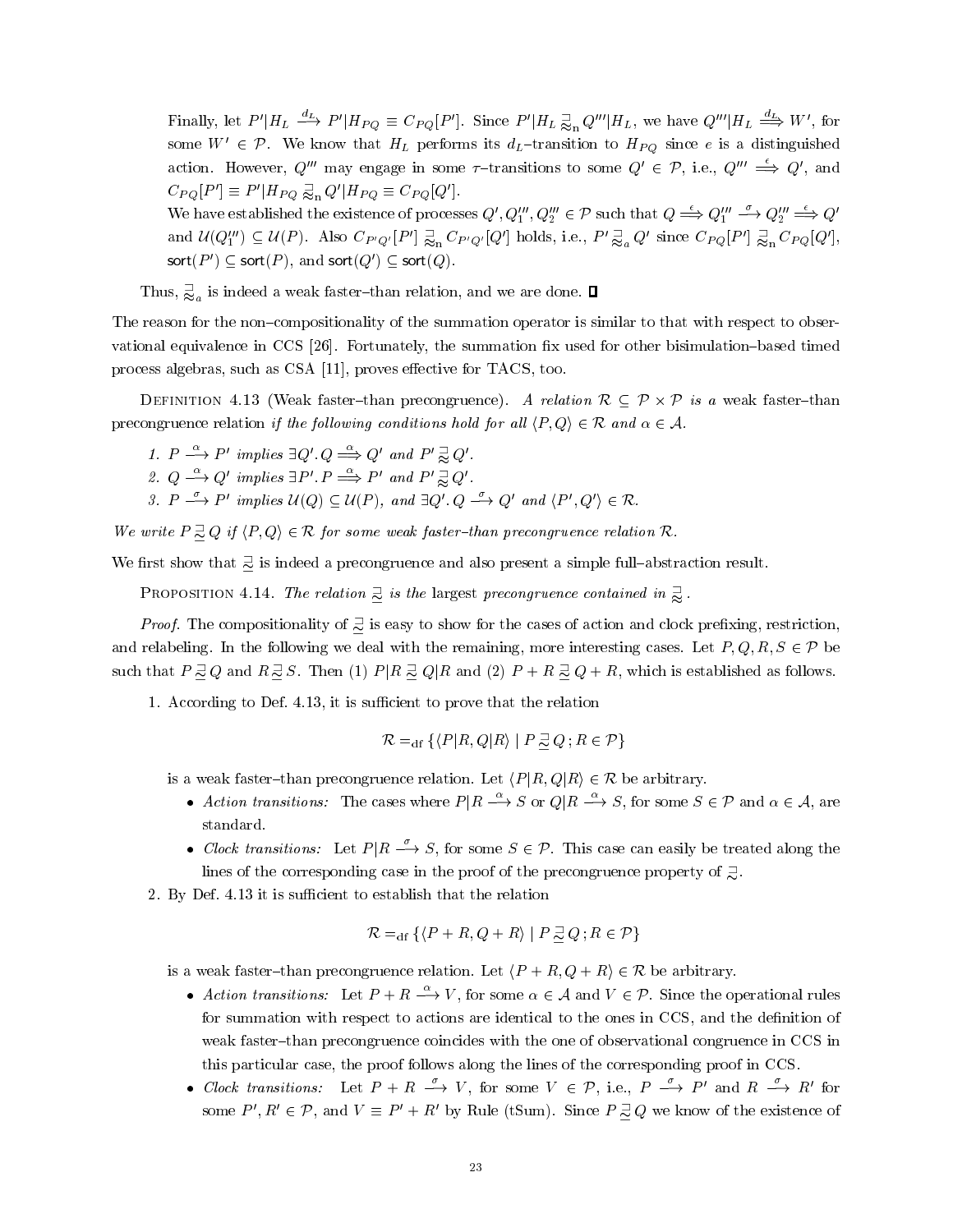some  $Q' \in \mathcal{P}$  such that  $Q \xrightarrow{\sigma} Q'$ ,  $\mathcal{U}(Q) \subseteq \mathcal{U}(P)$ , and  $P' \supseteq Q'$ . Therefore, we may conclude  $Q + R \stackrel{\sigma}{\longrightarrow} Q' + R'$  by Rule (tSum), as well as  $\langle P' + R', Q' + R' \rangle \in \mathcal{R}$  by the definition of  $\mathcal{R}$ . Moreover, we have  $\mathcal{U}(Q + R) = \mathcal{U}(Q) \cup \mathcal{U}(R) \subseteq \mathcal{U}(P) \cup \mathcal{U}(R) = \mathcal{U}(P + R)$  by the definition of urgent action sets, which finishes this part of the proof.

To show that  $\frac{1}{\infty}$  is compositional with respect to recursion, we have to adapt a notion of "up to" again.

A relation  $\mathcal{R} \subseteq \mathcal{P} \times \mathcal{P}$  is a weak faster-than precongruence relation up to  $\supsetneq$  if the following conditions hold for every  $\langle P, Q \rangle \in \mathcal{R}$  and  $\alpha \in \mathcal{A}$ .

- 1.  $P \longrightarrow P'$  implies  $\exists Q' \ Q \Longrightarrow Q'$  and  $P' R \supseteq Q'$ , and
- 2.  $Q \stackrel{\alpha}{\longrightarrow} Q'$  implies  $\exists P' \cdot P \stackrel{\alpha}{\Longrightarrow} P'$  and  $P' \stackrel{\supset}{\approx} R Q'$ , and
- 3.  $P \stackrel{o}{\longrightarrow} P'$  implies  $\exists Q' \ldotp Q \stackrel{o}{\longrightarrow} Q', \; \mathcal{U}(Q) \subseteq \mathcal{U}(P)$ , and  $P' \mathcal{R} \stackrel{\supset}{\sim} Q'$ .

The proof follows pretty much the standard lines (cf. [26]) and, therefore, is omitted here.

We are left with establishing the "largest" claim. From universal algebra we know that the *largest* precongruence  $\gtrapprox$  ' in  $\gtrapprox$  exists  $\lim_{n \to \infty} \frac{1}{n}$  exists and also that  $\frac{1}{n} = \{ \langle P, Q \rangle \mid$ precongruence  $\overline{\precsim}$  ' in  $\overline{\precsim}$  exists and also that  $\overline{\precsim}$  ' = { $\langle P, Q \rangle$  |  $\forall C[x]$ .  $C[P] \overline{\precsim} C[Q]$ }. Since  $\overline{\precsim}$  is a precongruence which is contained in  $\overline{\precsim}$ , the inclusion  $\overline{\precsim} \subseteq \overline{\precsim$ holds. Thus, it remains to show  $\supsetneq$   $\subseteq$   $\supsetneq$ . Con  $\subseteq \exists$ . Consider the relation  $\frac{\beth}{\simeq_a} =_{\text{df}} \{ \langle P, Q \rangle \, | \, P + c.0 \gtrapprox Q + c.0 \, , \text{ where } c \notin \text{sort}(P) \cup \text{sort}(Q) \}.$  By definition of  $\frac{\beth}{\simeq_a}$  we have  $\stackrel{\sqsupset}{\approx}^{\!\!\!\!\!\sim} \ \subseteq \ \stackrel{\sqsupset}{\simeq}_a.$  We  $\leq \underline{\mathbb{Z}}_a$ . We establish the other necessary inclusion  $\overline{\mathbb{Z}}_a \subseteq \underline{\mathbb{Z}}$  by proving that  $\overline{\mathbb{Z}}_a$  is a weak faster-than precongruence relation. Let  $P \sqsupseteq_a Q$ , i.e.,  $P + c.0 \precsim Q + c.0$ , and distinguish the following cases.

- Action transitions: Let  $P \stackrel{\alpha}{\longrightarrow} P'$ , i.e.,  $\alpha \not\equiv c$  and  $P + c.0 \stackrel{\alpha}{\longrightarrow} P'$  by Rule (Sum1). Since  $P \supseteq_a Q$ we conclude the existence of some  $V \in \mathcal{P}$  satisfying  $Q + c \cdot \mathbf{0} \stackrel{\alpha}{\implies} V$  and  $P' \gtrapprox V$ . Because c is a distinguished action we have  $V \neq Q$  and, thus,  $V \equiv Q'$  and  $Q \stackrel{\alpha}{\Longrightarrow} Q'$ , for some  $Q' \in \mathcal{P}$ .
- Clock transitions: Let  $P \longrightarrow P'$ . By Rules (tAct) and (tSum),  $P + c \cdot 0 \longrightarrow P' + c \cdot 0$  holds. Since  $P\supseteq_{\alpha} Q$  we know of the existence of some  $V, V', V'' \in \mathcal{P}$  such that  $Q + c \cdot 0 \Longrightarrow V' \stackrel{\epsilon}{\Longrightarrow} V'' \Longrightarrow V,$  $\mathcal{U}(V') \subseteq \mathcal{U}(P)$ , and  $P' + c.0 \geq V$ . Because c is a distinguished action not in the sorts of P and Q, we conclude  $V' \equiv Q + c \cdot 0$ ,  $V'' \equiv Q' + c \cdot 0$  for some  $Q' \in \mathcal{P}$ ,  $V \equiv V'', Q \stackrel{\sigma}{\longrightarrow} Q'$ , and  $\mathcal{U}(Q)\subseteq \mathcal{U}(P).$  Moreover,  $P'\sqsupseteq_a Q'$  by the definition of  $\sqsupseteq_a$  and the fact that sort $(P')\subseteq$  sort $(P)$  and sort $(Q') \subseteq$  sort $(Q)$ .

This shows that  $\frac{1}{n_a}$  is a weak faster-than precongruence relation. Hence,  $\frac{1}{n_a} \subseteq \frac{1}{n_a}$ , as desired.  $\square$ 

Now we are able to state the main theorem of this section.

THEOREM 4.15 (Full-abstraction). The relation  $\supseteq$  is the largest precongruence contained in  $\supseteq_{n}$ .

no estable a construction of the construction of the construction of the construction of the construction of the construction of the construction of the construction of the construction of the construction of the construct

**Proof.** The claim follows from a general result established in universal algebra since  $(1) \geqslant$  is the largest precongruence —for all operators except summation— contained in  $\frac{1}{\approx}$  (cf. Prop. 4.12) and since (2)  $\frac{1}{\approx}$  is the largest precongruence —for all operators including summation— contained in  $\gtapprox$  (cf. Prop. 4.14).  $\Box$ 

5. Example. We demonstrate the utility of our semantic theory for TACS by means of a small example dealing with two implementations of a 2-place storage in terms of an array and a buffer, respectively. Both can be defined using some definition of a 1-place buffer, e.g.,  $B_e =_{df} \mu x. \sigma.in. \overline{out}.x$ , which can alternately engage in communications with the environment on channels in and out [26]. Observe that we assume a communication on channel *out* to be urgent, while process  $B<sub>e</sub>$  may autonomously delay a communication on channel in by one clock tick (cf. the single clock–prefix in front of action in). Finally, subscript  $e$  of process  $B_e$  should indicate that the 1-place buffer is initially empty. On the basis of  $B_e$ , one may now define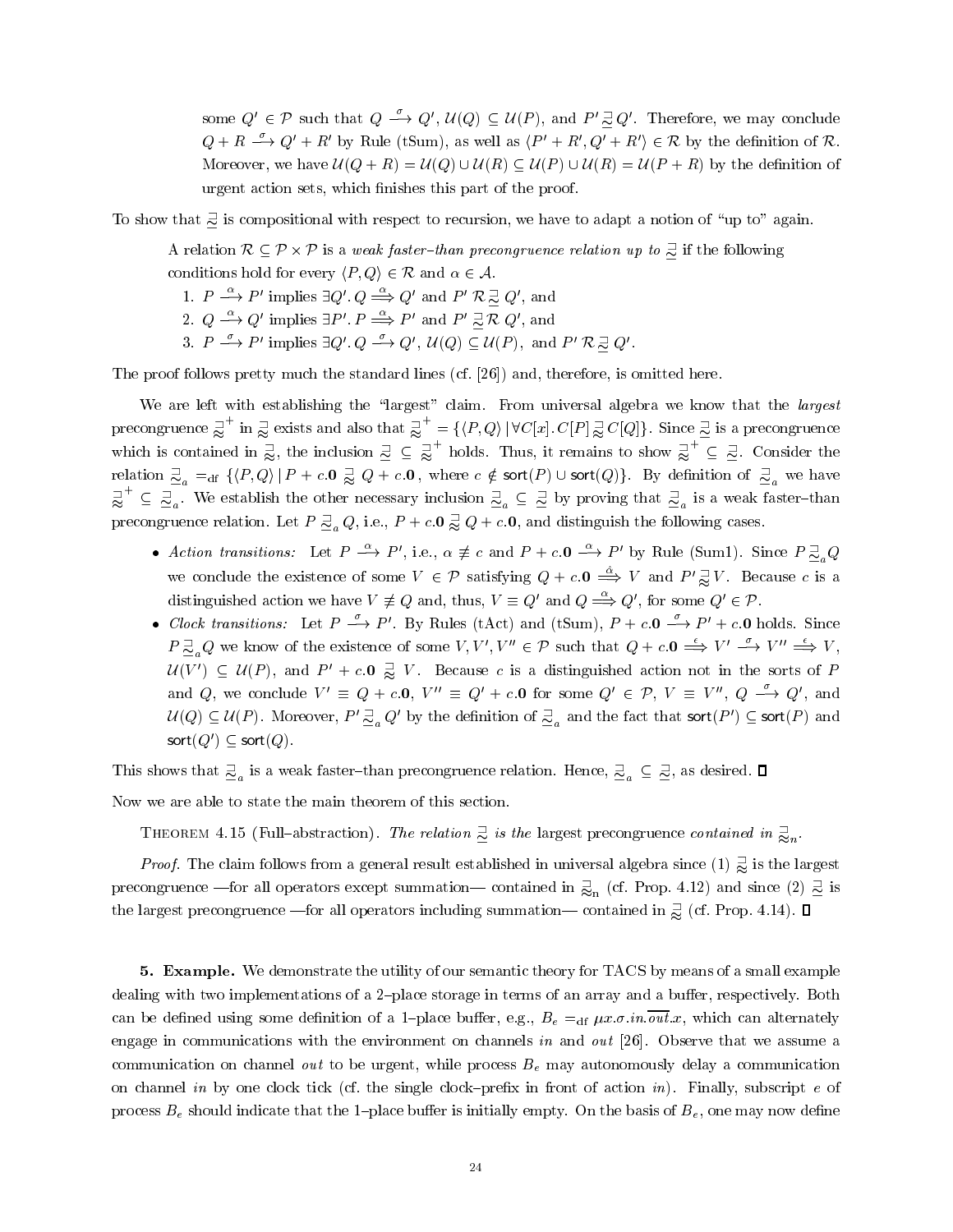

FIG. 5.1. Semantics of the array variant (left) and the buffer variant (right).

a 2-place array 2ARR and a 2-place buffer 2BUF as follows:

2ARR  $=_{df}$   $B_e | B_e$  and 2BUF  $=_{df}$   $(B_e[c/out] | B_e[c/in]) \setminus \{c\}$ .

While 2ARR is simply the (independent) parallel composition of two 1-place buffers, 2BUF is constructed by sequencing two 1-place buffers, i.e., by taking the output of the first 1-place buffer to be the input of the second one (cf. the auxiliary internal channel c). Intuitively, we expect the array to behave functionally identical to the buffer, i.e., both should alternate between in and out actions. However, 2ARR should be faster than 2BUF since it can always output some of its contents immediately. In contrast, 2BUF needs to pass any item from the first to the second buffer cell, before it can output the item.

The semantics of the 2-place array 2ARR and our 2-place buffer 2BUF are depicted in Fig. 5.1 on the left and right, respectively. For notational convenience, we let  $B_{\sigma}$  stand for the process in out.  $B_e$  and  $B_f$  for  $\overline{\text{out}}.B_e$ . Moreover, we leave out the restriction operator  $\setminus \{c\}$  in the terms depicted for the buffer variant. The highlighted  $\tau$ -transition indicates an urgent internal step of the buffer. Hence, process  $(B_f | B_{\sigma}) \setminus \{c\}$  cannot engage in a clock transition. The other  $\tau$ -transition depicted in Fig. 5.1 is non-urgent. As desired, our semantic theory for TACS relates 2ARR and 2BUF. Formally, this may be witnessed by the weak faster-than relation given in Table 5.1. It is easy to check, by employing Def. 4.11, that this relation is indeed a weak faster–than preorder, whence  $2$ ARR  $\frac{1}{\infty}$   $2$ BUF. Moreover, since both  $2$ ARR and  $2$ BUF does not possess any initial internal transitions, they can also easily be proved to be weak faster-than precongruent, according to Def. 4.13. Thus,  $2$ ARR  $\supseteq$   $2$ BUF, i.e., the 2-place array is faster than the 2-place buffer in all contexts, although functionally equivalent, which matches our abovementioned intuition.

6. Discussion and Related Work. This section highlights the unique features of our approach when compared to related work. There exists a large number of papers on both continuous and discrete timed process algebras; we refer the reader to [6] for a survey. Usually, these algebras focus on modeling synchronous systems, where components are under the regime of a global clock, and do not present faster-than relations.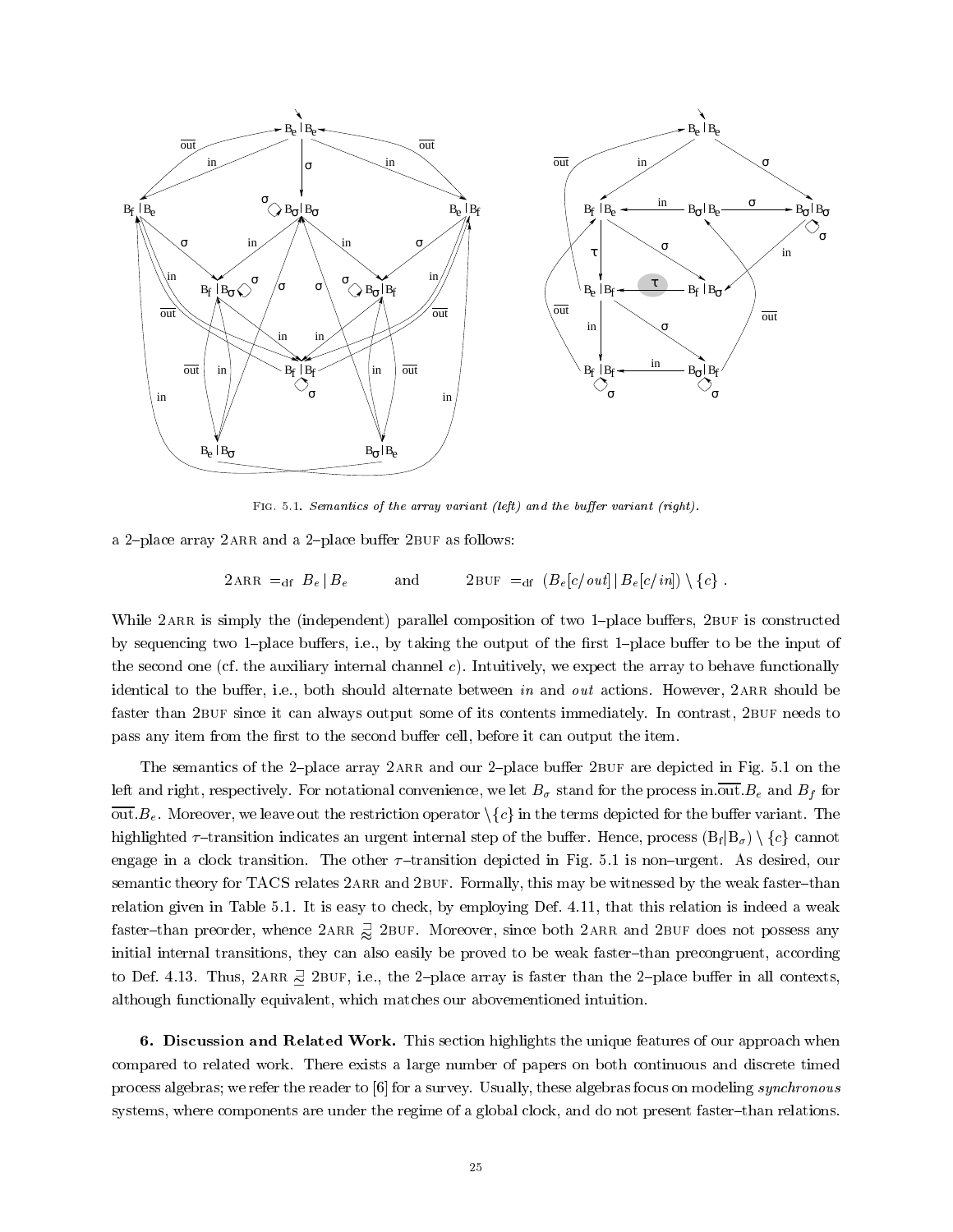TABLE 5 1 Pairs in the considered weak faster-than relation

| $\langle (B_e B_e, (B_e B_e) \setminus \{c\}\rangle$                    | $\langle B_f   B_e , (B_f   B_e) \setminus \{c\} \rangle$              | $\langle B_e   B_f, (B_f   B_e) \setminus \{c\} \rangle$                    | $\langle B_{\sigma}   B_{\sigma} , (B_{\sigma}   B_{\sigma}) \setminus \{c\} \rangle$ |
|-------------------------------------------------------------------------|------------------------------------------------------------------------|-----------------------------------------------------------------------------|---------------------------------------------------------------------------------------|
| $\langle (B_f B_e, (B_e B_f) \setminus \{c\}\rangle)$                   | $\langle B_f   B_\sigma , (B_f   B_\sigma) \setminus \{c\} \rangle$    | $\langle B_f   B_f, (B_f   B_f) \setminus \{c\}\rangle$                     | $\langle B_{\sigma}   B_{f} , (B_{f}   B_{\sigma}) \setminus \{c\} \rangle$           |
| $\langle (B_f B_\sigma, (B_\sigma B_f) \setminus \{c\}\rangle)$         | $\langle B_e   B_\sigma , (B_e   B_e) \setminus \{c\} \rangle$         | $\langle B_{\sigma}   B_{e} , (B_{e}   B_{e}) \setminus \{c\} \rangle$      | $\langle B_{\sigma}   B_{f} , (B_{\sigma}   B_{f}) \setminus \{c\} \rangle$           |
| $\langle (B_{\sigma}   B_{f} , (B_{e}   B_{f}) \setminus \{c\} \rangle$ | $\langle B_f   B_{\sigma} , (B_e   B_f) \setminus \{c\} \rangle$       | $\langle B_e   B_f, (B_e   B_f) \setminus \{c\} \rangle$                    | $\langle B_e   B_\sigma , (B_\sigma   B_e) \setminus \{c\} \rangle$                   |
| $\langle (B_f B_\sigma, (B_f B_e) \setminus \{c\}\rangle)$              | $\langle B_{\sigma}   B_{f} , (B_{f}   B_{e}) \setminus \{c\} \rangle$ | $\langle B_{\sigma}   B_{e} , (B_{\sigma}   B_{e}) \setminus \{e\} \rangle$ |                                                                                       |

The latter is not surprising because, as argued in [29], it seems unlikely that, for synchronous systems, a faster-than preorder satisfying a few reasonable properties and being a precongruence for parallel composition exists. Traditionally, timed process algebras aiming at reasoning about synchronous systems have two common features: a delay operator specifying the exact time a process has to wait before it can proceed, and a timeout operator stating which enabled actions are withdrawn and which ones are additionally offered at a particular instant of time. In contrast, our work deals with asynchronous systems where actions are not enabled or disabled as time passes. Indeed, we added discrete time to CCS simply to evaluate the performance of asynchronous processes and not to increase the functional expressiveness of CCS. We did this by introducing a clock prex operator specifying a single time bound which we interpreted as upper bound for delays. Some other timed process algebras annotate actions or processes with upper as well as with lower time bounds in the form of timing intervals  $[5, 15]$ ; however, no faster-than relations have been defined in these settings.

The idea to investigate a (bi)simulation-based approach to compare the worst-case timing behavior of asynchronous systems was born out of the second author's research on faster{than preorders developed around DeNicola and Hennessy's testing theory [16]. This research was first conducted within the setting of Petri nets  $[9, 22, 35, 36]$  and then for a TCSP-style  $[34]$  process algebra, called PAFAS [23, 37]. The justification for adopting a testing approach is reflected in a fundamental result stating that the faster-than testing preorder based on continuous—time semantics coincides with the analogue testing preorder based on discrete-time semantics [23]. This result, however, depends very much on the testing setting and is different from the sort of discretization obtained for timed automata [2]. Nevertheless, PAFAS has certain disadvantages when compared to TACS. First of all, note that TACS allows one to specify arbitrary upper time bounds by nesting  $\sigma$ -prefixes. In PAFAS, every action has the same integrated upper time bound, namely 1, i.e., an a-prefix in PAFAS corresponds to a  $\sigma.a.$ -prefix in TACS. Our algebra TACS is also more expressive than PAFAS from a different point of view. Consider a process of the form  $\sigma.(P|Q)$ , for which the best counterpart in PAFAS is  $\tau.(P|Q)$ . Here, the  $\tau$ -step incorporates a potential delay, but it can also decide choices which a  ${\sigma}$ -step cannot. Moreover, the equational laws established for the faster-than testing preorder of PAFAS, which provided an axiomatization for the class of nite sequential processes just as we did in this paper, are quite complicated. In contrast, the simple axioms presented here provide a clear, comprehensive insight into our semantics.

Some researchers consider testing [16] to be the more intuitive approach to semantics than bisimulation [26]. However, we feel that both are related within our setting. Essentially, the faster-than testing preorder presented for PAFAS in [23] is characterized as inclusion of traces annotated by refusal sets which underly the TACS approach, too. In our faster-than precongruences we require that, when a time step is matched, the urgent action set of the faster process contains the urgent action set of the slower one. One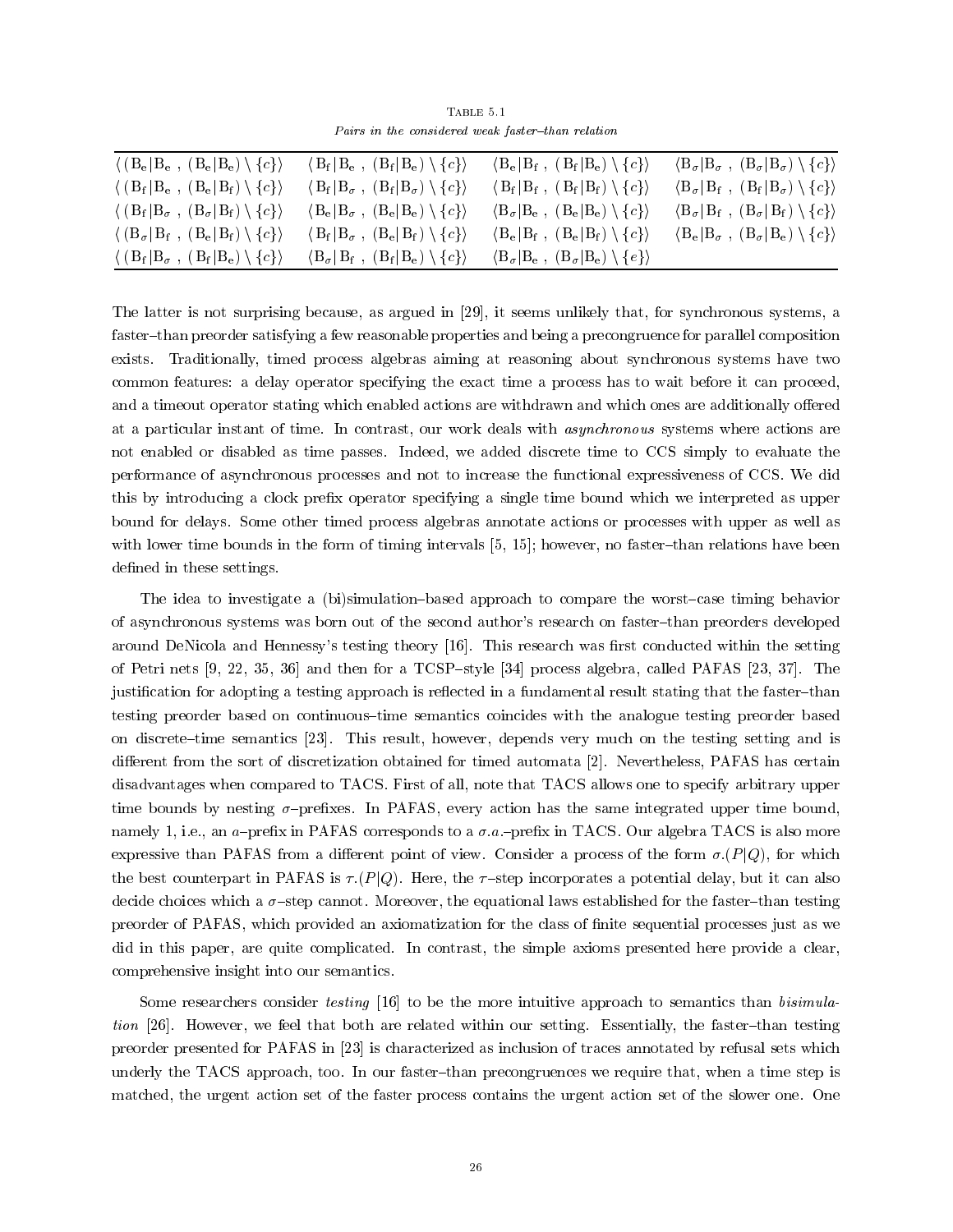may also say that non-urgent actions can be refused at this moment. If we call a set of non-urgent actions a refusal set, we could replace any clock transition by multiple transitions, one for each refusal set. Then, each refusal—set—transition of the faster process is matched by an equally labeled transition of the slower one.

Regarding other research concerning faster-than relations, our approach is most closely related to work by Moller and Tofts [29] who developed a bisimulation-based faster-than preorder within the discretetime process algebra  $\ell TCCS$ . In their approach, asynchronous processes are modeled without any progress assumption. Instead, processes may idle arbitrarily long and, in addition, fixed delays may be specified. Hence, their setting considers best-case behavior, as the worst-case would be that for an arbitrary long time nothing happens. Moller and Tofts present an axiomatization of their faster-than preorder for finite sequential processes and discuss the problem of axiomatizing parallel composition, for which only valid laws for special cases are provided (cf. Sec. 4.2). It has to be mentioned here that the axioms and the behavioral preorder of Moller and Tofts do not completely correspond. In fact, writing  $\sigma$  for what is actually written (1) in [29],  $a.\sigma.b.0 + a.b.0$  is equally fast as  $a.b.0$ , which does not seem to be derivable from the axioms. Also, the intuition behind relating these processes is not so clear, since  $a.a.\sigma.b.0 + a.a.b.0$  is not necessarily faster than or equally fast as  $a.a.b.0$ . Since the publication in 1991, also Moller and Tofts noticed this shortcoming of their preorder [27]. The problem seems to lie in the way in which a transition  $P \stackrel{\alpha}{\longrightarrow} P'$  of the faster process is matched: For intuitive reasons, the slower process must be allowed to perform time steps before engaging in a. Now the slower process is ahead in time, whence  $P'$  should be allowed some additional time steps. What might be wrong is that  $P'$  must perform these additional time steps immediately. We assume that a version of our indexed faster-than relation, which relaxes the latter requirement, would be more satisfactory. It would also be interesting to study the resulting preorder and compare it in detail to our faster-than precongruence; this should give a better understanding what worst-case and best-case timing behavior means for asynchronous systems in (bi)simulation-based settings.

A different idea for relating processes with respect to speed was investigated by Corradini et al. [14] within the so-called ill-timed-but-well-caused approach  $[1, 17]$ . The key of this approach is that components attach local time stamps to actions; however, actions occur as in an untimed algebra. Hence, in a sequence of actions exhibited by different processes running in parallel, local time stamps might decrease. This way, the timed algebra technically stays very close to untimed ones, but the "ill-timed" runs make the faster-than preorder of Corradini et al. difficult to relate to our approach.

Other research compares the efficiency of untimed CCS-like terms by counting internal actions either within a testing framework  $[13, 31]$  or a bisimulation-based setting  $[3, 4]$ . In all these approaches, except in [13] which does not consider parallel composition, runs of parallel processes are seen to be the interleaved runs of their component processes. Consequently, e.g., process  $(\tau.a.0 | \tau.\overline{a}.b.0) \setminus \{a\}$  is as efficient as process  $\tau, \tau, \tau, b.0$ , whereas in our setting  $(\sigma.a.0 \mid \sigma.\overline{a}.b.0) \setminus \{a\}$  is strictly faster than  $\sigma.\sigma.\tau.b.0$ .

7. Conclusions and Future Work. To consider the worst-case efficiency of asynchronous processes, i.e., those processes whose functional behavior is not influenced by timing issues, we defined the process algebra TACS. This algebra conservatively extends CCS by a clock prefix, which represents a delay of at most one time unit, and it takes time to be discrete. For TACS processes we then introduced a simple (bi)simulation-based faster-than preorder and showed this to coincide with two other variants of the preorder, both of which might be intuitively more convincing but which are certainly more complicated. We also developed a semantic theory for our faster-than preorder, including a coarsest precongruence result and an axiomatization for finite sequential processes, and investigated a corresponding "weak" preorder.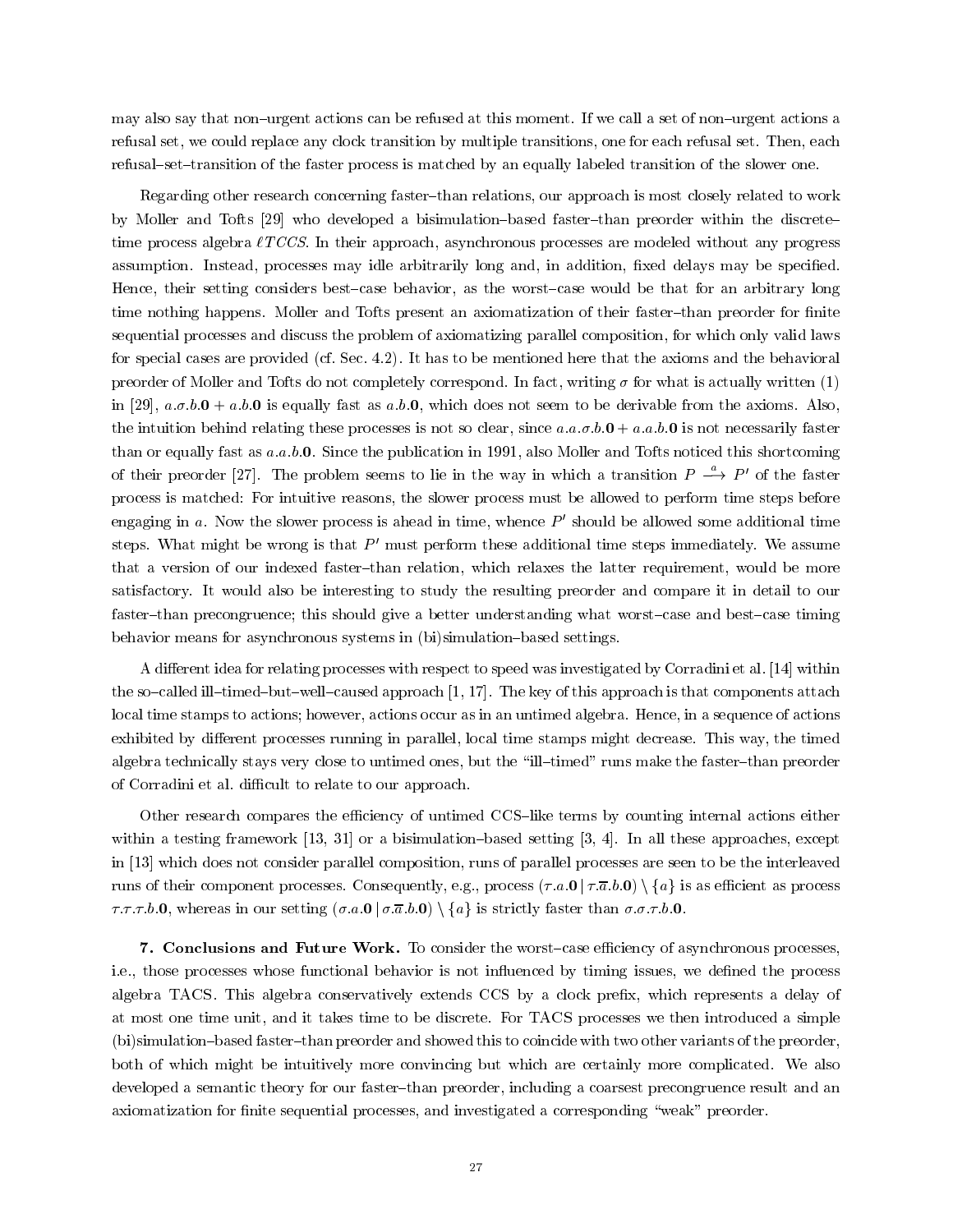Future work should proceed along two orthogonal directions involving both theoretical and practical aspects. From a theory point of view, we intend to extend our axiomatization to larger classes of processes and also to our weak faster-than preorder. Recent papers provide an outline how the latter can be done for recursive processes in the presence of preemption [10, 20]; as a first step, one could also restrict attention to processes where parallel composition only occurs as top{level operator. Moreover, it remains an open question whether the faster-than precongruence, when defined for continuous time, coincides with the one presented here for discrete time, as is the case in the testing scenario presented in [35]. For putting the novel theory into practice, we plan to implement our process algebra and a decision procedure for our faster-than precongruence in the Concurrency Workbench [12], a formal verication tool.

#### REFERENCES

- [1] L. ACETO AND D. MURPHY, Timing and causality in process algebra, Acta Informatica, 33 (1996), pp. 317-350.
- [2] R. ALUR AND D. DILL, A theory of timed automata, Theoretical Computer Science, 126 (1994), pp. 183–
- [3] S. ARUN-KUMAR AND M. HENNESSY, An efficiency preorder for processes, Acta Informatica, 29 (1992), pp. 737-760.
- [4] S. ARUN-KUMAR AND V. NATARAJAN, *Conformance: A precongruence close to bisimilarity*, in International Workshop on Structures in Concurrency Theory (STRICT '95), J. Desel, ed., Workshops in Computing, Springer-Verlag, May 1995, pp. 55-68.
- [5] J. BAETEN AND J. BERGSTRA, Real time process algebra, Formal Aspects of Computing, 3 (1991), pp. 142-188.
- [6] J. BAETEN AND C. MIDDELBURG, Process Algebra with Timing: Real Time and Discrete Time, in Bergstra et al. [8], 2000, ch. 10.
- [7] J. Baeten and W. Weijland, Process Algebra, Vol. 18 of Cambridge Tracts in Theoretical Computer Science, Cambridge University Press, Cambridge, UK, 1990.
- [8] J. Bergstra, A. Ponse, and S. Smolka, eds., Handbook of Process Algebra, Elsevier Science, 2000.
- [9] E. BIHLER AND W. VOGLER, Efficiency of token-passing MUTEX-solutions  $-$  Some experiments, in 19th International Conference on the Application and Theory of Petri Nets (ICATPN '98), J. Desel and M. Silva, eds., Vol. 1420 of Lecture Notes in Computer Science, Lisbon, Portugal, June 1998, Springer-Verlag, pp. 185-204.
- [10] M. BRAVETTI AND R. GORRIERI, A complete axiomatization for observational congruence of prioritized finite-state behaviors, in 27th International Colloquium on Automata, Languages and Programming (ICALP 2000), U. Montanari, J. Rolim, and E. Welzl, eds., Vol. 1853 of Lecture Notes in Computer Science, Geneva, Switzerland, July 2000, Springer-Verlag, pp. 744-755.
- [11] R. CLEAVELAND, G. LÜTTGEN, AND M. MENDLER, An algebraic theory of multiple clocks, in 8th International Conference on Concurrency Theory (CONCUR '97), A. Mazurkiewicz and J. Winkowski, eds., Vol. 1243 of Lecture Notes in Computer Science, Warsaw, Poland, July 1997, Springer-Verlag, pp. 166-180.
- [12] R. CLEAVELAND AND S. SIMS, The NCSU Concurrency Workbench, in Computer Aided Verification (CAV '96), R. Alur and T. Henzinger, eds., Vol. 1102 of Lecture Notes in Computer Science, New Brunswick, NJ, USA, July 1996, Springer-Verlag, pp. 394-397.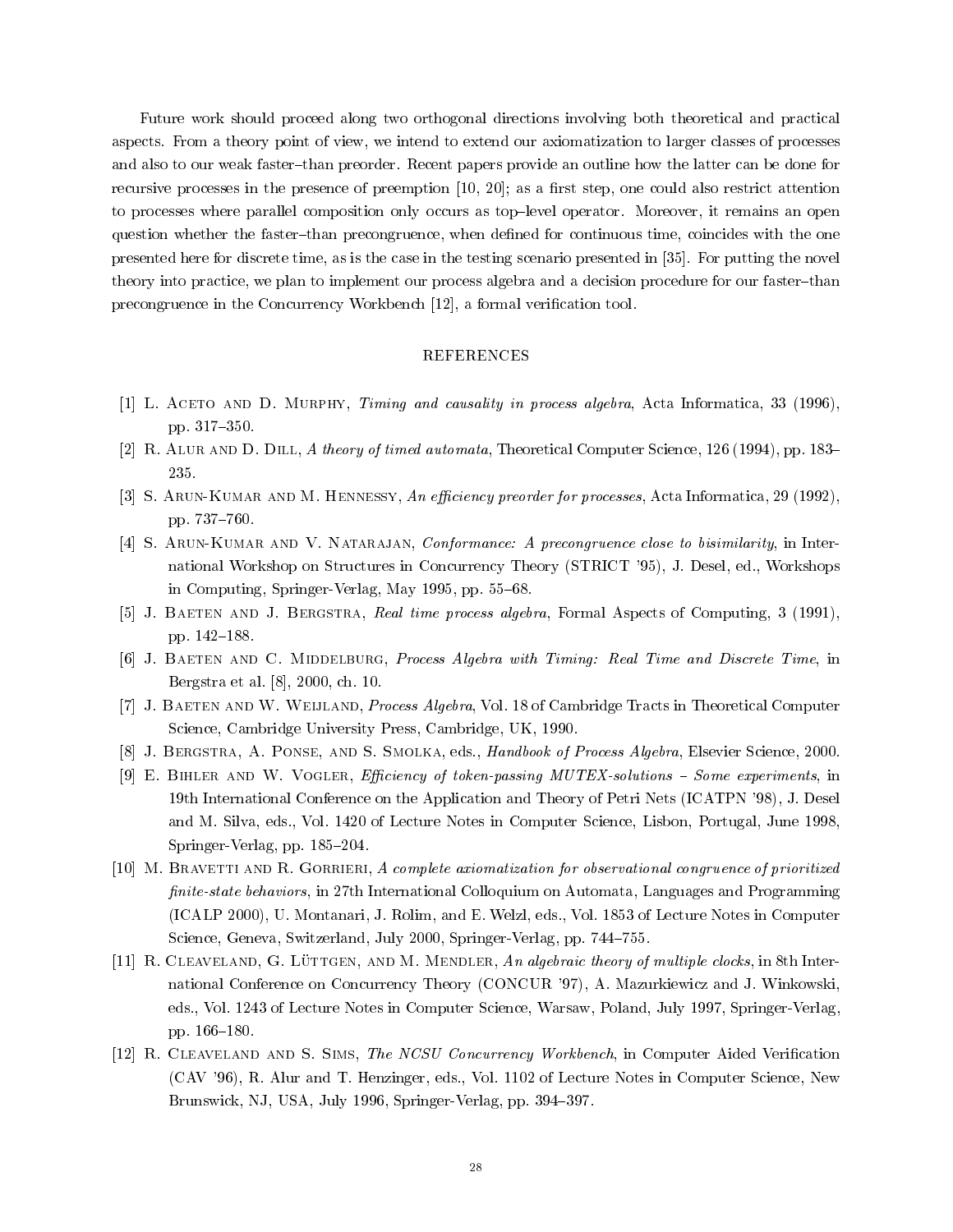- [13] R. Cleaveland and A. Zwarico, A theory of testing for real time, in 6th Annual Symposium on Logic in Computer Science (LICS '91), Amsterdam, The Netherlands, July 1991, IEEE Computer Society Press, pp.  $110–119$ .
- [14] F. CORRADINI, R. GORRIERI, AND M. ROCCETTI, Performance preorder and competitive equivalence, Acta Informatica, 34 (1997), pp. 805-835.
- [15] F. Corradini and M. Pistore, Closed interval process algebra versus open interval process algebra, Acta Informatica, 37 (2000).
- [16] R. DENICOLA AND M. HENNESSY, Testing equivalences for processes, Theoretical Computer Science,  $34$  (1983), pp. 83–133.
- [17] R. GORRIERI, M. ROCCETTI, AND E. STANCAMPIANO, A theory of processes with durational actions, Theoretical Computer Science, 140 (1995), pp. 73-94.
- [18] M. Hennessy, Algebraic Theory of Processes, MIT Press, Boston, MA, USA, 1988.
- [19] M. Hennessy and T. Regan, A process algebra for timed systems, Information and Computation,  $117$  (1995), pp. 221-239.
- [20] H. Hermanns and M. Lohrey, Priority and maximal progress are completely axiomatisable, in 9th International Conference on Concurrency Theory (CONCUR '98), D. Sangiorgi and R. de Simone, eds., Vol. 1466 of Lecture Notes in Computer Science, Nice, France, September 1998, Springer-Verlag, pp. 237-252.
- [21] C. HOARE, *Communicating Sequential Processes*, Prentice Hall, London, UK, 1985.
- [22] L. Jenner and W. Vogler, Fast asynchronous systems in dense time, in 23rd International Colloquium on Automata, Languages and Programming (ICALP '96), F. Meyer auf der Heide and B. Monien, eds., Vol. 1099 of Lecture Notes in Computer Science, Paderborn, Germany, July 1996, Springer-Verlag, pp. 75-86.
- [23]  $\_\_\_\_\_\_\_\_\_\_\_\_\_\_\_\_\_\_\_\_\_\_\_\.\_$ Formal Methods for Real-time and Probabilistic Systems (ARTS '99), J.-P. Katoen, ed., Vol. 1601 of Lecture Notes in Computer Science, Bamberg, Germany, May 1999, Springer-Verlag, pp. 172–191.
- [24] N. Lynch, *Distributed Algorithms*, Morgan Kaufmann Publishers, San Francisco, CA, USA, 1996.
- [25] R. Milner, A complete inference system for a class of regular behaviours, Journal of Computer and System Sciences, 28 (1984), pp. 439-466.
- [26]  $\_\_\_\_\_\_\_\_\_\_\_\_\_\_\_\_\_\_\_\_\_\_\_\_\_\_\_\_\_\_\_\.\_2$  Prentice Hall, London, UK, 1989.
- [27] F. MOLLER, Private communication, 2000.
- [28] F. MOLLER AND C. TOFTS, A temporal calculus of communicating systems, in 1st International Conference on Concurrency Theory (CONCUR '90), J. Baeten and J. Klop, eds., Vol. 458 of Lecture Notes in Computer Science, Amsterdam, The Netherlands, August 1990, Springer-Verlag, pp. 401–415.
- [29] \_\_\_\_, Relating processes with respect to speed, in 2nd International Conference on Concurrency Theory (CONCUR '91), J. Baeten and J. Groote, eds., Vol. 527 of Lecture Notes in Computer Science, Amsterdam, The Netherlands, August 1991, Springer-Verlag, pp. 424-438.
- [30] V. NATARAJAN, Degrees of Delay: Semantic Theories for Priority, Efficiency, Fairness, and Predictability in Process Algebras, Ph.D. thesis, North Carolina State University, Raleigh, NC, USA, August 1996.
- [31] V. NATARAJAN AND R. CLEAVELAND, An algebraic theory of process efficiency, in 11th Annual Symposium on Logic in Computer Science (LICS '96), New Brunswick, NJ, USA, July 1996, IEEE Computer Society Press, pp. 63-72.